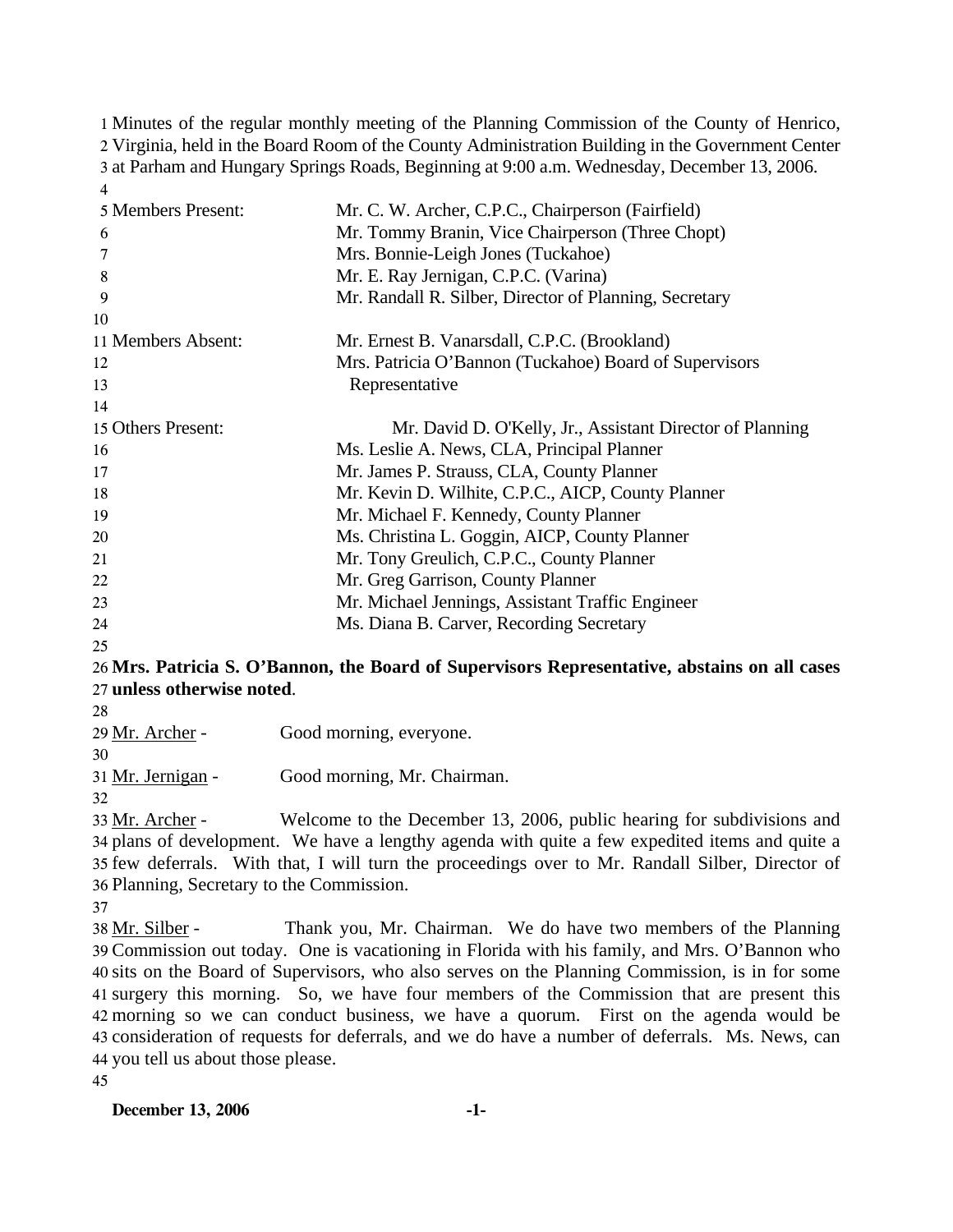| 46 Ms. News -                                                            | Yes, sir. Good morning, Mr. Chairman, members of the Commission, Mr.   |
|--------------------------------------------------------------------------|------------------------------------------------------------------------|
| 47 Secretary.                                                            |                                                                        |
| 48                                                                       |                                                                        |
| 49 Mr. Archer -                                                          | Good morning, Ms. News.                                                |
| 50                                                                       |                                                                        |
| $\epsilon$ <sup>1</sup> M <sub>a</sub> M <sub>o</sub> $\mu$ <sub>0</sub> | We have four items on the against and we have two that were added this |

We have four items on the agenda and we have two that were added this 52 morning, which I will get to in a moment. The first item is on page five of your agenda and it is 53 located in the Varina District. This is POD-66-06, Easthampton Townhomes. The applicant is 54 requesting a deferral to the January 24, 2007 meeting. 51 Ms. News -

55

## 56 **PLAN OF DEVELOPMENT**

57

| POD-66-06               | Engineering Design Associates for Extra Enterprises                   |  |  |  |
|-------------------------|-----------------------------------------------------------------------|--|--|--|
| Easthampton Townhomes – | <b>Construction &amp; Development, LLC:</b> Request for approval of a |  |  |  |
| S. Kalmia Street and E. | plan of development, as required by Chapter 24, Section 24-106        |  |  |  |
| <b>Jerald Street</b>    | of the Henrico County Code, to construct 44, two-story, 1,440         |  |  |  |
|                         | square feet townhouse for sale units totaling 63,360 square feet.     |  |  |  |
|                         | The 6.58-acre site is located at the southeast intersection of S.     |  |  |  |
|                         | Kalmia Avenue and E. Jerald Street on parcel 822-722-0609.            |  |  |  |
|                         | The zoning is RTHC, Residential Townhouse District. County            |  |  |  |
|                         | water and sewer. (Varina)                                             |  |  |  |

58

Is there anyone present who is opposed to this deferment, POD-66-06, Easthampton Townhomes, in the Varina District? No opposition. Mr. Jernigan. 60 59 Mr. Archer -

61

Mr. Chairman, with that I will move for deferral of POD-66-06, Easthampton Townhomes, to January 24, 2007, by request of the applicant. 63 62 Mr. Jernigan -

64

65 Mrs. Jones - Second.

66

The motion was made by Mr. Jernigan and seconded by Mrs. Jones. All 68 in favor say aye...all opposed say nay. The motion passes. 67 Mr. Archer -

69

70 At the applicant's request, the Planning Commission deferred POD-66-06 Easthampton 71 Townhomes, to its meeting on January 24, 2007.

72

The next item is on page 11 of your agenda and located in the Three Chopt 74 District. This is POD-65-06 or POD-85-97 revised, Lowe's @ Short Pump Plaza – Garden 75 Center Expansion. The applicant is requesting deferral to January 24, 2007. 73 Ms. News -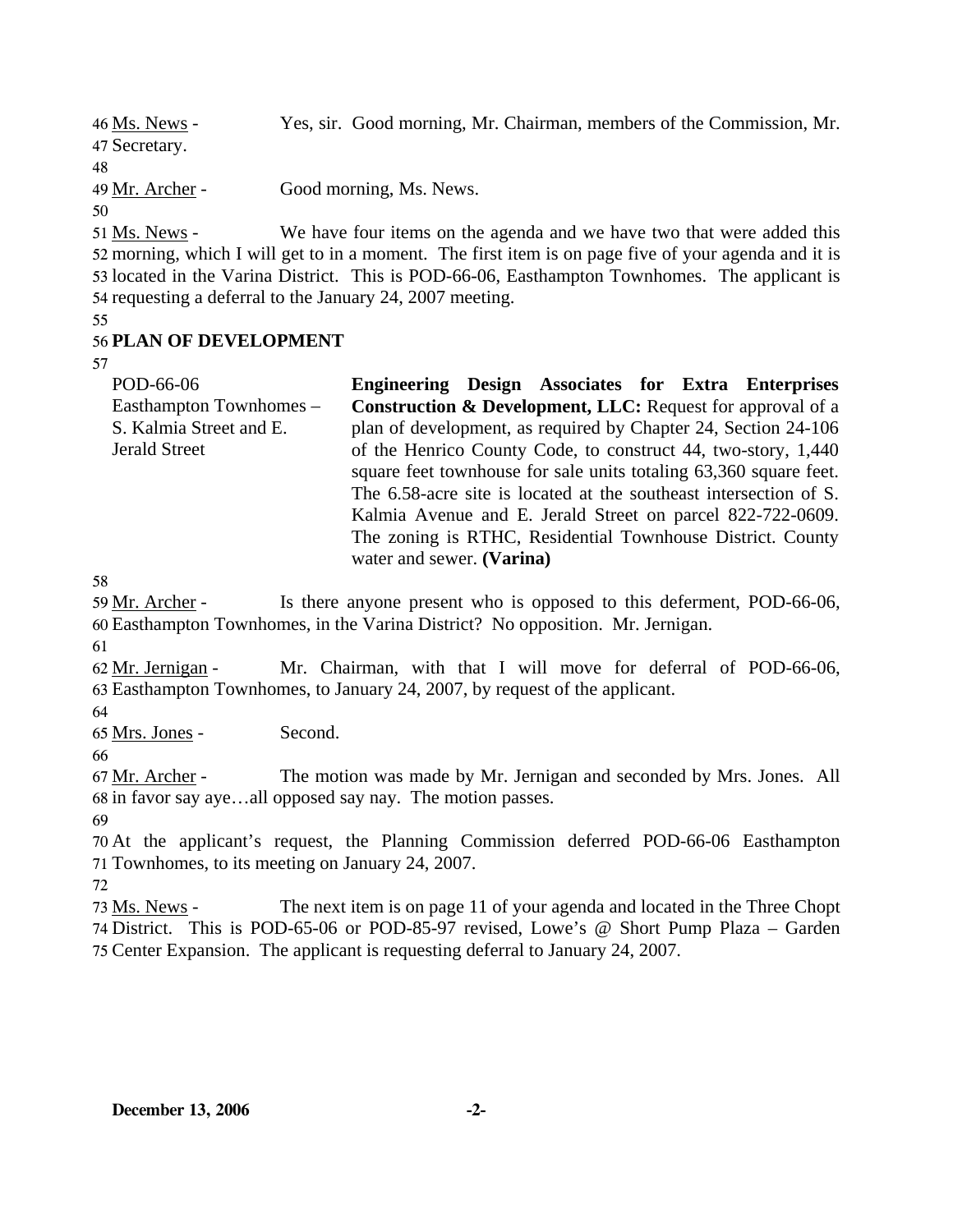#### 76 **PLAN OF DEVELOPMENT (Deferred from the November 15, 2006 Meeting)**

77 POD-65-06 Lowe's @ Short Pump Plaza – Garden Center Expansion (POD-85-97 Revised) **McKinney & Company for Lowes Home Centers, Inc.:**  Request for approval of a plan of development, as required by Chapter 24, Sections 24-106 and 24-56 of the Henrico County Code, for approval of the outside display of merchandise and an expansion of an existing garden center for an existing Lowe's home improvement store. The 16.21-acre site is located in the Short Pump Plaza Shopping Center on parcel 740-763-6239. The zoning is B-3C, Business District (Conditional) and WBSO (West Broad Street Overlay) District. County water and sewer. **(Three Chopt)** 

78

Is there anyone present who is opposed to this deferment, POD-65-06, Lowe's @ Short Pump Plaza – Garden Center Expansion, in the Three Chopt District? No 80 81 opposition. Mr. Branin. 79 Mr. Archer -

82

Mr. Chairman, I would like to move for deferral of POD-65-06, Lowe's  $@$ 84 Short Pump Plaza – Garden Center Expansion to January 24, 2007, per the applicant's request. 83 Mr. Branin -85

86 Mr. Jernigan - Second.

87

The motion was made by Mr. Branin and seconded by Mr. Jernigan. All 89 in favor say aye...all opposed say nay. The motion passes. 88 Mr. Archer -

90

91 At the applicant's request, the Planning Commission deferred POD-65-06, Lowe's @ Short 92 Pump Plaza – Garden Center Expansion, to its meeting on January 24, 2007.

93

The next item is on page 28 of your agenda and located in the Three Chopt 95 District. This is SUB-59-06, Dalton Park @ Greenbrooke (November 2006 Plan). The applicant 96 is requesting deferral to January 24, 2007. 94 Ms. News -

97

98 **SUBDIVISION (Deferred from the November 15, 2006 Meeting)** 

99

| SUB-59-06                 | Youngblood, Tyler & Associates for Fidelity Properties,                                                                                                                                                                                                   |
|---------------------------|-----------------------------------------------------------------------------------------------------------------------------------------------------------------------------------------------------------------------------------------------------------|
| Dalton Park @ Greenbrooke | Ltd.; Dalton Park LLC; Estate of Daisey A. Childress;                                                                                                                                                                                                     |
| (November 2006 Plan)      | Maynard L. Puryear, Helen D. Puryear, and Brenda H.                                                                                                                                                                                                       |
| 4320 - 4350 Belfast Road  | Puryear; Larry C. Riley and Patricia R. Coleman and                                                                                                                                                                                                       |
|                           | <b>Myrtle B. Graves:</b> The 2.254-acre site proposed for a<br>subdivision of 30, single-family homes is located between the<br>east line of I-295 entrance ramp and the west line of Belfast<br>Road on parcels 743-763-3572, 743-762-7481, 743-763-8604 |
|                           | (part), 743-763-8655, 743-762-3527 (part) 9020 and 9533. The<br>zoning is R-3C, One-Family Residence District (Conditional).<br>County water and sewer. (Three Chopt) 30 Lots                                                                             |

**December 13, 2006 -3-**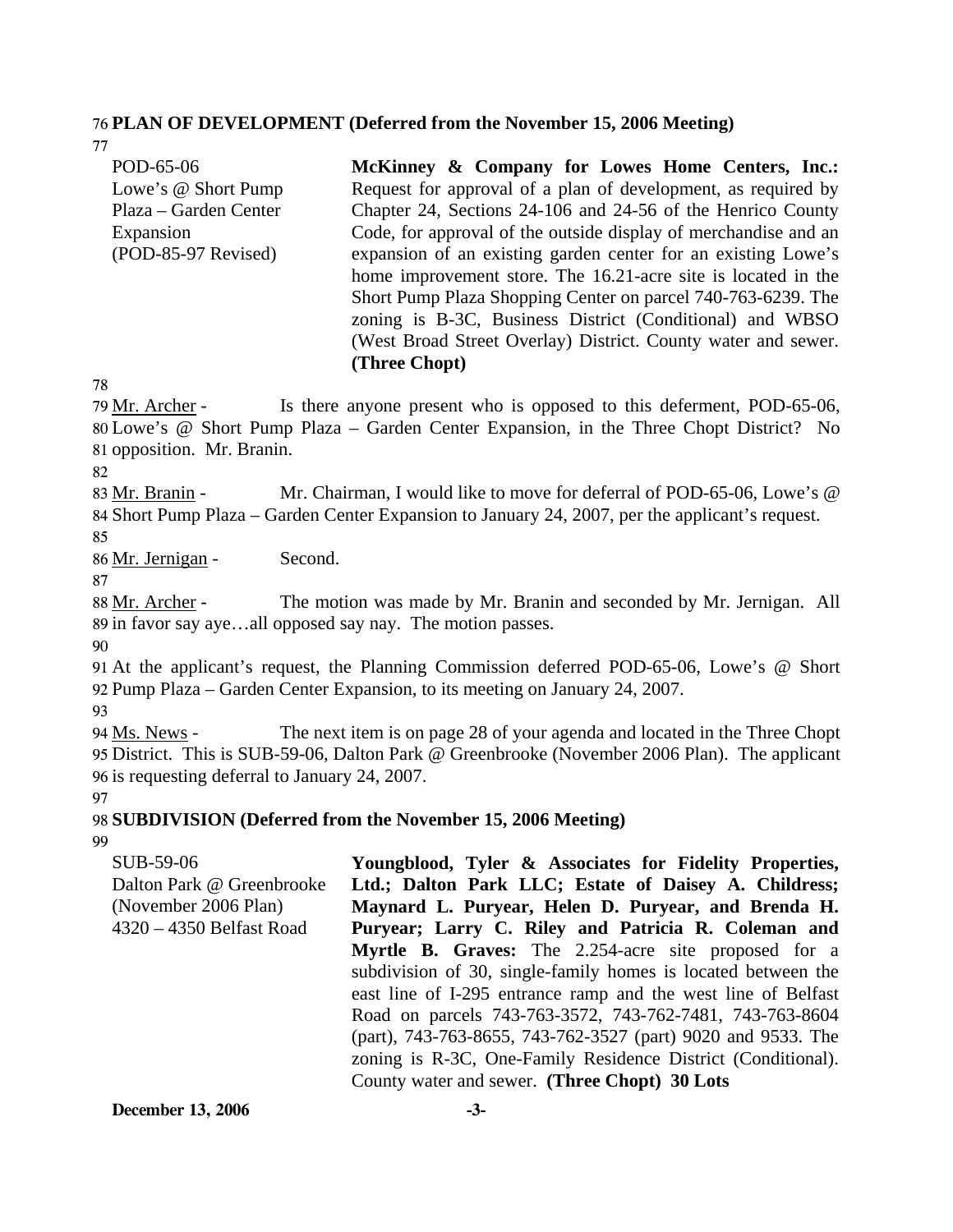Is there anyone present who is opposed to this subdivision deferment, 101 SUB-59-06, Dalton Park @ Greenbrooke (November 2006 Plan), in the Three Chopt District? 102 No opposition. Mr. Branin. 100 Mr. Archer -

103

Mr. Chairman, I would like to move for deferral of SUB-59-06, Dalton 105 Park @ Greenbrooke to the January 24, 2007, per the applicant's request. 104 Mr. Branin -

106

107 Mrs. Jones - Second.

108

The motion was made by Mr. Branin and seconded by Mrs. Jones. All in 110 favor say aye...all opposed say nay. The motion passes. 109 Mr. Archer -

111

112 At the applicant's request, the Planning Commission deferred SUB-59-06, Dalton @ 113 Greenbrooke (November 2006 Plan) to its meeting on January 24, 2007.

114

The next item is on page 30 of your agenda and located in the Varina 116 District. This is SUB-43-06, River Pointe Estates (July 2006 Plan). The applicant is requesting 117 deferral to February 28, 2007. 115 Ms. News -

118

## 119 **SUBDIVISION (Deferred from the October 25, 2006 Meeting)**

120

| SUB-43-06                   | Bay Design Group, P.C. for John W. Roberts and Wilton             |
|-----------------------------|-------------------------------------------------------------------|
| <b>River Pointe Estates</b> | <b>Development Corporation:</b> The 81-acre site proposed for a   |
| (July 2006 Plan)            | subdivision of 43 single-family homes is located on the east line |
| 9051 Deep Bottom Road       | of Deep Bottom Road approximately 650 feet south of               |
|                             | Kingsland Road on parcels 829- 676-2890 and 829-678-4054.         |
|                             | The zoning is A-1, Agricultural District. County water and        |
|                             | sewer. (Varina) 43 Lots                                           |

121

Is there anyone present who is opposed to this subdivision deferment, 123 SUB-43-06, River Pointe Estates (July 2006 Plan), in the Varina District? No opposition. Mr. 124 Jernigan. 122 Mr. Archer -

125

Mr. Chairman, with that I will move for deferral of SUB-43-06, River 127 Pointe Estates (July 2006 Plan) to February 28, 2007, by request of the applicant. 126 Mr. Jernigan -

128

129 Mrs. Jones - Second.

130

The motion was made by Mr. Jernigan and seconded by Mrs. Jones. All 132 in favor say aye...all opposed say nay. The motion passes. 131 Mr. Archer -

133

134 At the applicant's request, the Planning Commission deferred SUB-43-06, River Pointe Estates 135 (July 2006 Plan) to its meeting on February 28, 2007.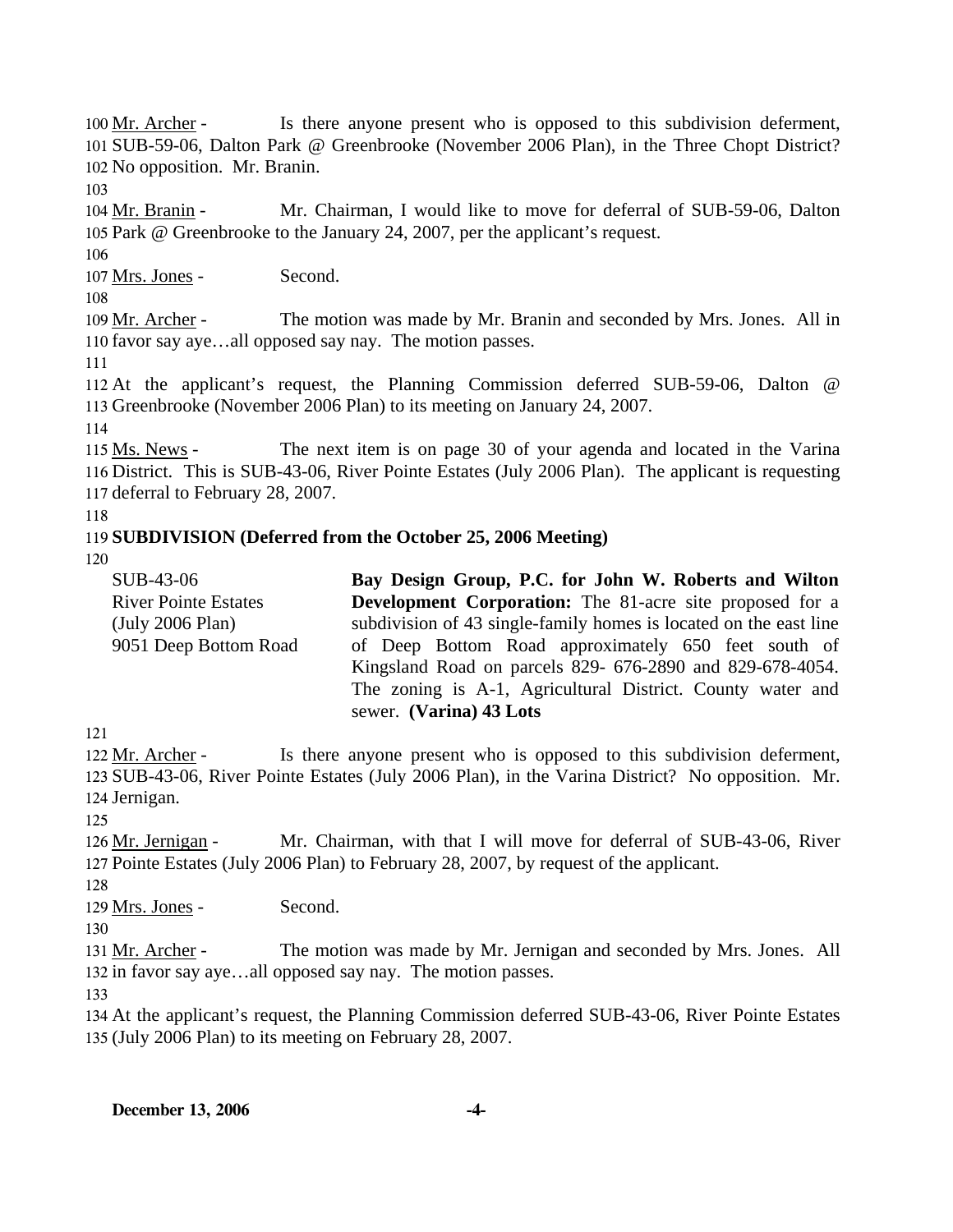Additionally, this morning we received two additional requests. The first 137 is on page 12 of your agenda and located in the Three Chopt District. This is POD-69-06, 138 Country Inn & Suites – Short Pump Town Center. The applicant is requesting a withdrawal of 139 that plan. 136 Ms. News -140 141 Mr. Archer - Is there action necessary for that, Mr. Silber? 142 143 Mr. Silber - Yes, sir, action is required on POD withdrawals. 144 145 Mr. Archer - But not on zoning? 146 147 Mr. Silber - Right. We need a motion. 148 149 **PLAN OF DEVELOPMENT & SPECIAL EXCEPTION**  150

POD-69-06 Country Inn & Suites – Short Pump Town Center **McKinney & Company for Short Pump Town Center, LLC and Dumra Hospitality Group, LLC:** Request for approval of a plan of development and special exception for buildings exceeding 45 feet in height, as required by Chapter 24, Sections 24-106, 24-2, and 24-94(b) of the Henrico County Code, to construct a four-story, 96-room hotel. The 1.77-acre site is located along the south line of I-64, approximately 2,600 feet west of Pouncey Tract Road, on part of parcel 738-764-0203. The zoning is B-3C, Business District (Conditional) and WBSO (West Broad Street Overlay) District. County water and sewer. **(Three Chopt)** 

151

152 Mr. Archer - Is there a motion.

153

Mr. Chairman, I would like to move for withdrawal of POD-69-06, 155 Country Inn & Suites – Short Pump Town Center, at the applicant's request. 154 Mr. Branin -

156

157 Mr. Jernigan - Second.

158

The motion was made by Mr. Branin and seconded by Mr. Jernigan. All 160 in favor say aye...all opposed say nay. The withdrawal is granted. 159 Mr. Archer -

161

162 At the applicant's request, the Planning Commission withdrew POD-69-06, Country Inn & 163 Suites – Short Pump Town Center, from any further consideration.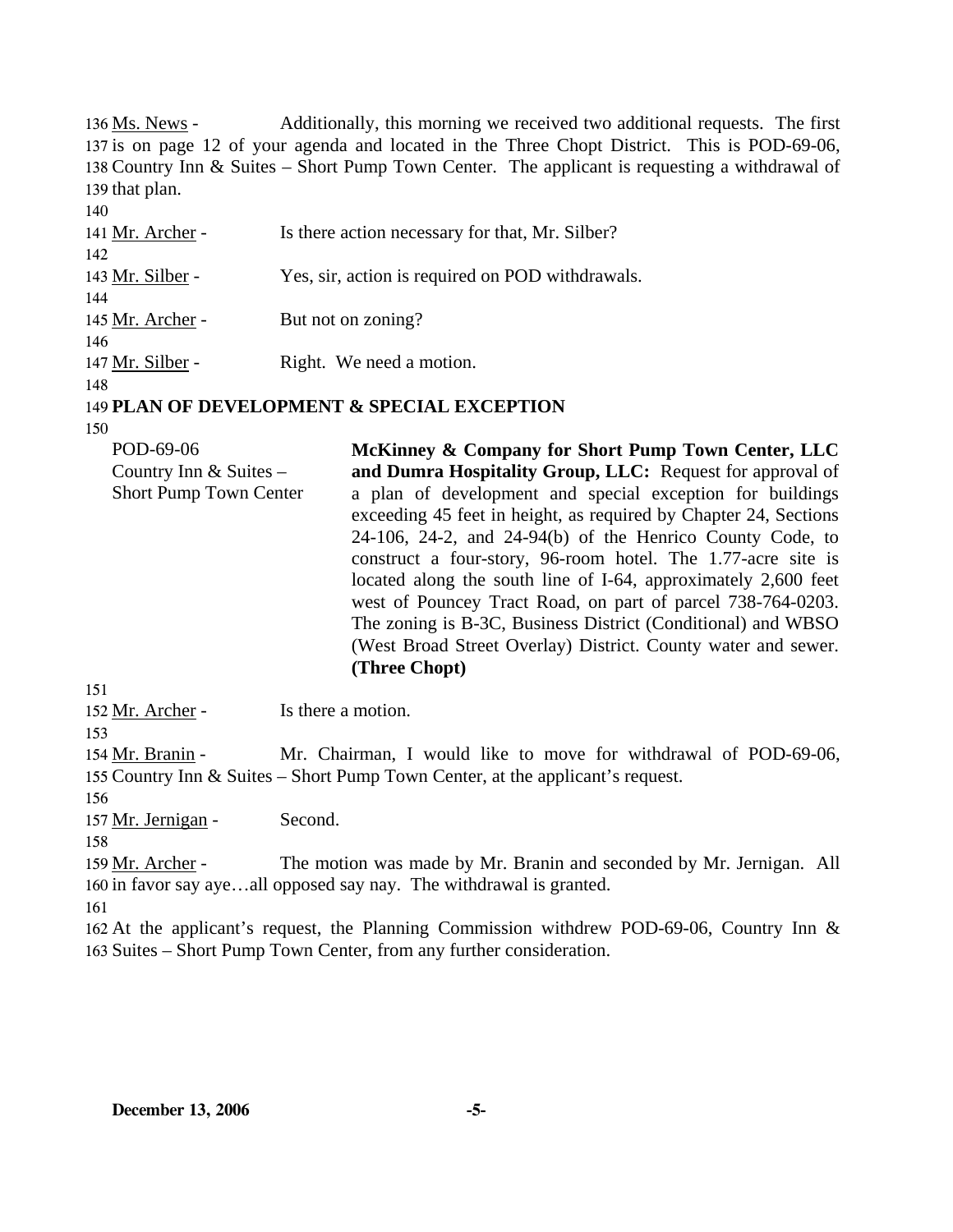The next item is on page 14 of your agenda and located in the Three Chopt 165 District. This is POD-67-06, American Family Fitness - Short Pump Town Center. The 166 applicant is requesting a deferral to the January 24, 2007 meeting. 164 Ms. News -

167

# 168 **PLAN OF DEVELOPMENT**

169

POD-67-06 American Family Fitness – Short Pump Town Center **Balzer & Associates, Inc. for Short Pump Town Center, LLC, Bee-Pump, LLC and American Family Fitness:**  Request for approval of a plan of development, as required by Chapter 24, Section 24-106 of the Henrico County Code, to construct a two-story, 72,750 square foot fitness center. The 5.92-acre site is located along the south line of I-64, approximately 2,600 feet west of Pouncey Tract Road, on part of parcel 737-764-0069. The zoning is B-3C, Business District (Conditional) and WBSO (West Broad Street Overlay) District. County water and sewer. **(Three Chopt)** 

170

Is there anyone present who is opposed to this deferment, POD-67-06, 172 American Family Fitness - Short Pump Town Center, in the Three Chopt District? No 173 opposition. Mr. Branin. 171 Mr. Archer -

174

Mr. Chairman, I would like to move for deferral of POD-67-06, American 176 Family Fitness – Short Pump Town Center, to the January 24, 2007 meeting, per the applicant's 177 request. 175 Mr. Branin -

178

179 Mr. Jernigan - Second.

180

The motion was made by Mr. Branin and seconded by Mr. Jernigan. All 182 in favor say aye...all opposed say nay. The motion passes. 181 Mr. Archer -

183

184 At the applicant's request, the Planning Commission deferred POD-67-07, American Family 185 Fitness – Short Pump Town Center, to its meeting on January 24, 2007.

186

187 Ms. News - That's all the items that staff has.

188

189 Mr. Archer - Thank you, Ms. News.

190

Next on the agenda would be consideration of the Expedited Agenda 192 items. These are plans that are placed on a separate agenda. These plans are recommended by 193 staff. The applicant is comfortable with and is agreeable to the annotations and the conditions on 194 the plan, and the Planning Commissioner from that district has no outstanding issues. They are 195 placed on an Expedited Agenda to be heard without lengthy presentation. If there is any 196 opposition to these plans, they will be pulled off of the Expedited Agenda and will be heard as 197 they are listed in the full agenda. I believe we have six or seven items on the Expedited Agenda. 191 Mr. Silber -198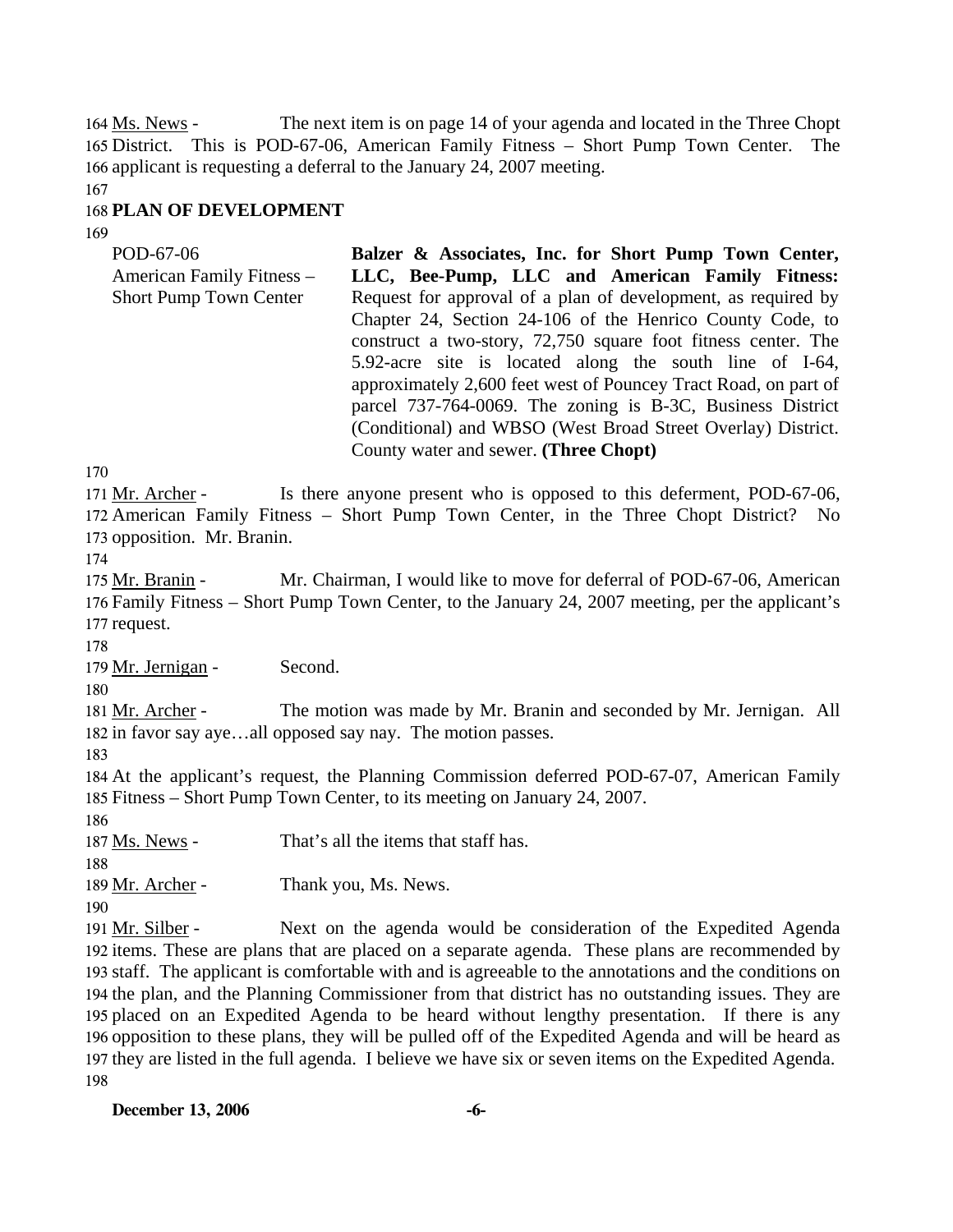Yes, sir, there are seven items. The first item is on page 2 of your agenda 200 and located in the Three Chopt District. This is a transfer of approval, POD-20-94, Concourse @ Wyndham. 201 199 Ms. News -

202

## 203 **TRANSFER OF APPROVAL**

204

POD-20-94 The Concourse @ Wyndham 11520 Nuckols Road **Spotts-Fain for MGME Richmond-Nuckols, LLC:** Request for transfer of approval as required by Chapter 24, Section 24- 106 of the Henrico County Code from Concourse Commons, LLC to MGME Richmond-Nuckols, LLC. The 2.1-acre site is located on the north line of Nuckols Road, approximately 250 feet west of Concourse Boulevard on parcel 745-775-7141. The zoning is O/SC, Office/Service District Conditional. County water and sewer. **(Three Chopt)** 

205

All right. Is there anyone in the audience in opposition to this transfer of 207 approval request, POD-20-94, The Concourse @ Wyndham, in the Three Chopt District? No 208 opposition. Mr. Branin. 206 Mr. Archer -

209

Mr. Chairman, I would like for transfer of approval request for POD-20-211 94, The Concourse @ Wyndham, be approved on the Expedited Agenda. 210 Mr. Branin -

212

213 Mr. Jernigan - Second.

214

The motion was made by Mr. Branin and seconded by Mr. Jernigan. All 216 in favor say aye...all opposed say nay. The motion passes. 215 Mr. Archer -

217

218 The Planning Commission approved the transfer of approval request for POD-20-94, The 219 Concourse @ Wyndham, subject to the owners accepting and agreeing to be responsible for 220 continued compliance of the original approval.

221

The next item is on page 3 of your agenda and located in the Varina 223 District. This is a transfer of approval of a part of POD-123-97 now called Airport Distribution 224 formerly the Highwoods Distribution Center. This is for building "F." 222 Ms. News -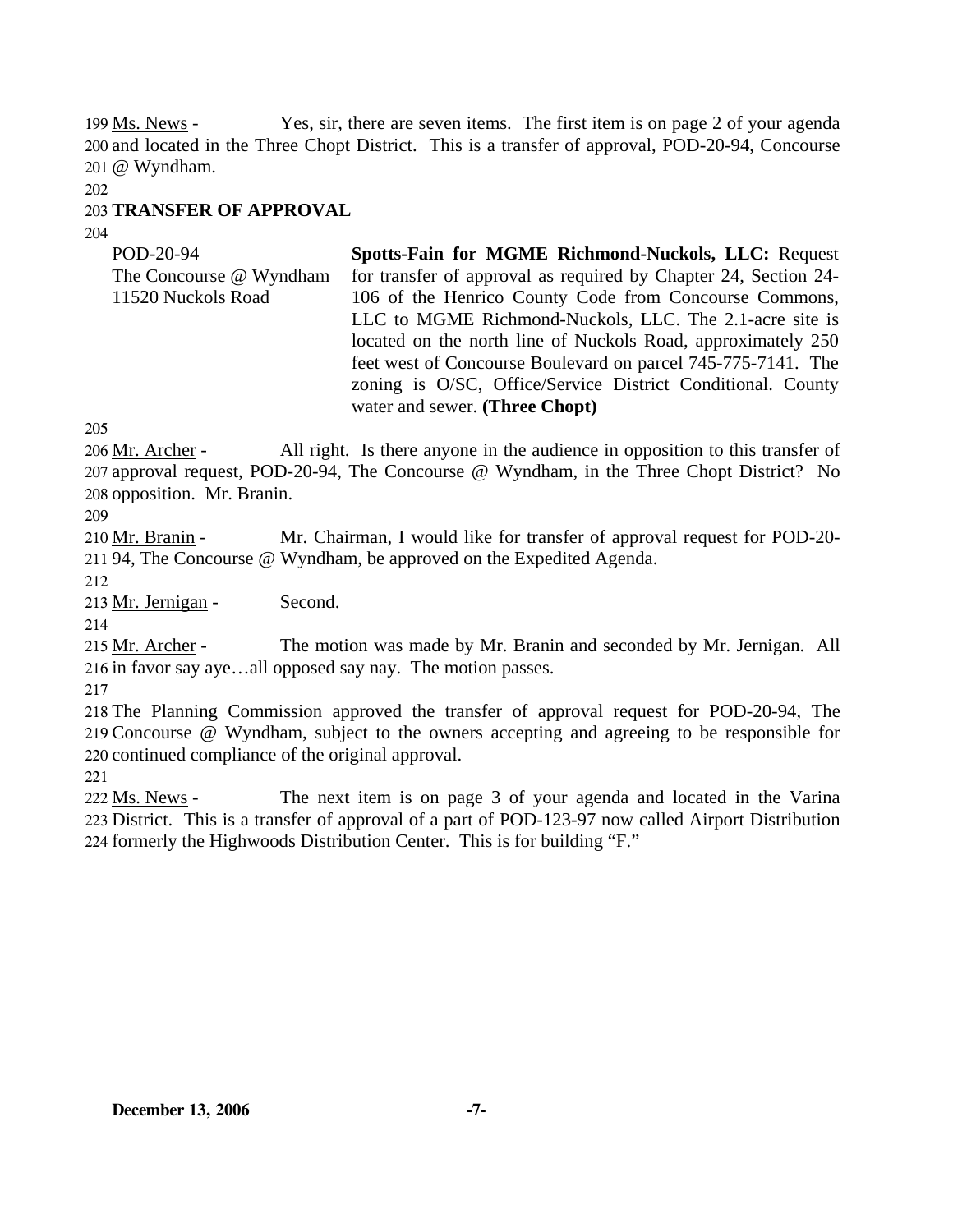#### 225 **TRANSFER OF APPROVAL**

226

POD-123-97 (part) Airport Distribution (Formerly Highwoods Distribution Center) Darbytown Road and Laburnum Avenue

**Mill Management Inc. for Fawn Industrial, LLC:** Request for transfer of approval of a portion of a POD as required by Chapter 24, Section 24-106 of the Henrico County Code from Highwoods Industrial Virginia, LLC to Fawn Industrial, LLC. The 9.858-acre site is located at on the southeast side of S. Laburnum Avenue at the corner of S. Laburnum Avenue and Darbytown Road on parcel 813-790-6207. This is a portion of the whole development known as Airport Distribution, consisting of building "F" as shown on the master plan. The zoning is M-1, Light Industrial District. County water and sewer. **(Varina)** 

#### 227

#### 228 **TRANSFER OF APPROVAL**

229

POD-123-97 (part) Airport Distribution (Formerly Highwoods Distribution Center) Darbytown Road and Laburnum Avenue **Engineering Design Associates for Graham & Company South East, LLC:** Request for transfer of approval of a portion of a POD as required by Chapter 24, Section 24-106 of the Henrico County Code from Ramona Max Brown, LLC to Graham & Company South East, LLC. The 57.263-acre site is located on the southeast side of S. Laburnum Avenue at the corner of S. Laburnum Avenue and Darbytown Road on parcels 814-699-7796 and 813-790-7148. This is a portion of the whole development know as Airport Distribution, consisting of the area for buildings B, C, D, E and the common area as shown on the master plan. The zoning is M-1, Light Industrial District. County water and sewer. **(Varina)** 

#### 230

Is there anyone in the audience in opposition to the transfer of approval 232 request for POD-123-97 (part), Airport Distribution, in the Varina District? No opposition. Mr. 233 Jernigan. 231 Mr. Archer -

234

Mr. Chairman, we have two of these, Part "A" and Part "B." Will it be all 236 right to do one motion for both? 235 Mr. Jernigan -

237

238 Mr. Archer - Will that be all right, Mr. Secretary?

239

It's just that different engineering firms handle it, but they are the same POD number. Do you want me to make one or two motions? 241 240 Mr. Jernigan -

242

That's fine with me. Ms. News, do you know of any reason it can't be 244 done with one motion? They are listed separately on the agenda. Are there any special 245 conditions or anything that applies to one and not the other? 243 Mr. Silber -246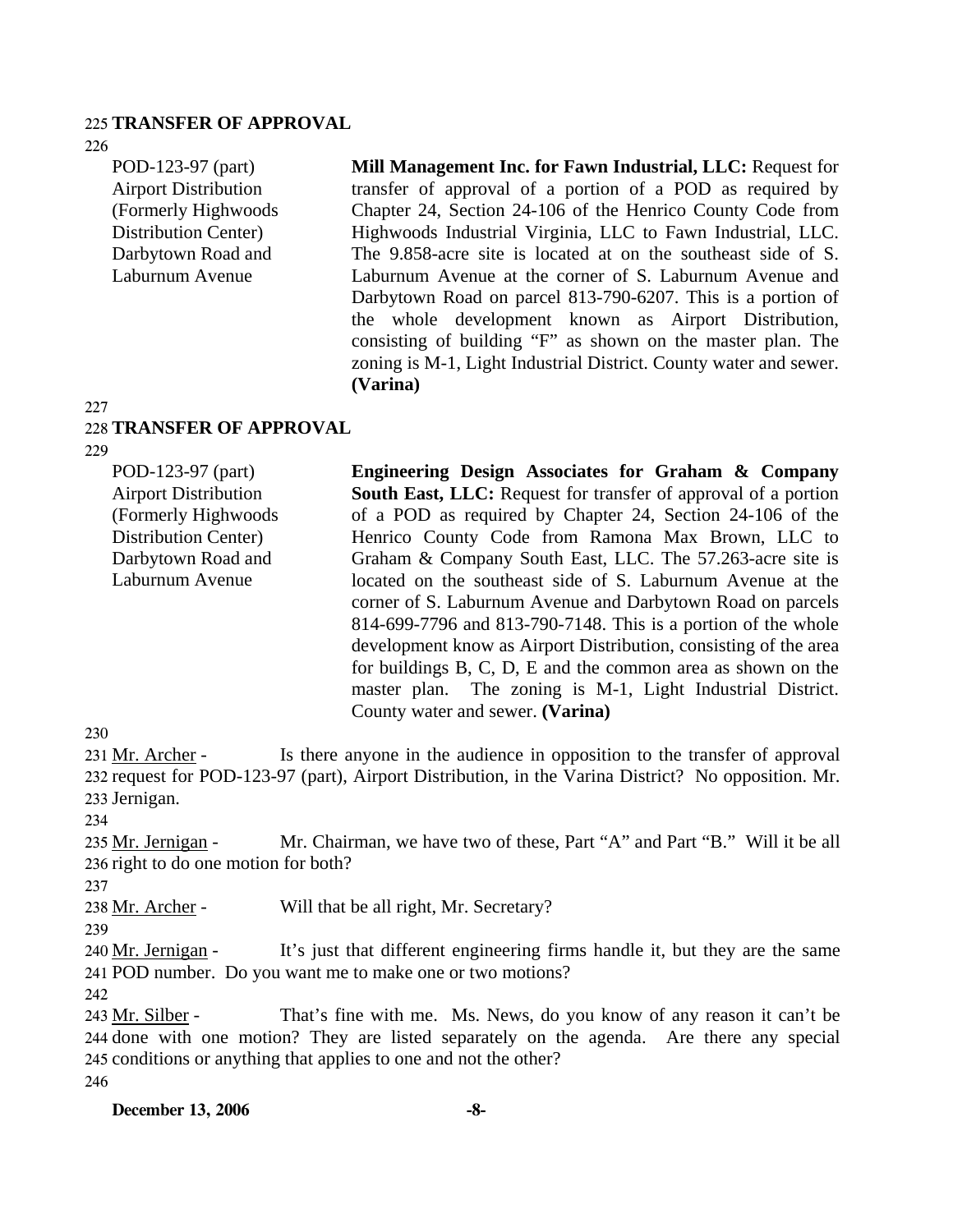No. We are recommending approval on both sections. The second 248 section is for buildings "B, C, D and E" and the common area. 247 Ms. News -249 250 Mr. Archer - And they both carry the same number? 251 252 Mr. Jernigan - The same POD number. 253 If you just have in your motion that it works for both sections, I think that would suffice. 255 254 Mr. Silber -256 Okay. With that, Mr. Chairman, I will move for approval of transfer of 258 approval on POD-123-97, Airport Distribution, Part "A" and Part "B," in the Varina District. 257 Mr. Jernigan -259 260 Mrs. Jones - Second. 261 The motion was made by Mr. Jernigan and seconded by Mrs. Jones. All 263 in favor say aye...all opposed say nay. The motion passes. 262 Mr. Archer -264 265 The Planning Commission approved the transfer of approval request for POD-123-97 (part 266 Distribution, Building "F" (Formerly Highwoods Distribution Center) and POD-123-97 (part 267 Distribution, Buildings "B, C, C, E and the common area" (Formerly Highwoods Distribution 268 Center), subject to the owners accepting and agreeing to be responsible for continued compliance 269 with the original approval.

270

The next item is on page 8 of your agenda, it is a landscape plan for 272 subdivision SUB-64-05, Turnberry, in the Three Chopt District. 271 Ms. News -

### 273 **SUBDIVISION LANDSCAPE PLAN**

274

SUB-64-05 Turnberry – Pouncey Tract Road and Shady Grove Road **Jeff McKay for Centex Homes:** Request for approval of a landscape plan, as required by Chapter 24, Sections 24-106 and 24-106.2 of the Henrico County Code. The 2.852-buffer between the subdivision and Shady Grove Road is located in the Turnberry Subdivision, on the south side of Shady Grove Road, approximately 1,100 feet east of the intersection of Pouncey Tract Rood and Shady Grove Road on parcels 740-769-0088 and 740-767-7087. The zoning is R-3C, One-Family Residential District (Conditional). **(Three Chopt)** 

275

Is there anyone in the audience in opposition to this landscape plan for 277 SUB-64-05, Turnberry, in the Three Chopt District? No opposition. Mr. Branin. 276 Mr. Archer -

278

Mr. Chairman, I would like to move SUB-64-05, Turnberry, be approved 280 on the Expedited Agenda. 279 Mr. Branin -

281

#### **December 13, 2006** -9-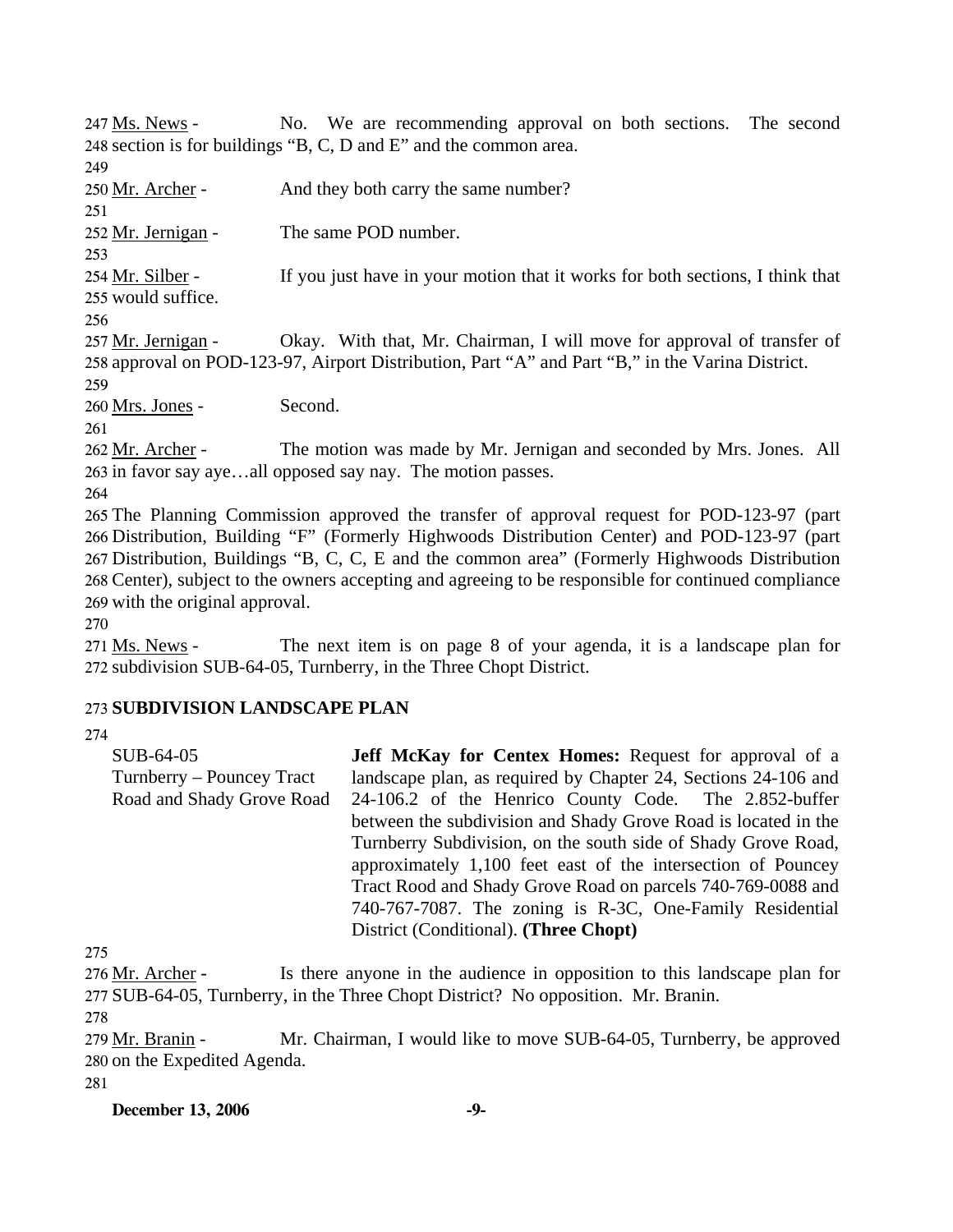282 Mrs. Jones - Second.

283

The motion was made by Mr. Branin and seconded by Mrs. Jones. All in 285 favor say aye...all opposed say nay. The motion passes. 284 Mr. Archer -

286

287 The Planning Commission approved the landscape plan for SUB-64-05, Turnberry, subject to the 288 annotations on the plans and the standard conditions attached to these minutes for landscape 289 plans.

290

The next item is on page 16 of your agenda, and located in the Brookland 292 District. This is POD-68-06, Car America. 291 Ms. News -

293

# 294 **PLAN OF DEVELOPMENT**

295

| POD-68-06            | Hulcher & Associates for Prime 8050–LLC: Request for             |
|----------------------|------------------------------------------------------------------|
| Car America -        | approval of a plan of development, as required by Chapter 24,    |
| 8050 W. Broad Street | Section 24-106 of the Henrico County Code, to construct a two-   |
|                      | story, two service bay, 5,136 square foot automobile dealership  |
|                      | to replace and existing service station. The 0.80-acre site is   |
|                      | located along the north line of W. Broad Street (U.S. Route 250) |
|                      | approximately 375 feet west of Carousel Lane on parcel 763-      |
|                      | 753-2544. The zoning is B-3, Business District. County water     |
|                      | and sewer. (Brookland)                                           |

296

Is there anyone in the audience in opposition to POD-68-06, Car America, 298 in the Brookland District? I see no opposition, and with that, I will move for approval on the Expedited Agenda of POD-68-06, Car America, subject to the standard conditions for 299 300 developments of this type, No. 9 amended and Nos. 24 through 35. 297 Mr. Archer -

301

302 Mr. Jernigan - Second.

The motion was made by Mr. Archer and seconded by Mr. Jernigan. All 305 in favor say aye...all opposed say nay. The motion passes. 304 Mr. Archer -

306

307 The Planning Commission approved POD-68-06, Car America, subject to the standard 308 conditions attached to these minutes for developments of this type, the annotations on the plans, 309 and the following additional conditions:

310

3119. 312 313 **AMENDED** - A detailed landscaping plan shall be submitted to the Department of Planning for review and Planning Commission approval prior to the issuance of any occupancy permits.

314 24. 315 316 317 The easements for drainage and utilities as shown on approved plans shall be granted to the County in a form acceptable to the County Attorney prior to any occupancy permits being issued. The easement plats and any other required information shall be submitted to the County Real Property Agent at least sixty (60) days prior to requesting occupancy

# **December 13, 2006 -10-**

<sup>303</sup>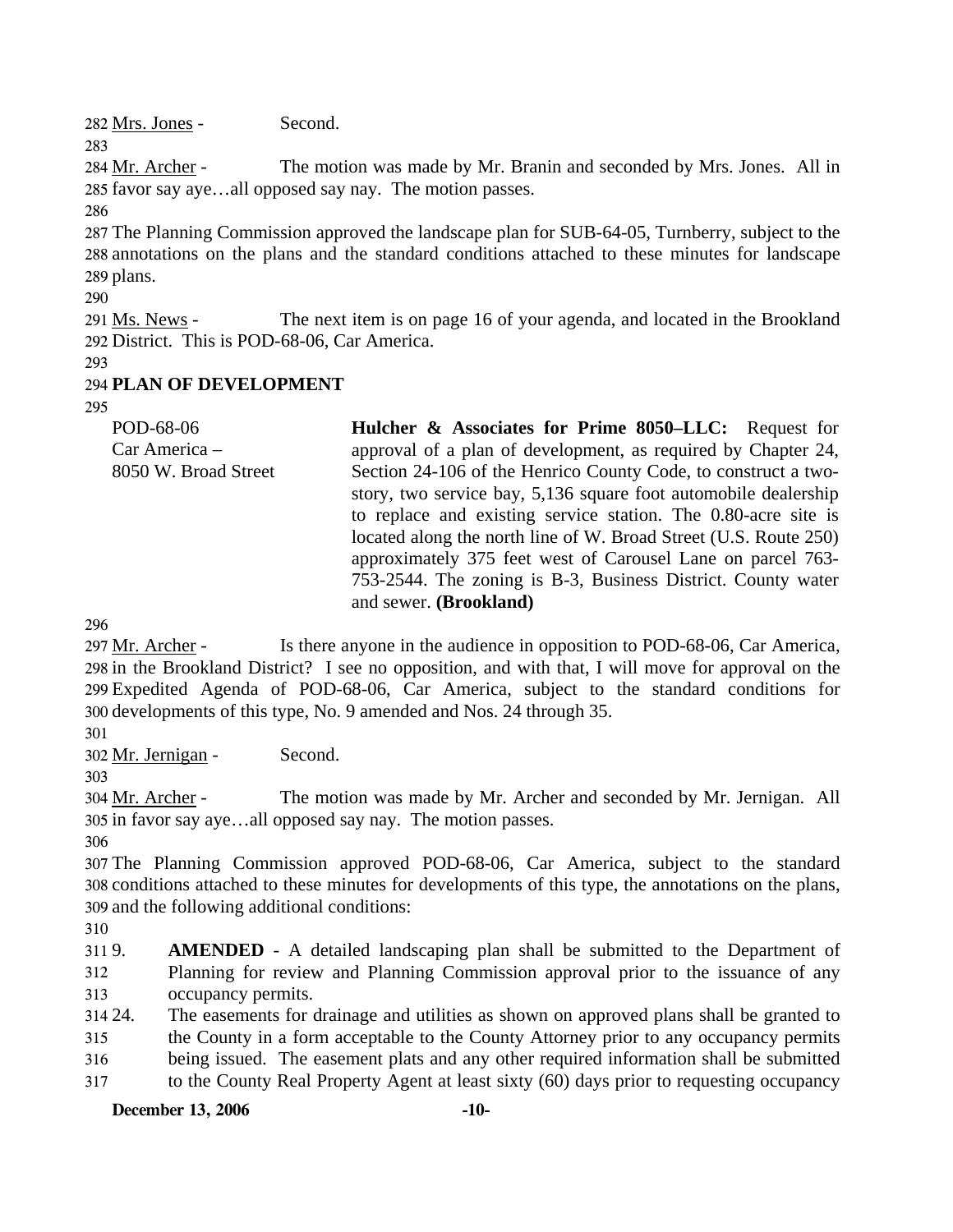318 permits.

- 319 25. 320 25. The entrances and drainage facilities on W. Broad Street (U. S. Route 250) shall be approved by the Virginia Department of Transportation and the County.
- 321 26. 26. A notice of completion form, certifying that the requirements of the Virginia Department
- 322 323 of Transportation entrances permit have been completed, shall be submitted to the Department of Planning prior to any occupancy permits being issued.
- 324 27. 325 27. The developer shall provide fire hydrants as required by the Department of Public Utilities and Division of Fire.
- 326 28. 327 28. A standard concrete sidewalk shall be provided along the north side of W. Broad Street (U.S. Route 250).
- 328 29. All repair work shall be conducted entirely within the enclosed building.
- 30. 330 Any necessary off-site drainage and/or water and sewer easements must be obtained in a form acceptable to the County Attorney prior to final approval of the construction plans.
- 31.31. Deviations from County standards for pavement, curb or curb and gutter design shall be
- 332 333 approved by the County Engineer prior to final approval of the construction plans by the Department of Public Works.
- 334 32. 335 Storm water retention, based on the 50-10 concept, shall be incorporated into the drainage plans.
- 336 33. 337 338 Insurance Services Office (ISO) calculations must be included with the plans and contracts and must be approved by the Department of Public Utilities prior to the issuance of a building permit.
- 339 34 340 341 342 Approval of the construction plans by the Department of Public Works does not establish the curb and gutter elevations along the Virginia Department of Transportation maintained right-of-way. The elevations will be set by the contractor and approved by the Virginia Department of Transportation.
- 343 35. 344 345 346 347 The location of all existing and proposed utility and mechanical equipment (including HVAC units, electric meters, junction and accessory boxes, transformers, and generators) shall be identified on the landscape plans. All equipment shall be screened by such measures as determined appropriate by the Director of Planning or the Planning Commission at the time of plan approval**.**
- 348

The next item is on page 25 of your agenda, and located in the Varina District. This is SUB-61-06, Brandon Estates (December 2006 Plan) for 2 lots. 350 349 Ms. News -

### 351

## 352 **SUBDIVISION**

353

SUB-61-06 Brandon Estates (December 2006 Plan) 4100 Darbytown Road Corner of Turner Road and Darbytown Road

**A.G. Harocopos & Associates, P.C. and P. D. Allen, Sr. for Madeline E. Turner:** The 3.8030-acre site proposed for a subdivision of 2 single-family homes is located on the north line of Darbytown Road and the west line of Turner Road, approximately 400 feet northwest of the Turner Road and Darbytown Road intersection on part of parcel 831-690-1245. The zoning is A-1, Agricultural District. Individual well and septic/tank drainfield. **(Varina) 2 Lots** 

**December 13, 2006 -11-**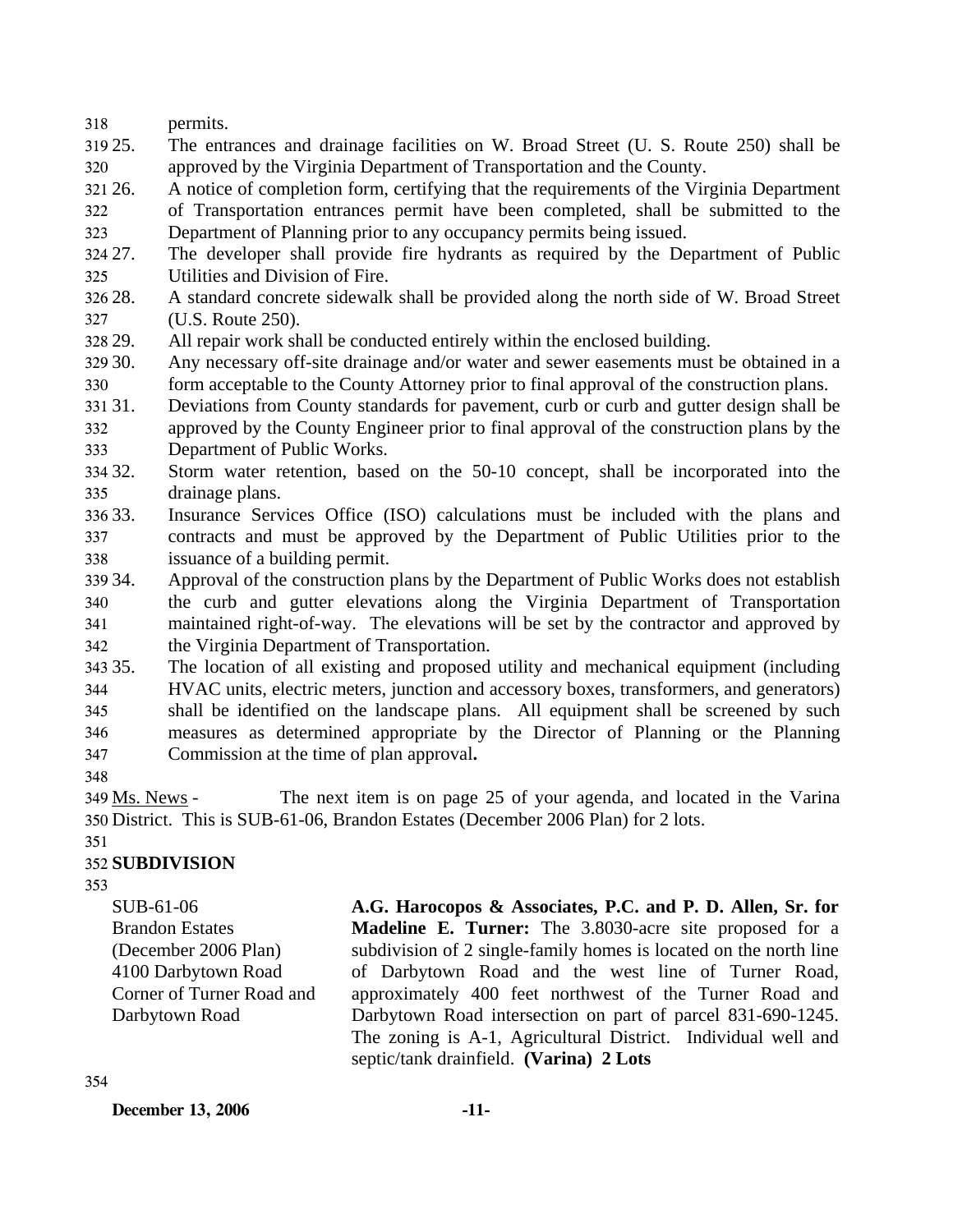Is there anyone in the audience in opposition to SUB-61-06, Brandon Estates (December 2006 Plan), in the Varina District? No opposition. Mr. Jernigan. 356 355 Mr. Archer -

357

Mr. Chairman, I move for approval of SUB-61-06, Brandon Estates (December 2006 Plan) subject to the annotations on the plans, the standard conditions for 359 360 subdivisions not served by public utilities and the following additional conditions Nos. 11 and 361 12. 358 Mr. Jernigan -

362

363 Mrs. Jones - Second.

364

The motion was made by Mr. Jernigan and seconded by Mrs. Jones. All 366 in favor say aye...all opposed say nay. The motion passes. 365 Mr. Archer -

367

 The Planning Commission granted conditional approval to subdivision SUB-61-06, Brandon Estates (December 2006 Plan), subject to the standard conditions attached to these minutes for subdivisions not served by public utilities, the annotations on the plans, and the following additional conditions:

372

373 11. Each lot shall contain at least one acre.

374 12. Any necessary offsite drainage easements must be obtained prior to approval of the

375 construction plan by the Department of Public Works.

376

The final item is on page 32 of your agenda, and located in the Varina 378 District. This is SUB-38-06, Marion View (June 2006 Plan). This is a reconsideration regarding 379 utilities for 3 lots. 377 Ms. News -

380

# 381 **SUBDIVISION RECONSIDERATION**

382

SUB-38-06 Marion View (June 2006 Plan) **QMT Corporation for William W. Browning, Jr.:** The 8.68acre site proposed for a subdivision of two, single-family homes and an industrial lot is located at 706 McCoul Street and Old Osborne Turnpike on parcel 799-709-0564. The zoning is M-2, General Industrial District and R-3, One-Family Residence District. County water and sewer (1 industrial lot) and County water and individual septic/tank drainfield (2 residential lots). **(3 Lots) (Varina)** 

383

Is there anyone in the audience in opposition to SUB-38-06, Marion View (June 2006 Plan), in the Varina District? No opposition. Mr. Jernigan. 385 384 Mr. Archer -

386

Mr. Chairman, I move for approval of SUB-38-06, Marion View (June 2006 Plan) subject to the annotations on the plans, the standard conditions for subdivisions not 388 389 served by public utilities and the following additional condition: No.14 revised. 387 Mr. Jernigan -

390

391 Mr. Branin - Second.

**December 13, 2006 -12-**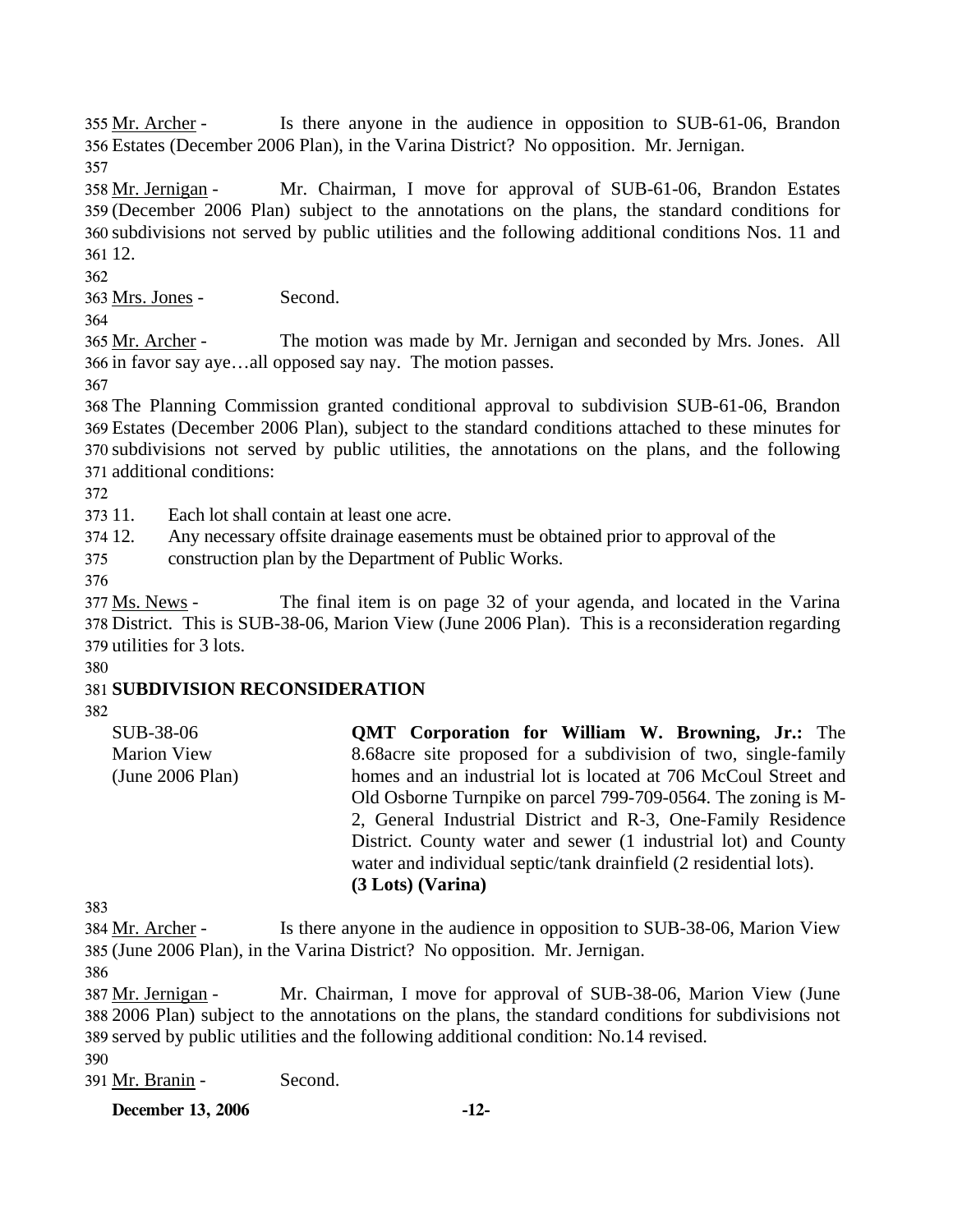The motion was made by Mr. Jernigan and seconded by Mr. Branin. All 393 in favor say aye...all opposed say nay. The motion passes. 392 Mr. Archer -

394

395 The Planning Commission granted conditional approval to subdivision SUB-38-06, Marion 396 View (June 2006 Plan), subject to the previously approved conditions with the following revised 397 condition:

398

14. **Revised**: Lots 2 and 3 shall be served by County water and sewer may be served by individual septic/tank drainfields if public sewer is not available within 300 feet. A detailed soil analysis shall be performed and other requirements of the Henrico Health Department shall be met prior to recordation of the plat. Any lot(s) not meeting Health Department approval shall be so noted conspicuously on the plat giving the date tested; or unsatisfactory areas shall be combined with adjacent approved lots; or, the Health Department shall certify to the Planning Department prior to recordation of the plat that any lot not meeting conventional private onsite sewage disposal regulations has been approved for installation of a private pre-engineered secondary treatment disposal system in accordance with current Virginia Department of Health "Sewage Handling and Disposal Regulations." Details of any approved system shall be included on the final construction plan prior to recordation of the plat.

411

412 Ms. News - That concludes the Expedited Agenda.

413

414 Mr. Archer - All right. Thank you so much, Ms. News.

415

Next on the agenda would be consideration of Extensions of Conditional 417 Approval. There are three that are up for extension of conditional approval. All three of these 418 are being handled administratively. It does not require Planning Commission action. It is 419 provided for informational purposes on this agenda for the Planning Commission. Ms. Goggin is 420 here if the Commission has any questions on any three of these extensions. 416 Mr. Silber -

# 421

# 422 **FOR INFORMATIONAL PURPOSES ONLY**

423

| <b>Subdivision</b>             | <b>Magisterial</b> | Original | <b>Remaining</b> | <b>Previous</b>   | Year(s)Ex |
|--------------------------------|--------------------|----------|------------------|-------------------|-----------|
|                                | <b>District</b>    | No. of   | Lots             | <b>Extensions</b> | tended    |
|                                |                    | Lots     |                  |                   | Recom-    |
|                                |                    |          |                  |                   | mended    |
| <b>Holladay Hills</b>          | <b>Brookland</b>   | 21       | 21               | 0                 | 1 Year    |
| (December 2005 Plan)           |                    |          |                  |                   | 12/12/07  |
| <b>Michael's Way</b>           | Fairfield          | 18       | 18               | $\bf{0}$          | 1 Year    |
| (October 2005 Plan)            |                    |          |                  |                   | 12/12/07  |
| <b>Turner Woods, Section C</b> | <b>Varina</b>      | 5        | 5                | $\boldsymbol{0}$  | 1 Year    |
| (December 2005 Plan)           |                    |          |                  |                   | 12/12/07  |

424

425 Mr. Archer - Are there any questions by the Commission? Good morning, Ms. Goggin. 426

## **December 13, 2006 -13-**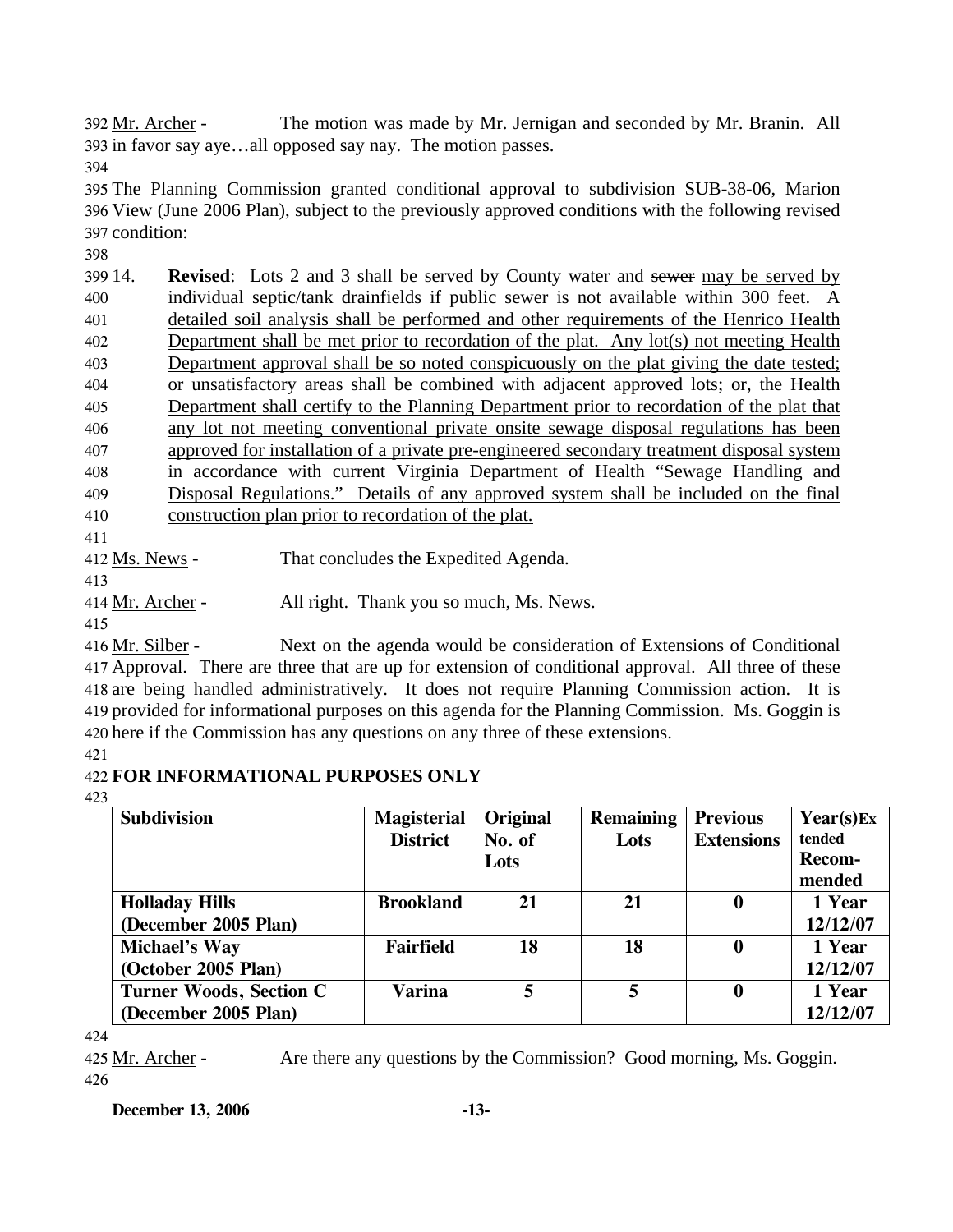427 Ms. Goggin - Good morning. Thank you.

429 Mr. Silber - All right, hearing no questions we will process those administratively. 430 Moving on to the first item on your agenda, and it is on page 9. This is a plan of development 431 for architecturals. This is POD-42-06, West Broad Village.

#### 432

428

## 433 **PLAN OF DEVELOPMENT – ARCHITECTURALS**

434

POD-42-06 West Broad Village – W. Broad St./Three Chopt Road

**Timmons Group and Antunovich Associates for West Broad Village, LLS, West Broad Village II, LLC and Unicorp National Developments, Inc.:** Request for approval of architectural plans, as required by Chapter 24, Section 24-106 of the Henrico County Code, to construct a one-story, 63,875 square foot grocery store with mezzanine, a five-story, **139,304** 133,166 square foot retail/residential building, a five-story, **94,830** 93,118 square foot retail/residential building, and a fourlevel, **702** 680 space parking garage, and a one-story, 6,255 square foot clubhouse in an urban mixed use development. The 115.04-acre site is located along the south line of W. Broad Street (U. S. Route 250), the north line of Three Chopt Road, and the east line of the future John Rolfe Parkway on parcel 742- 760-7866. The zoning is UMUC, Urban Mixed Use District (Conditional) and WBSO, West Broad Street Overlay District. County water and sewer. **(Three Chopt)** 

435

Is there anyone in the audience in opposition to POD-42-06, West Broad Village - Architecturals, in the Three Chopt District? No opposition. Mr. Wilhite, good 437 438 morning, sir. 436 Mr. Archer -

439

Good morning. Thank you. This is the second submittal of architectural plans for the West Broad Village project. Last month we approved the first set of plans. We 441 442 also had plans for the Whole Food Grocery Store and that was deferred until today's meeting. We do have updated square footages on all these buildings which I'll be providing to you as we 443 444 go. 440 Mr. Wilhite -

445

 The Whole Food Grocery Store, we have received the revised plan and based on staff's comments they have come up with a new concept. It is definitely more urban in appearance. It has a different massing than the building we saw last month. Staff has had a chance to review the massing and approve the direction they were heading in. In speaking with the architects today, we do have some additional concerns where perhaps the building needs to have some more detailing done. Also maybe some changes to the color variations within the building. The applicant does seem willing to work with staff in revising and dealing with these issues prior to approval of a building permit. Here are a couple of the elevations here (referring to the map on the screen).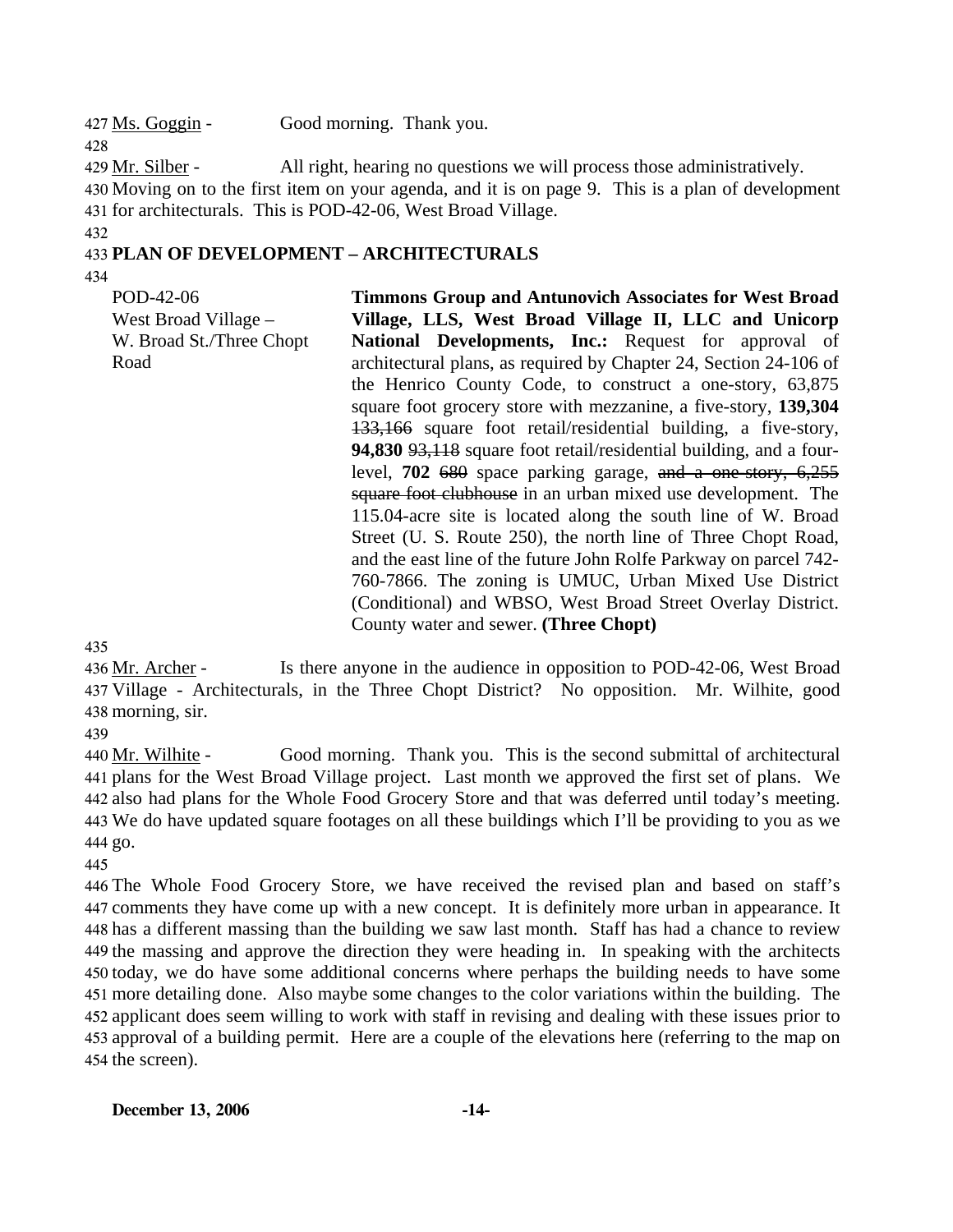Mr. Wilhite, perhaps you can point out the elevation that has the Broad 456 Street frontage. 455 Mr. Silber -

The Broad Street frontage would be here (referring to rendering), this side 459 right here is facing Broad Street. The loading door, here, is at the northeast corner, this is facing 460 toward the interchange of W. Broad Street and I-64. We had suggested to the architect that some 461 additional detailing in this area might be appropriate. Possibly the addition of the metal canopy 462 like you see on this part of the façade, continue cross there and the brick detailing up over top of 463 the canopy be continued as well. I'll go through the other buildings here. The architects are 464 here to go into greater detail of what is being presented today. 458 Mr. Wilhite -

 This is the design for the larger block of buildings. These are actually three different buildings 467 plus a parking deck together. retail/office/residential building (referring to picture on screen). That's a combination of about four and five stories, the total square footage being about 139,304 square feet and these contain two floors of residential development with a total of 64 dwelling units. That's going to appear on the left side of this elevation here and across the front. On the right-hand side of this end of the block, it has separate buildings. A retail/residential building, five stories in height, a total of 94,830 square feet. This also has two floors of residential…three floors (speaking to one of the developers), four floors, containing a total of 56 dwelling units. Two buildings are essentially combined. This is a

 The W. Broad façade is this lower one on the bottom here (referring to rendering). This is a three-story façade. It is primarily constructed of precast concrete panels, and this hides the parking deck which is in the middle of this block. The parking deck is four levels. It now has 702 parking spaces. The parking deck itself will be hidden completely by the building facades and they have created more of a streetscape type of treatment facing W. Broad Street. We suggested to them that it might be a good opportunity to add some thin brick applications to increase the amount of brick facing W. Broad Street. Also perhaps darkening the pallet a little bit to blend closely to the Whole Foods Grocery Store and the future buildings that will be submitted and considered by the Planning Commission in the future. The design of this block is in keeping with the theme of the first block of buildings we saw and approved last month. And they have continued the design theme and it seems to be compatible. 

 The club house that was mentioned in the caption has been removed, therefore no consideration is needed at this time. The plans are in the packet. We have not received any revised plans at this point. As I mentioned, the architects for the project are here and can go into greater detail. Staff is in the position to recommend approval of these plans with the staff's comments that I just went over. If you have any questions, I'll be happy to try to answer them.

Thank you, Mr. Wilhite. Are there any questions from the Commission 495 for Mr. Wilhite? 494 Mr. Archer -

I would like to ask a question just so that I understand the design that we 498 are looking at now, the W. Broad façade. 497 Mrs. Jones -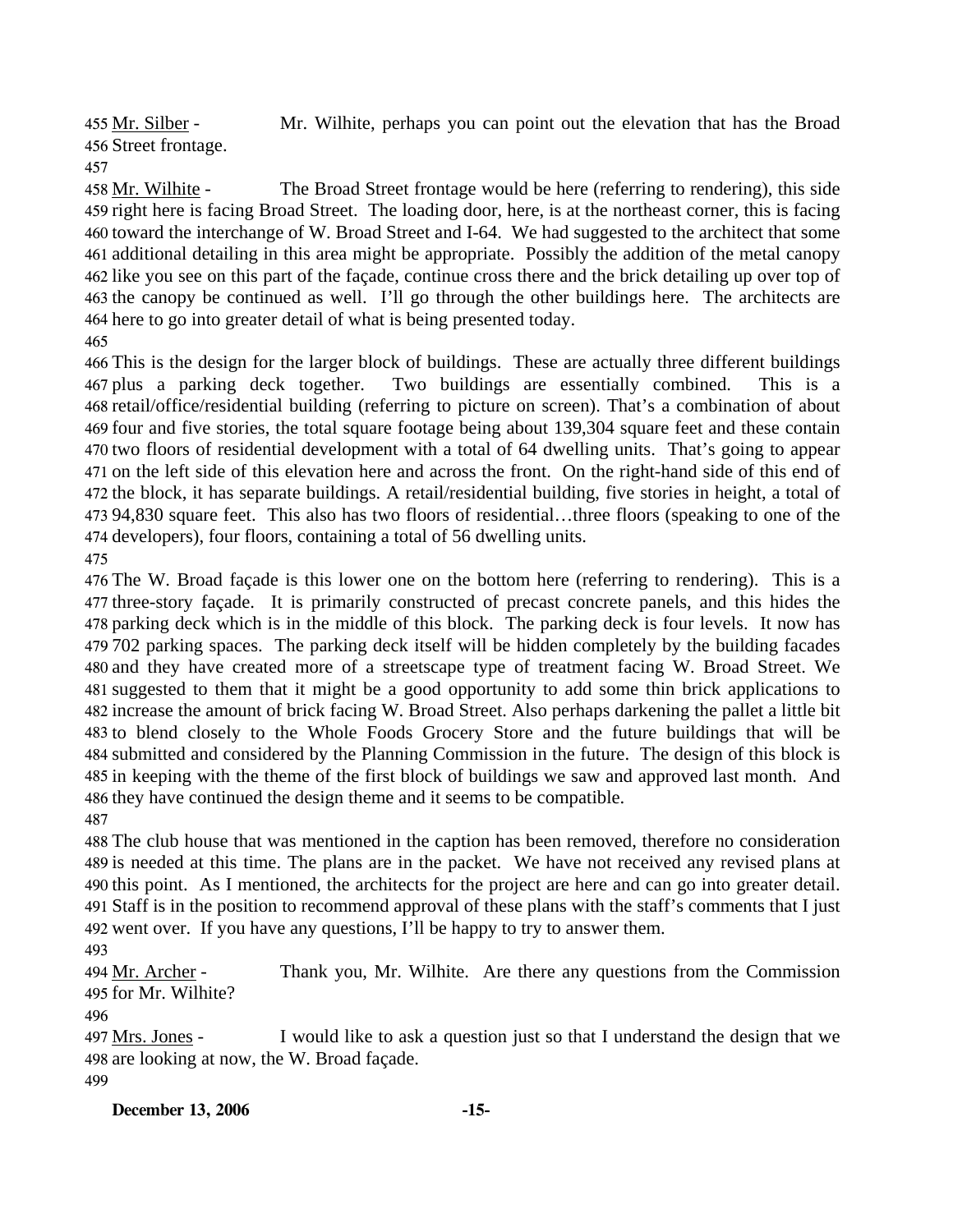500 Mr. Wilhite - Lower. 501 502 Mrs. Jones - Excuse me. 503 504 Mr. Wilhite - On the lower part. 505 On the lower part. Was there discussion of the roof line before the middle 507 two thirds of that façade with more delineation or just... did that ever come up? 506 Mrs. Jones -508 No. We didn't speak directly to the architect about making changes there. 510 There are some variations in the cornice design of the building. Perhaps it might be an 511 opportunity to increase the variation in height. 509 Mr. Wilhite -512 And you said that the discussion did come up about brick veneers and a 514 little more coloration difference? 513 Mrs. Jones -515 Yes. We spoke to the architect this morning after he got some 517 clarification on the type of materials being proposed along with the facades. It all seems to be 518 concrete panels. We didn't have any information on what the final finishes were going to be. We expect there to be some variation just like you have in the rest of the block, but we indicated 519 520 to them perhaps that additional brick detailing facing W. Broad would be appropriate. 516 Mr. Wilhite -521 522 Mrs. Jones - And they were amenable to accepting that? 523 524 Mr. Wilhite - They are willing to work with staff prior to building permit approval. 525 526 Mrs. Jones - Okay. Thank you. 527 Mrs. Jones, perhaps the architect can address some of your concerns about 529 the roof elevations across the front there. Basically, the area behind, which is the parking 530 garage, maybe they can address that. 528 Mr. Silber -531 532 Mr. Archer - Are there any further questions of Mr. Wilhite? 533 534 Mr. Branin - Not of Mr. Wilhite. 535 536 Mr. Archer - All right. Will the applicant please come forward. Good morning, sir. 537 Good morning. I'm Joe Antunovich with Antunovich Associates. I'm 539 representing our client, Unicorp. I'll be brief. We just have a few images we would like to share 540 with you. You asked about whether this first building was consistent with the plan and certainly 541 with the overall image that we had presented over the years, over the last year, and the overall 542 plan and the A-4, A-7, and A-8 buildings, just seeing it here you can see it outlined on the plan, 543 the overall site plan. The reason we divided these up in different building numbers is simply 538 Mr. Antunovich -

**December 13, 2006 -16-**

544 because of the areas of the buildings. This block is almost a block and a half long by a block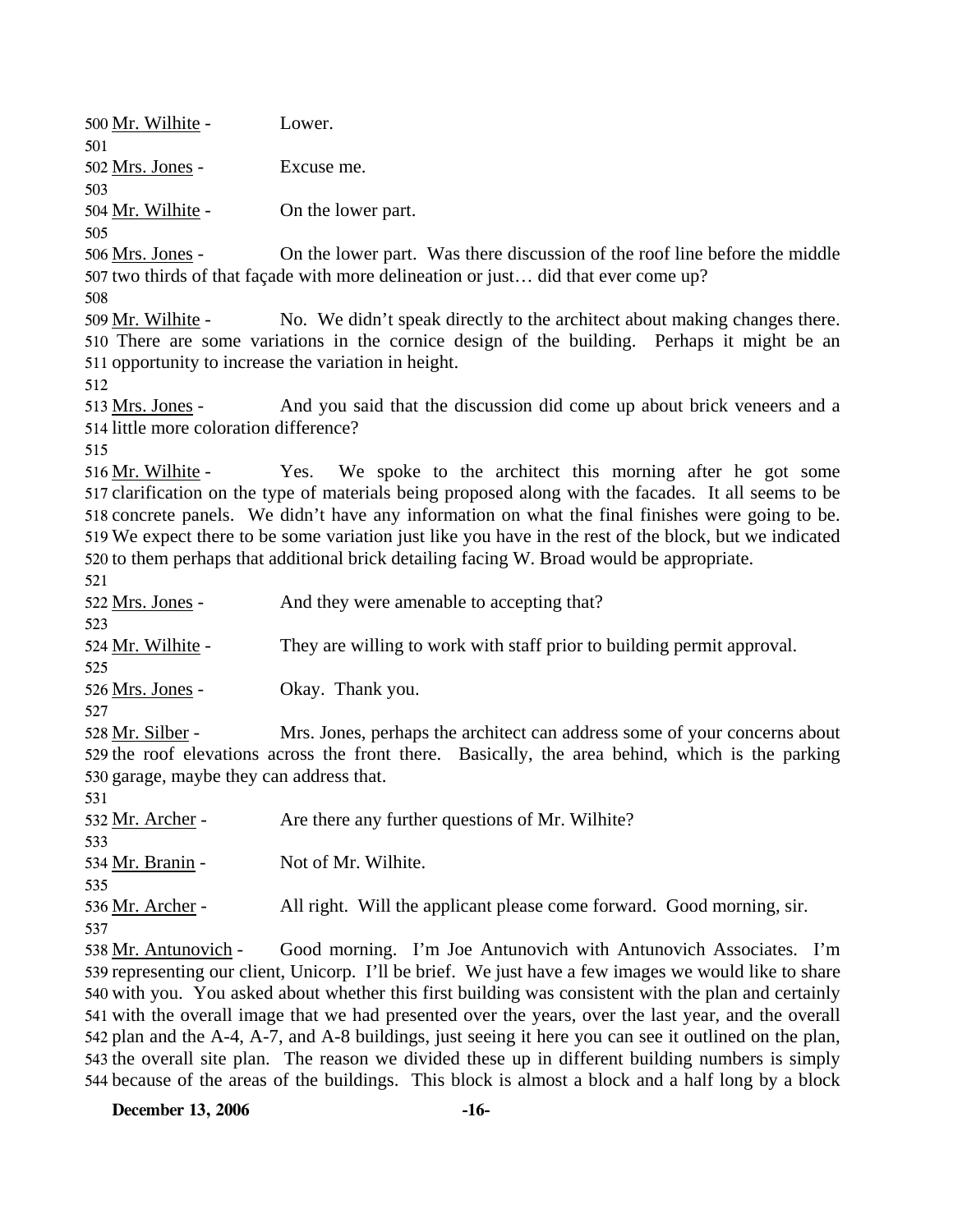wide and the parking lot sits in the center. The A-4 and A-7 buildings to the left are actually one building and then the A-8 building to the right is a second building. And the areas, as Mr. Wilhite identified, are accurate. The parking garage has 702 spaces at four levels. 

 This is the ground floor plan that has all of the retail tenants identified. We are out actively leasing this now. The streetscape, we are continually working with the staff on, and the 702-car parking garage. W. Broad Street is to the top of the drawing which is the elevation that you were asking about what protrudes out, what shows toward that street. This illustrates actually the second floor plan. A-4 has two stories of retail and that's why it's shown in this color in the left- hand side. And then the residential which is also single loaded so that all of the units actually look out over the street are illustrated here with the yellow being the corridor at the back of the units. Then the parking lot shown there (referring to rendering on the screen). This is the elevation that faces the grand street, a combination of brick, stucco, stone, all of the facades different. All of the buildings are really a collection of buildings as if they were built over a period of time. The two end elevations, the one facing the west to the left and to the east to the right you can see a slight difference in the number of stories. This is an updated elevation that actually faces back towards Broad Street. The way the buildings come at the ends, enclosing the parking garage, the two glass elements are stairwells so that people can actually walk down and not be afraid within the stairwells so that you can see people circulating. And then the enclosure of the garage made up of a series of panels and I think that we discussed with staff differences in materials that we could embellish with some thin brick. And also there are some transformers shown here that we have agreed to remove from the sidewalk. 

 You can see the building all the way in the back, that's just the back of the "U" and you can see the edge of the parking garage here (referring to screen). Those stairwells are in fact in the parking garage so as you follow that roofline along there is some variation within the parking garage itself. Those stairwells are on the outside of the parking garage so they do go up and down, and as best we can, we tried to vary the roofline as it comes between those two vertical circulation elements.

 We are very excited about this building. It is the first mix-use building that we've been able to present and come before you, and that coupled with the revisions to Whole Foods and, Jim, if you would like to go through those you can just enhance those with that point right there.

Can I ask you one question? On the parking deck, is the top level of the 580 parking deck open? 579 Mr. Silber -

Yes it is, it is open. We are having some discussion with the residential 583 folks on that but currently it is open as we have on the plans. Should that change we will come 584 back to you, but right now that upper level is open. 582 Mr. Antunovich -

So, the front facades would hide obviously the car fronts, but people who 587 are walking up there would you see them from the street elevation? 586 Mr. Silber -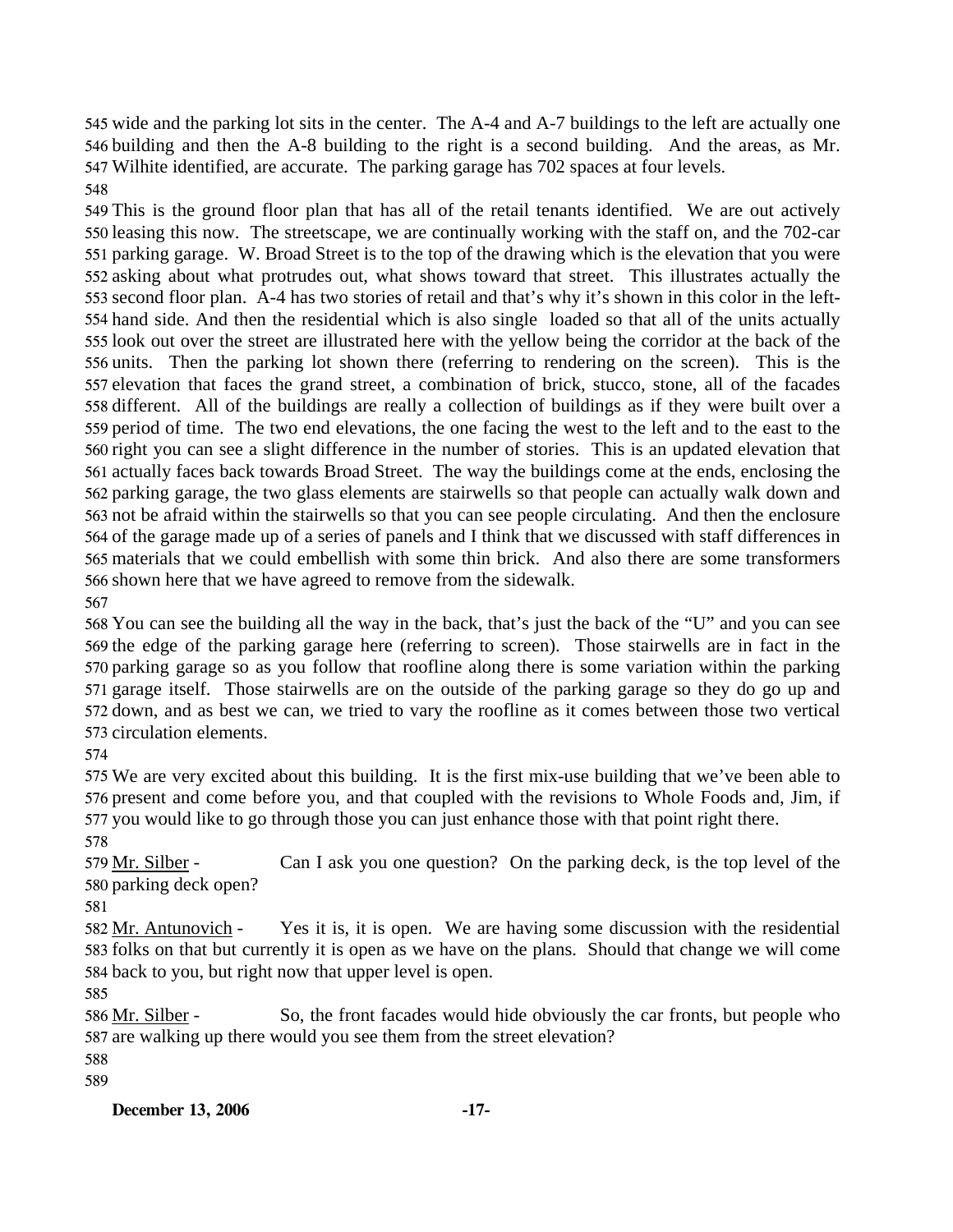You won't see any vehicles because that parapet wall that will be 591 located... you can see the stairwell is complete height and the others are half height walls. So 592 most all of the cars on the perspective that you view these from on W. Broad Street will be... 593 you won't be able to see cars up there at all. 590 Mr. Antunovich -

594

595 Mr. Silber - And lighting up there?

596

The lighting will be lower poles. We are not going to have huge high 598 poles, but they will be indirect and the lighting will be directed down, so there won't be glare 599 visible from the surrounding streets. 597 Mr. Antunovich -

600

601 Mr. Silber - Will you see light poles from Broad Street?

602

We will have some light poles approximately 12 feet high, and those will 604 be strategically located. Not only are we concerned about not having the lights spilling out onto 605 the streets below or having glare from the surrounding streets, but we are also concerned about 606 the residents, even though they are single loaded, we don't want that level of glare at the 607 perimeter of the building at all. 603 Mr. Antunovich -

608

In your experiences are there other ways of lighting a rooftop parking 610 deck besides 12-foot poles. Can you light it with something less? 609 Mr. Silber -

611

Those poles are considerable lower in height than regular parking light 613 poles and we have used those successfully in some of the other garages that we have done. There needs to be a certain level of safety up there for the people that are up there and that's the 614 615 best way. I think, in just discussing it here today, perhaps we can look at other ways of doing it, 616 but right now that is our intent with poles, really low street-height poles, which would 617 approximately be 10 to 12 feet high. 612 Mr. Antunovich -

618

I'm just wondering if Mrs. Jones doesn't have a good point. If there was 620 some variation in the parapet wall site elevations and you pull the light poles back off the edge of 621 the building and have them more interior you may not see them from some distance back and it 622 may soften the appearance some. 619 Mr. Silber -

623

That's a great idea. We will follow up on that. This garage just happens 625 to be three bays in width which is 180 feet which is over a half of a football field wide. It's a 626 pretty big garage. We kind of lose sight of the scale of this building. It's 450 feet long by 300 feet wide. It's a big building and so this garage is a sizeable garage. 627 624 Mr. Antunovich -

628

A follow up factor to the lighting, which I do think it is an important 630 point, is that the lighting for safety's sake would probably be a 24-hour situation, would it not? 629 Mrs. Jones -631

Yes, I think as we operate the buildings we can see of bringing those down 633 but we will have residential parking up there. 632 Mr. Antunovich -634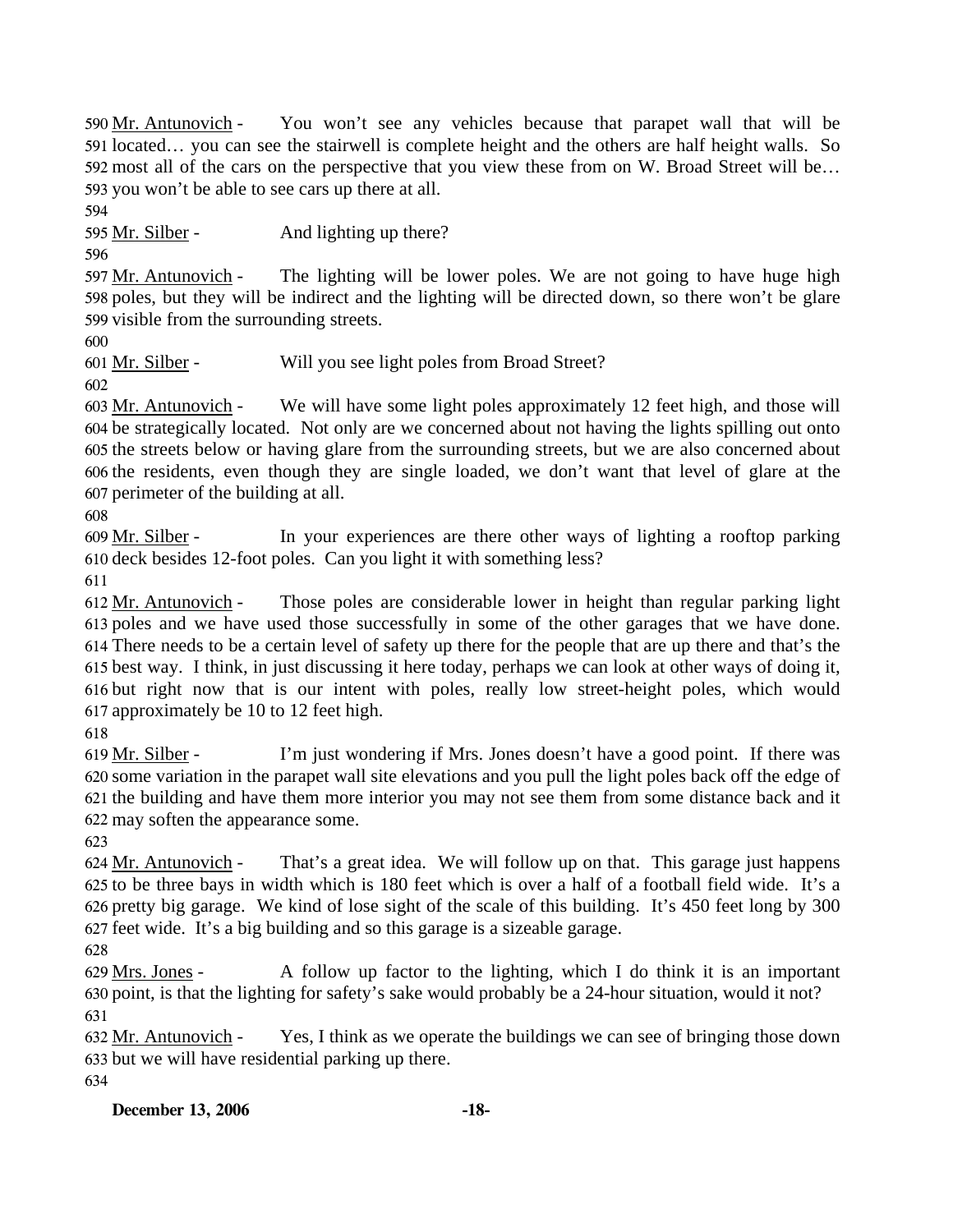Maybe an opportunity for wall-mounted lighting or for other things that 636 could be less, pretty less glaring, it would be less harsh. 635 Mrs. Jones -637 And I think around the perimeter that is a pretty good idea. It's just that in 639 the center, because we have such a large field, there's a challenge. And then of course we do 640 have a six-page police report, in detail within, comments on this very topic. 638 Mr. Antunovich -641 Which brings us back to the idea of raising the parapet and staggering the 643 height a little bit so that you can achieve the safety factor, as well as providing the light, as well 644 as blocking it visually. 642 Mr. Branin -645 646 <u>Mr. Antunovich</u> - We would be willing to do that. 647 648 Mr. Archer - Mr. Antunovich, can I ask you one question? 649 650 Mr. Antunovich - Yes. 651 In looking at this and looking at the various heights of the parapet wall 653 and realizing that the flooring would be one uniform height, what would be the height of the 654 lowest parapet wall? 652 Mr. Archer -655 656 Mr. Antunovich - For the lowest parapet wall, approximately four feet. 657 658 Mr. Archer - Then some of the others will be quite a bit higher then. 659 660 Mr. Antunovich - Some of the others would be as high a six feet, yes. 661 662 Mr. Archer - Okay. 663 But, you still would see people and at four feet you can certainly see some 665 cars. 664 Mrs. Jones -666 667 <u>Mr. Branin</u> - Car tops. 668 669 Mr. Antunovich - Except that they are up in the air and your (perspective is from below sic) 670 671 <u>Mrs. Jones</u> - Perspective, I got that. 672 But I think, given what we agreed to with Mr. Branin, I think we can 674 adjust those heights. 673 Mr. Antunovich -675 676 Mr. Archer - All right. Are there any further questions? 677 I'm sure I will, but I know the gentleman from Whole Foods wants to 679 speak. 678 Mr. Branin-

|  | <b>December 13, 2006</b> | -19- |
|--|--------------------------|------|
|--|--------------------------|------|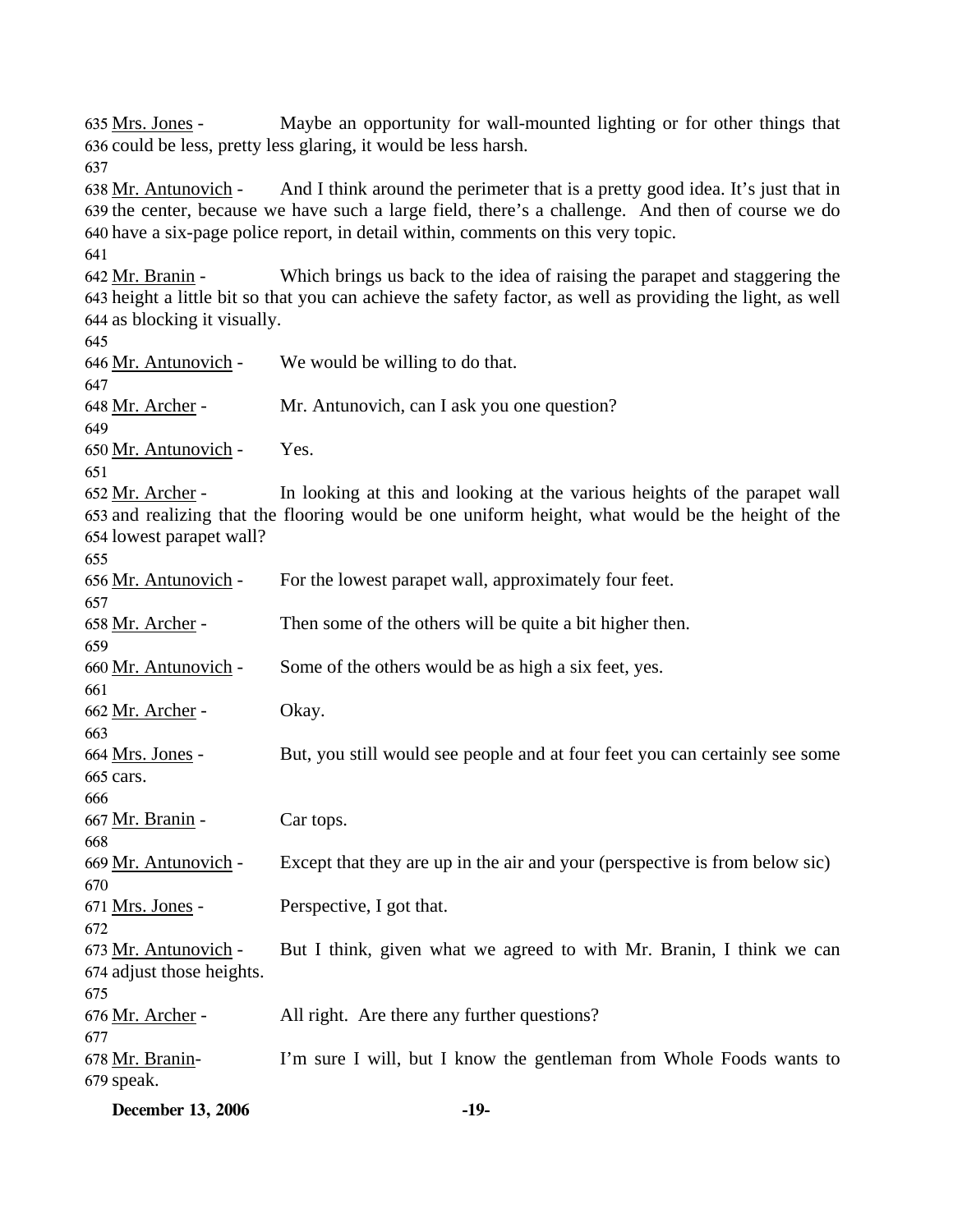Good morning. I'm Jim Voelzke with MJG Architects. We are the 681 architects with Whole Foods Market. It's good to see you all again. We have had a busy month 682 since we were last here. We have completely redesigned the building. My staff and I have spent 683 a couple of days down in Richmond. We have met with the Planning staff down here, at least on 684 two occasions. We showed them our progress and we showed them the direction that we are 685 going in as well as met with Unicorp and met with Whole Foods and wanted to get everybody on 686 board with where we would like to take this design. We are very excited. It was a fun 687 opportunity to redesign the building and we are very excited with the direction it is going in. 680 Mr. Voelzke -

 The plan of the building has not changed dramatically although some of the curves are sort of broader, kind of more modern. Movement from the old design has been removed. I will start with the main elevation. The elevation that basically deals with the parking and it is the east elevation of the building and on the right side is the main entrance to the store. We are raising that up and kind of creating a grand entry hall. The Y should be an exterior space that will have some exterior sales here year round, plants, gardening supplies, fruit and produce and the like. To the left we have completely opened up the entire east elevation so it's all approximately 12- foot-high windows facing into the store. Above those windows is a continuous canopy providing weather protection as well as some shade for the windows, some decorative lighting and above that is extensively detailed brick with different penetrations and different projections. What you see on the left, which we will get to on one of the other elevations, is that it starts to curve around as it faces one of the main streets of the project. And then set back a little bit is the raised area creating a high kind of food hall over the main part of the store. 

 This is the south elevation facing the street. Previously, this adds some different kind of modern attempts. Right now what we have done is kept the windows where we can have them for the store, on the right side. Created a secondary entry into the store that curve feature we talked about on the east elevation you are seeing now on the south elevation and then we will run a continuous canopy reminiscent as to what's on the east down the entire south elevation for, again, shade and weather protection and provide cover for an outdoor seating area all the way down to the corner and then that back, just a little bit, and on top of the drawing you are looking at clear-story windows as you are entering into the main food hall of the store. This is the elevation that faces the main entrance street. This is the back of our store, but we have opened up and created clerestory windows in the middle of the elevation with canopies to recall the other two sides and to provide shadow and to provide some visual interest to this façade. We have added decorative lights and extensive decorative brick detailing. And then to break down the overall mass of the building, which at this point is approximately 300 feet long. The main food hall of the store actually projects out about a foot and sort of starts to recall and draw people around to the other side. The windows are up high because it is the back of the store, but they will be open to the store and create some visual interest and then on the left of the drawing you are seeing what becomes the form that faces Broad Street and that's a two-story form with windows into the store, offices and conference rooms. 

 This is the elevation facing Broad Street (referring to screen). Again, we tried to break it down. We split it approximately in half on the right side of the two-story form that on the first floor backs out to the store and the second floor is the store offices. On the left side you are seeing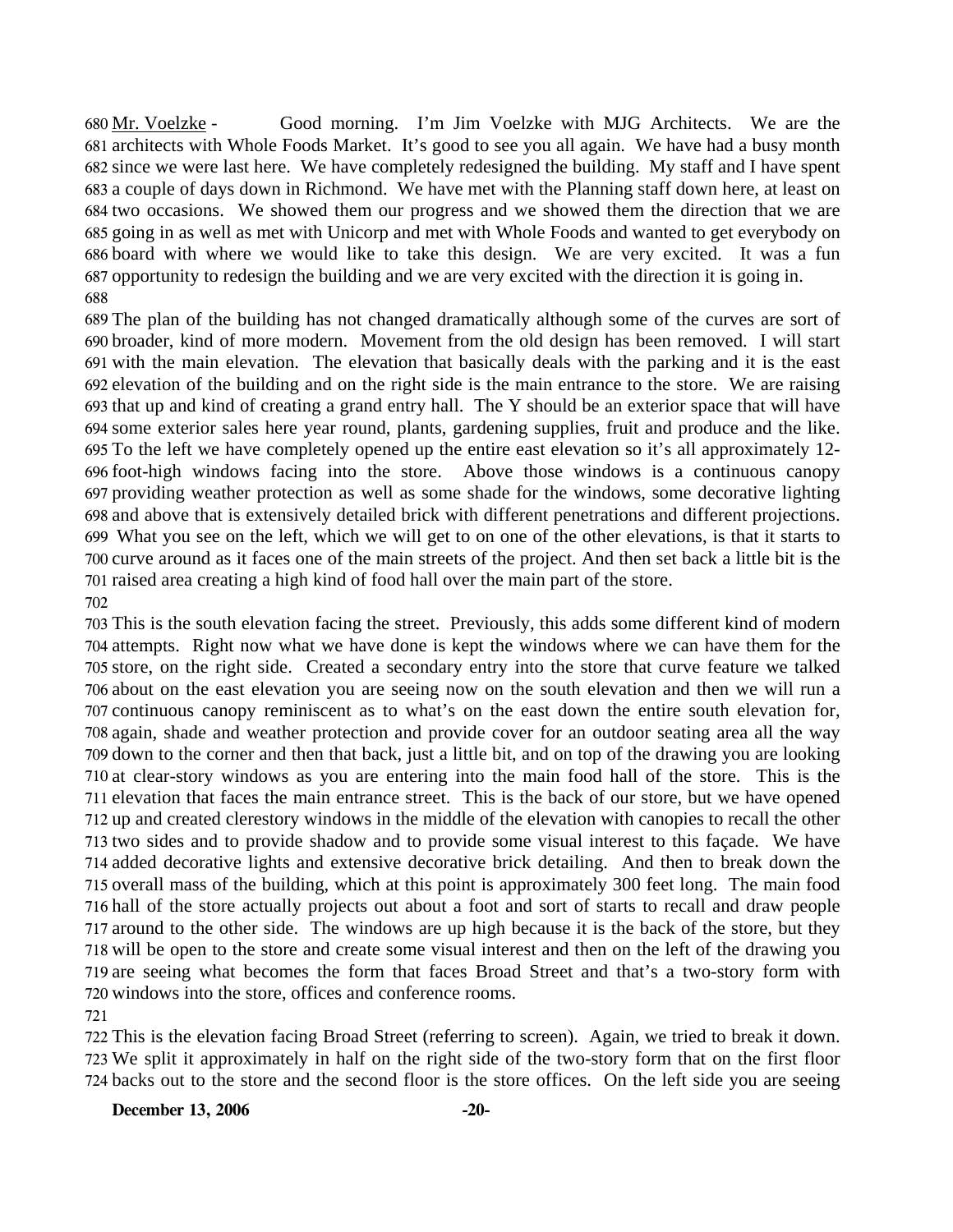landscaped, detailed brick walls to screen the loading dock and then you are starting to see the sides of the main entrance to the store on the complete left with windows that kind of create interest into that out door sales area.

 There are a couple of three-dimensional views of the store. The one on top is approximately what you will see as you are driving into the project. That corner is pretty heavily detailed, a lot of brick detailing. There is a stone base that continues around the whole store. The parapet, brick sort of matches the kind that creates visual interest on the right and left and then it completes a kind of facade of glass and glass store-front windows into the offices and brick piers and then you start to see the canopies kind of creating a sidewalk and sort of nice pedestrian zone running down that side of the building.

 On the lower photo you are looking at the southwest corner of the building and we are working with landscape architects to create a sort of a small urban park here with landscape features, attractive landscape features, flowers and trees up against the building and then the canopy that starts to create the outdoor sales area bringing you around to the secondary entrance to the store which is on the far right.

 These are the two views of the front of the store. The lower view is the southeast corner of the store. Those are approximately 16-foot-tall windows looking into the store café with that canopy, again, coming off both sides and a somewhat symmetrical form. Fancy windows into the store. On the upper side, you are looking at the main store entrance feature and then the loading dock screen walls.

 Some overall thoughts on where this design came from. As I said, my staff and I spent a couple of days down in Richmond looking at a bunch of different buildings and spending some time in a lot of the different neighborhoods that you all pointed us toward. As we discussed last time, it is hard to find the kind of small town buildings with 60,000 square feet, so what we have tried to do is really take our building and break it down into a couple of distinct masses. We brought our main building form, it's best described in that lower picture (referring to screen) to a parapet height that is a little bit less than 20 feet actually to really bring the building scale down. And then to kind of create visual interest, we raised up more architectural pieces at the main entrance and at the main food hall. And on the upper foot you can see over the two-story office area. We thought it was important to take those different sort of taller architectural forms, interject them into the main form of the building, and then work with sort of a lot of brick detailing to be reminiscing of a lot of what we saw in Richmond, but we did think it was important to kind of maintain a consistency across the design too so that it didn't look to haphazard, so there is a continuous stone base that wraps the entire project. We wanted to keep that at the same height, again, give it kind of a consistency to avoid getting a little over designed. And, then, although the brick will probably have a range to it, meaning it's a couple of shades of the same color, but we are using the same brick for all sides of the building. And create, where we don't have the windows, to really open up into the store we are planning on, where you start to see a little through here (referring to screen) extensive brick detailing, corbelling, projections and that type of thing.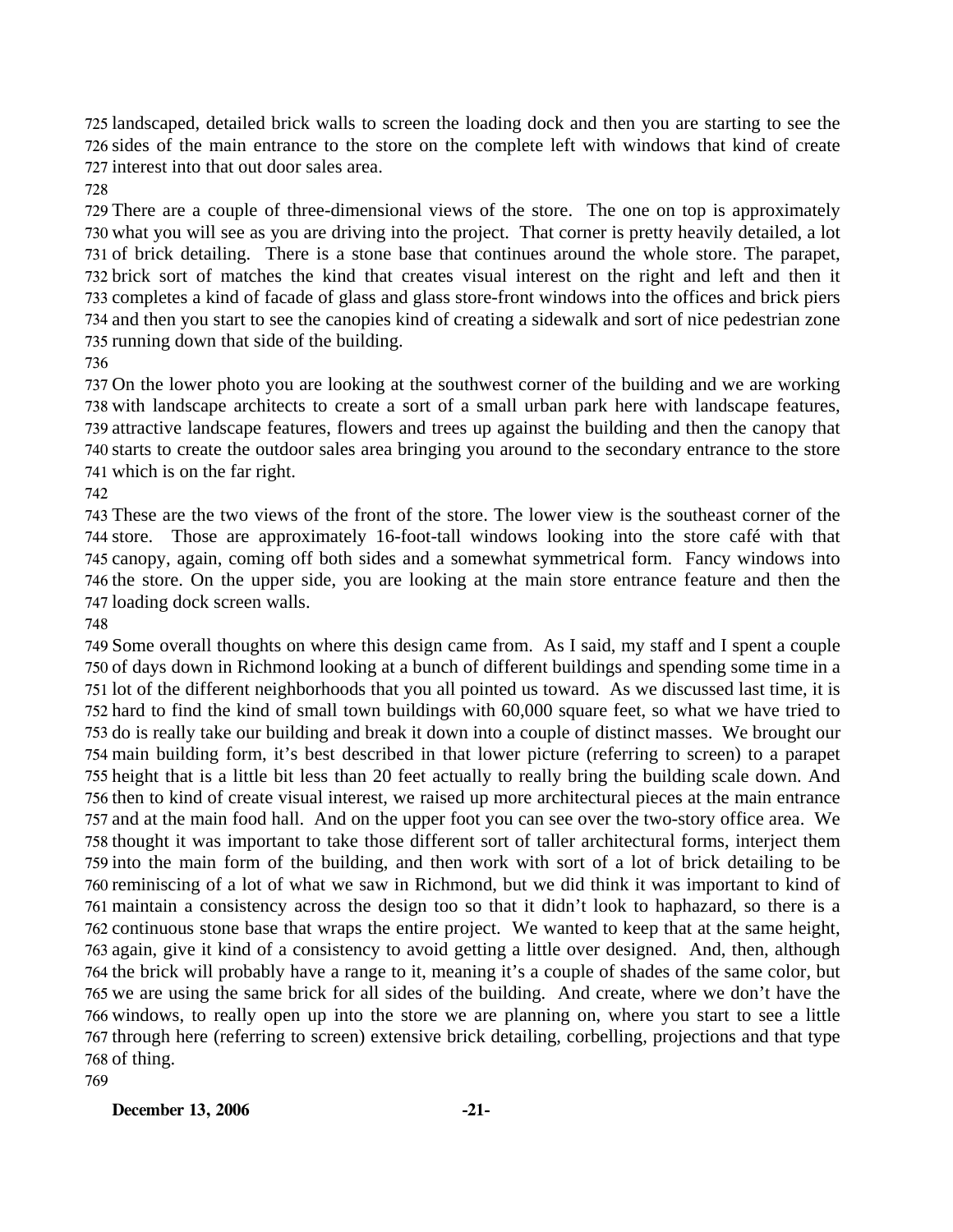770 <u>Mr. Branin</u> - How do you feel about it?

We love it. We are a little tired. It's been a busy month but we are very 773 excited about what we have done. There are some different people in the office who have gotten 774 involved in it so we have had a lot of eyes and ears. We really think that it has a tremendous 775 potential to be the highlight of this project. 772 Mr. Voelzke -

776

771

I know the building, and I'll tell you again like I did at the last meeting. 778 The building that was brought in was a beautiful building, and obviously you kind of got where 779 we were going with it. 777 Mr. Branin -

780

781 Mr. Voelzke - Yes. 782 783 Mr. Branin - It didn't belong. 784

I understand. We understand that, in fact, contrary to what you might 786 think, it's actually sort of fun to start over on a project because you have a lot of knowledge or 787 your already have sort of tripped over yourself a few times, so this is an exciting project for us. 785 Mr. Voelzke -788

And I think you are a lot closer. The staff just about died when I said that 790 it could be better because I know how hard they have worked with you, with this building. I 791 think that you heard the comments above when you are saying a northeast prospect, including a 792 little bit more enhancement above that door possibly. 789 Mr. Branin -

793

I think that is a great idea. And we are rendering that door right now with 795 a metallic finish. I think we can paint that door out to match the brick. 794 Mr. Voelzke -

796

The appearance is getting there. I know that you are still open to putting a 798 little more enhancements, possibly a little bit more landscaping around the building. Staff is 799 very excited to continue working with you on that. 797 Mr. Branin -

800

Yes, we have met with a landscape architect. I think that is critical to how 802 this building hits the ground. And, with regard to more detailing, it's hard in a monochromatic 803 building to sort of insinuate the details at this time, but it's what we do. And I don't want to call 804 us experts, but we are sort of masonry design. We have done a lot of masonry buildings that have 805 won a lot of masonry design awards. It's the medium that we are most comfortable working in. You are starting to see some alludence to it in the shadows but in a monochromatic building it's 806 807 hard to really capture that at this time. Our intent is extensive. 801 Mr. Voelzke -

808

809 Mr. Branin - Do you have any questions for the Whole Foods group?

810

I would like to ask a few if you don't mind. I'm not an architect but we 812 are looking at designs now and so I would like for you to educate me a little bit. If you are 813 looking at the northeast prospective here, you say that loading door or whatever is under 814 consideration for some other kind.... How could you improve on that? 811 Mrs. Jones -

**December 13, 2006** -22-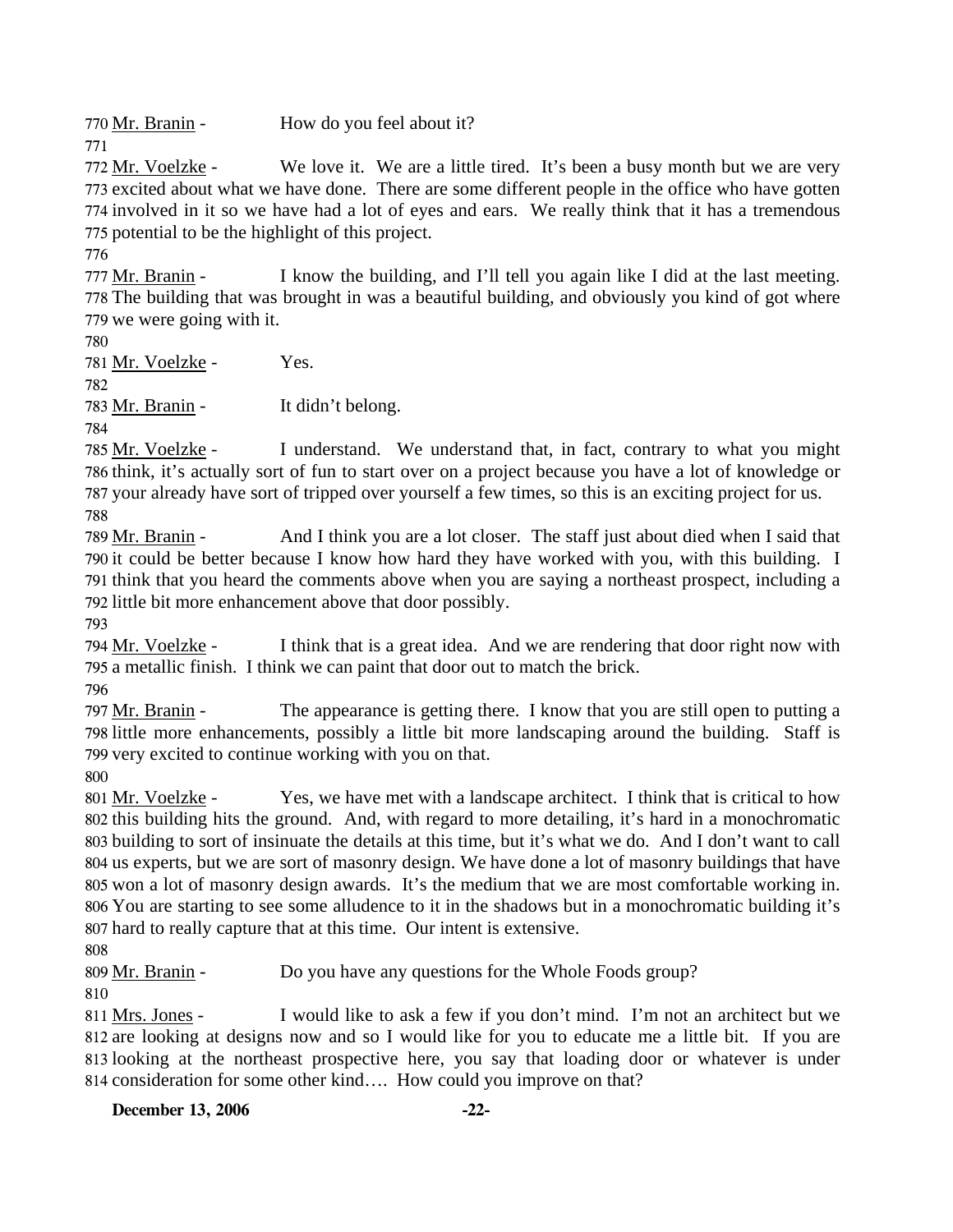There is only so much we can do. We do have a little bit of a challenge 816 here that we've got a building with four sides and we have to get products into the store so we 817 can sell it. We've already gone four or five steps towards the best you can do in the sense 818 that.... This loading dock is designed.... What's on the other side of that door is open to the sky. This is just a big screen wall. We designed it big enough so that the trucks pull in and the door 819 820 comes down, so the door stays down most of the time. We have done projects that have had 821 more decorative doors, sort of wrought-iron gate type of thing, but the problem is that they are 822 going to be more transparent. And the type they already use meaning more of a gate type of 823 thing, which somebody has to come out and physically swing, the trick here is to kind of get it 824 closed when the trucks are in there. So, I think the roll-up doors are the best route to go. What 825 we have done in the past is painted the roll-up doors to match the brick and that helps some. 826 Somebody suggested a canopy over top of it. I think is a neat idea and that could help. It would 827 be taller than the other canopies, obviously because they have to get trucks underneath it, but it 828 will start to create a shadow line which will immediately kind of cut that thing down. There is a 829 main door to the left with again a canopy over it and a maybe a more decorative door there will 830 help and then the actual kind of landscaping on the right side. What happens to that actual corner 831 can help. 815 Mr. Voelzke -

#### 832

The discussion last time centered around rooflines and windows because 834 in my layman experience those are the things that create the reaction to the building. If you look 835 at your plan, the images there before us now, compare them, for instance, to what was presented 836 for the other buildings in the area, here, I seem to be the only one that is still feeling that it 837 disconnects. And I realize that Whole Foods, please understand I can't wait until Whole Foods 838 is here. I will be a great customer but I want Whole Foods to be a solid citizen for West Broad 839 Village as well and not stand alone. I don't think we are looking for stand alone products, we 840 are looking for a unified village concept. With that, I keep coming back to windows and 841 rooflines. Looking for some more detailing around the windows or maybe arches, I'm not sure 842 what will work for you but I keep looking at these flat rooflines and the squared off windows and 843 wondering whether we can pump that up a notch to make it blend more with, for instance, what's 844 shown on staff Plan II when they showed the other buildings under consideration today. As an 845 architect, I need your thoughts on that. 833 Mrs. Jones -

#### 846

I think that we did sort of decide at the beginning, if you remember, I'll 848 first design into the redesign that it was important that the building read as one building and not 849 try to break it down into multiple buildings so that it was sort of a fake façade over a bigger box. 850 And what we did with this, when you talk about trying to be part of the village and sort of be a 851 good corporate citizen and part of the town that we are creating here, we looked to other small 852 towns and even other neighborhoods in Richmond to see how the bigger buildings were handled 853 or what are the better bigger buildings. They are usually your schools, where generally they are 854 found with a padded sort of main central high school type of form. Your transportation hubs, 855 train stations that type of thing, and then when you get to the outskirts sometimes some more 856 industrial buildings. We try to borrow or look at sort of schools and train stations in the sense 857 that these are the sort of buildings that fit in the neighborhoods but are still kind of bigger than 858 the main street storefront. We do borrow a little bit from those kinds of historical forms. Here, 859 (referring to screen) with regard to windows, I don't think that we are quite there yet but we are 847 Mr. Voelzke -

**December 13, 2006 -23-**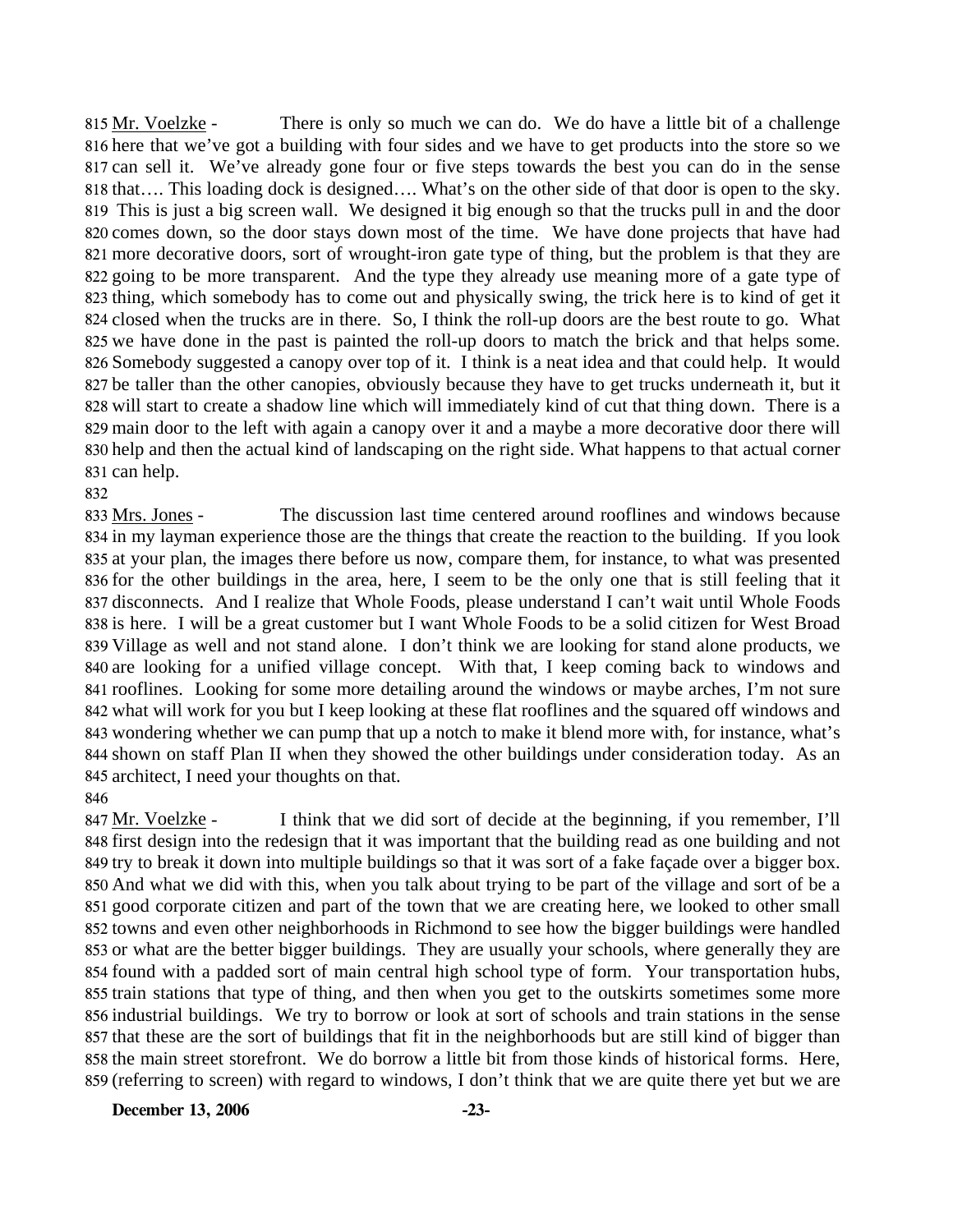moving in that direction. The front, the main parking elevation right now you are starting to see some attempts at dynamic mullions in designs which are delivered, these sloped mullions are windows that we have done at other Whole Foods and other retail projects. They are very expensive but everybody sort of responds to them with the light and they really create a kind of dynamic store front in an interesting sort of first look. At the corner there I don't think we've gotten half way through the design but they are supposed to be taller, sort of really grandiose storefront window and then we are trying to create a kind of (unintelligible) windows with all the higher areas where we can.

868

869 As an architect I think that we have fairly well integrated, I mean very well integrated into the 870 rest of West Broad Village in a sense of using that line of thought which I was using, which is 871 how the bigger building and smaller buildings fit in.

872

All right. Let's just take as an example that long swath of metal seam roof 874 that is on, I'm not sure which elevation is was, but.... 873 Mrs. Jones -

875

876 Mr. Voelzke - Like this one, here (referring to screen)?

877

Yes. Take that as an example. Can that be broken up with, I don't want 879 to say with dormers, that doesn't exactly fit in with this, but can it be broken up with architectural…. 880 878 Mrs. Jones -

881

I don't think dormers is necessarily a bad idea and it could be broken up. 883 I think that it is important that you understand that that is set way back and that would be the 884 only kind of true roof form that you will see from W. Broad in the sense that this is a real, it's a standing seam metal roof which adds considerable costs to the project. It will have shadow lines 885 886 every 18 to 20 inches and will create a sort of a, that end of it itself, I think will be attractive. It 887 will be more attractive than some of the other, you know, looking at the flat roofs of some of the 888 other buildings. It sets back so it is very much a third view in a sense like from W. Broad or 889 from this view that roof is 200 feet beyond, and you won't probably be able to see that roof from 890 a pedestrian level, ever. But, we have toyed with dormers mainly for two reasons. One, to break 891 down the mass, which I agree is worth considering and two to add more dynamic light sources 892 inside the store. 882 Mr. Voelzke -

893

894 Mrs. Jones - And are you still kind of toying with those kinds of things?

895

896 Mr. Voelzke - Yes.

897

And for instance the higher width lines here, can they be made more 899 interesting by addition of any kind of a tower cap? 898 Mrs. Jones -

900

Yes, they could. We were trying kind of stay consistent with our building form, we always struggle to try to create a building that has, what we call, has architectural 902 903 integrity that looks like it is actually a building and it is not Walt Disney World. You know, we struggle with trying to just make a building that people feel like they have seen it before and they 904 901 Mr. Voelzke -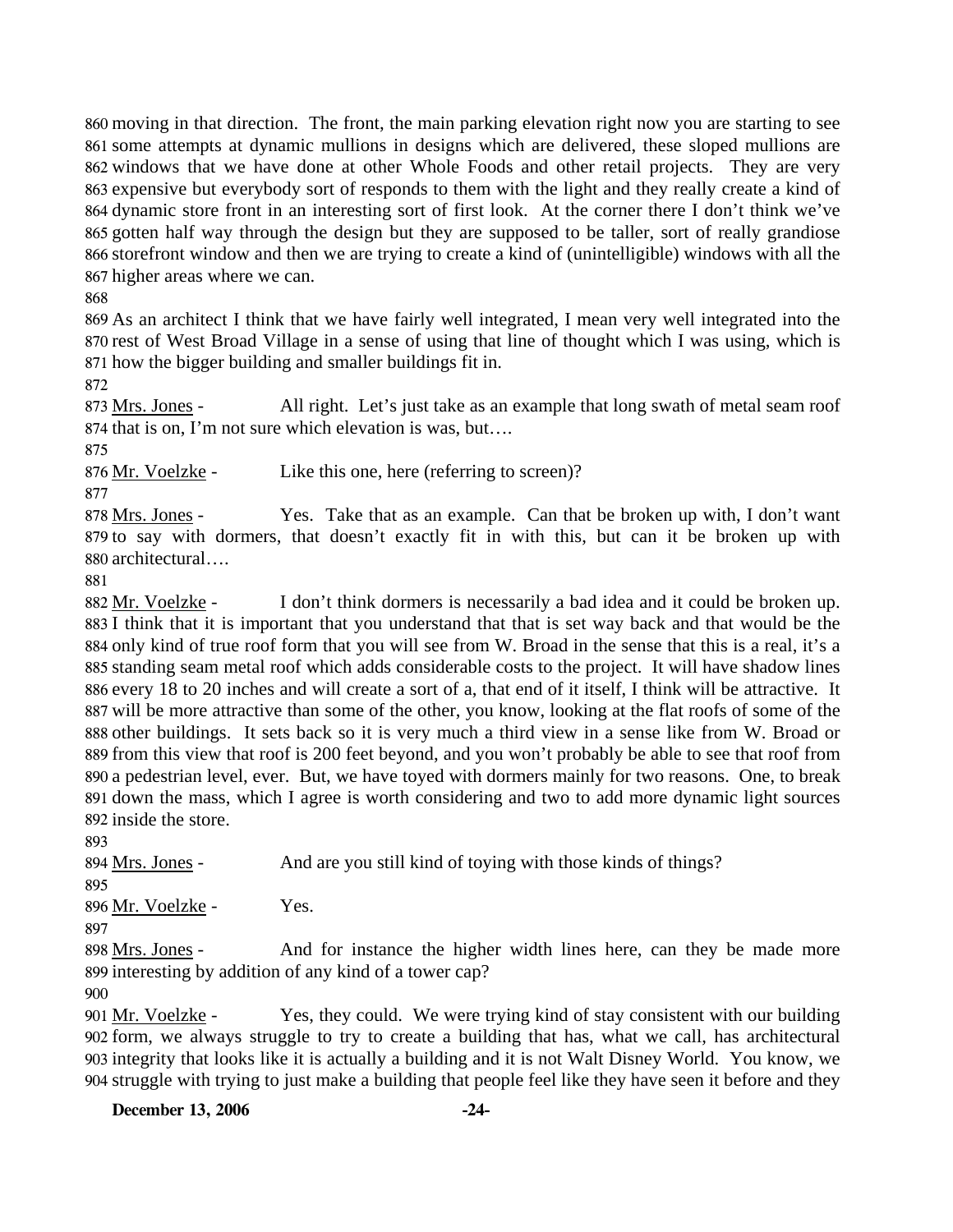respond to it and they kind of understand it. In this particular language, where I agree with what you are trying to do, and I think that we can play around with some height and stuff. We were hesitant to start to introduce roof shapes because it just wouldn't be germane to some of the prototypes that we are using for this, but we have tried, especially when you look at this elevation, if you start from the left to the right this roof is undulating all over the place and we are fortunate to have the two-story form at this point, we have a taller building. We are also kind of changing the different types of coping. On some of the parapets you will see noted with cap stone coping which will sort of have an eight or ten inch height to it and a deeper projection, so you will get a shadow line around. And then one of the things that we do a lot at my firm, we thought decorative metal coping, it's not the four-inch sort of folded pieces of aluminum with seams every eight feet that you are used to seeing, but we will do almost an 18-inch profile. We will do a standing seam detail on it every 14 inches so that it will create this sort of textured shadow lines around the parapet. And so we put the term decorative on here in the sense that it is not a four-inch piece of aluminum, but something visually interesting.

919

I realize that the flat renderings don't do justice to this vision that you 921 have, I realize that. And, so my whole point in discussing this, and I will stop now, is that I feel 922 this will be, this has the potential to be a really attractive and signature building for this project 923 and I am still looking to the rooflines and windows for some more tie to the project as a whole 924 and I'm happy to hear that you are considering that and will continue to. 920 Mrs. Jones -

925

Your points are right on and that is where we are with the design and the 927 office. It is important to understand that as these things progress we sort of watch over the 928 design back and forth as we get through the details. And as a firm, we do our own construction 929 documents so that we can control the design through the process. We have a saying that we stop 930 designing when we turn in for a permit. So, you are going to continue to see modification and 931 tweaks and I'm confident that you all will be satisfied with where it ends. 926 Mr. Voelzke -

932

933 Mrs. Jones - Thank you.

934

I feel a lot better now that you have stretched a little bit more of what you 936 are doing now with this. Joe, can I talk to you for one more second? Joe, I still have a little 937 concern about the design with the residential building, making sure that the brick has brick color 938 shades close to the Whole Foods, and also the treatments on the parking deck façade. What kind 939 of finish are you putting on it? 935 Mr. Branin -

940

941 Mr. Antunovich - These elevations are a little bit washed out, the colors are, and just....

942

Which is what I was hoping. You guys are bringing it along and we are 944 going to move forward with this and we are not going to take everybody in the room time any 945 more with this. I need you to be very conscious and aware that we are building a diamond so we 946 don't want to cut any corners and staff as well as myself, but they are probably a little bit more 947 comfortable than I am, with getting the quality that we need and getting the vision consistent 948 with what you are bringing in now. 943 Mr. Branin -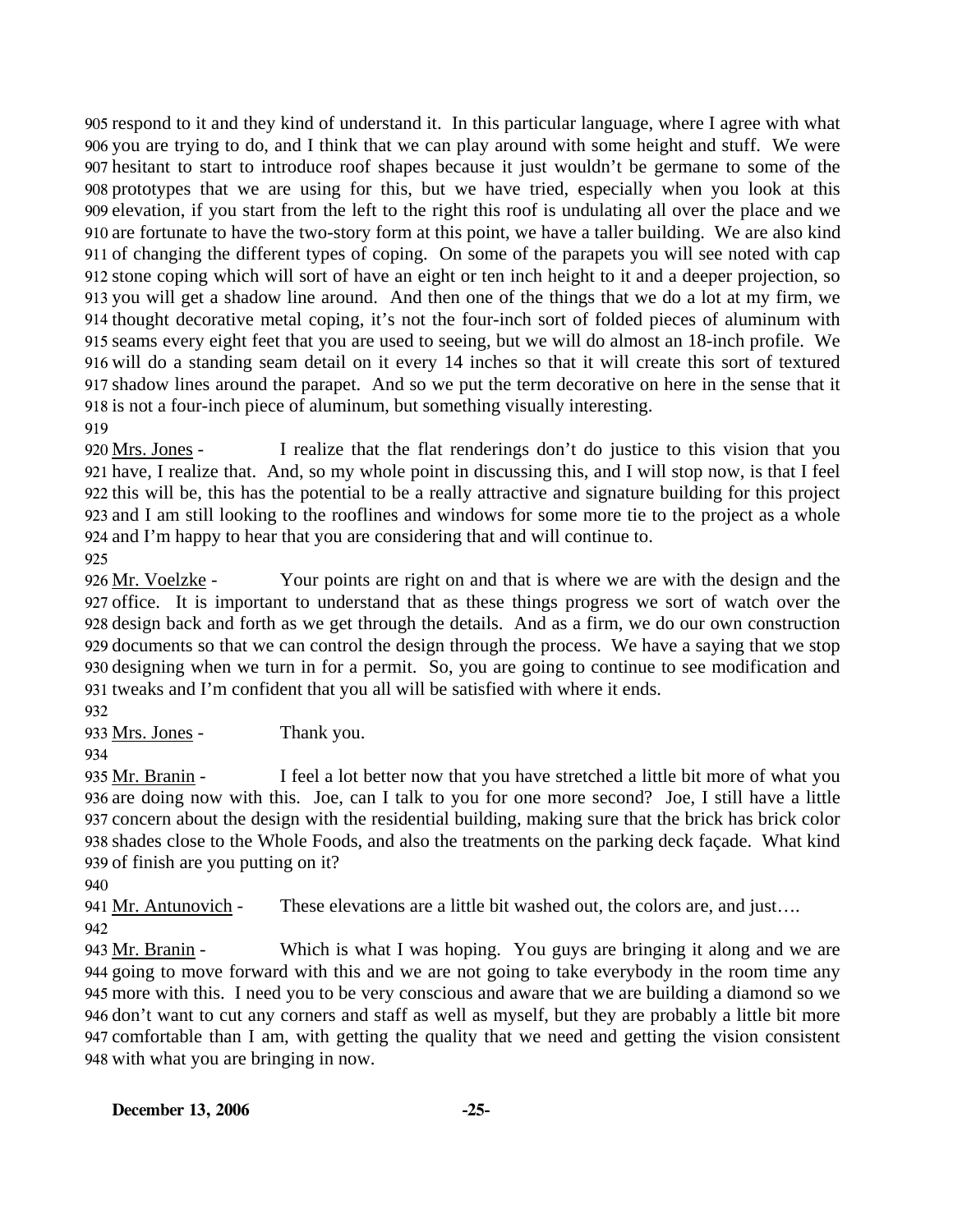Our commitment is absolutely along the same lines, and you have our 950 commitment and our developer's commitment that the materials selected here will integrate and 951 actually harmonize the whole project. 949 Mr. Antunovich -952 953 Mr. Branin - Okay. 954 May I just make sure that I'm clear when we take a vote here that our vote 956 will approve the architecturals with further refinement and revision? 955 Mrs. Jones -957 When I make my motion I will be moving for approval with ongoing 959 adaptation. 958 Mr. Branin -960 961 <u>Mrs. Jones</u> - I just wanted to be clear. 962 As plans change, would you like us to have those plans reviewed with 964 you, Mr. Branin, and perhaps Mrs. Jones or whoever wants to see these plans? 963 Mr. Silber -965 966 Mr. Branin - I would like to have them available for the Commission. 967 968 Mr. Silber - For significant changes? 969 970 Mr. Branin - Yes. 971 I think one thing that they said when they were talking, about the addition 973 of awnings, which is a substantial change in the architecture. 972 Mr. Jernigan -974 Mr. Secretary, how would you like me to make that motion to take into 976 account that we are approving a POD that will be changing? 975 Mr. Branin -977 I think you are really approving the architectural plans as submitted but 979 you want to continue to have some interaction as they modify these plans. 978 Mr. Silber -980 981 <u>Mr. Jernigan</u> - It's a conceptual plan. 982 983 Mr. Archer - Are we suggesting that it be brought back to the Commission? 984 985 Mr. Silber - I wasn't necessarily hearing that but if…. 986 I'm not saying that it has to come back just long as there is consistent 988 dialogue and consistent improvements. 987 Mr. Branin -989 We are approving a basic concept but I think that we do all agree that 990 Mrs. Jones -

991 there are still some steps to be taken and I simply want to declare in my vote that I am reflecting 992 in some way the fact that I think we are moving forward properly but we are not where we need 993 to be for the final product.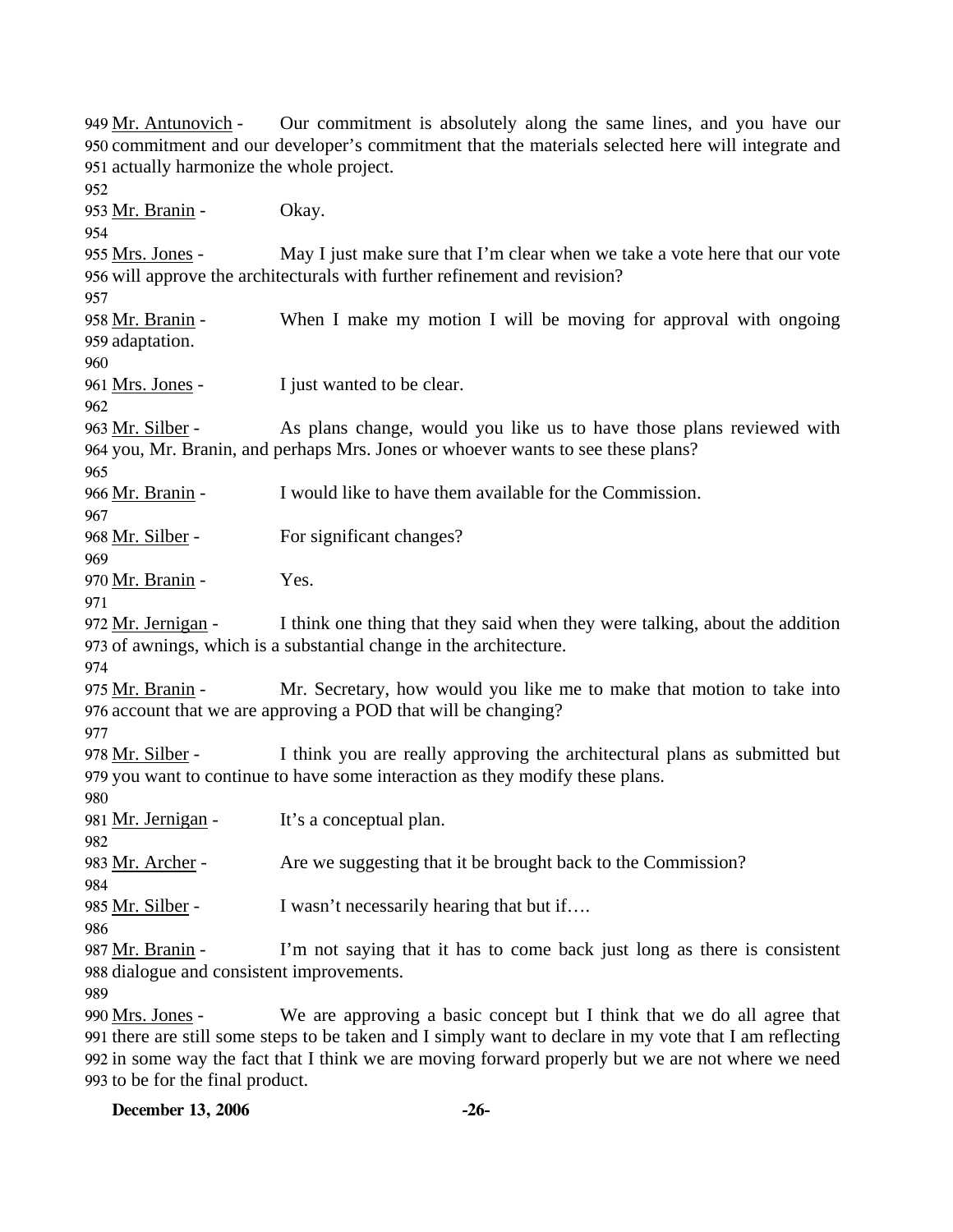994 Mr. Archer - Okay. Let's move along. Are we ready for a motion? 995

Yes, sir. Mr. Chairman, I would like to move for approval of POD-42-06, West Broad Village, with the understanding that the architectural plans are being approved with 997 998 the latitude of improvements with working with staff. 996 Mr. Branin -

999 1000 Mr. Archer - Very well put, Mr. Branin.

1001

1002 Mr. Jernigan - Second.

1003

The motion was made by Mr. Branin and seconded by Mr. Jernigan. All 1005 in favor say aye...all opposed say nay. The motion passes. 1004 Mr. Archer -

1006

1007 The Planning Commission approved POD-42-06, West Broad Village, subject to the standard 1008 conditions attached to these minutes for developments of this type and the annotations on the 1009 plans.

1010

# 1011 **PLAN OF DEVELOPMENT (Deferred from the November 15, 2006 Meeting)**

1012

POD-58-06 (Revised) The Shops @ White Oak Village – 4500 S. Laburnum Avenue **Vanasse Hagen Brustlin, Inc. for Forest City Commercial Group, Inc:** Request for approval of a revised plan of development as required by Chapter 24, Sections 24-106 and 24- 56 of the Henrico County Code, for approval of the outside display of merchandise for a proposed Lowe's home improvement store (major anchor B). The 13.21-acre site is located at the northwest corner of the intersection of S. Laburnum Avenue and I-64, west of Audubon Drive on part of parcel 815-718-5710. The zoning is B-3C, Business District (Conditional). County water and sewer. **(Varina)** 

1013

Is there anyone in the audience in opposition to POD-58-06, The Shops  $\omega$ White Oak Village, in the Varina District? I see no opposition. Good morning, Mr. Strauss. 1015 1014 Mr. Archer -1016

Thank you, Mr. Chairman and members of the Commission. This case 1018 was deferred at the last meeting to allow the applicant time to work out some design details 1019 relating to the Code requirements for the outside display of merchandise for retail uses in a B-3 1020 District. What we are dealing with is the Lowe's portion of the previously approved POD and 1021 there is outdoor display proposed along the front. The ordinance allows outdoor display areas in 1022 shopping centers, and the ordinance requires that the outdoor display area shall be a permanent 1023 structure capable of being secured from entry. And, I'll say it again "a permanent structure," and 1024 that seems to be the operative word we are working with here. The outdoor display areas are 1025 allowed as long as there is at least a five-foot free area of sidewalk preserved for pedestrian 1026 movement adjacent to the outside display area. Staff has worked diligently with the applicant, Forest City, the shopping center developer and representatives of Lowe's and VHB. We have 1027 1028 discussed a range of things to define the perimeter of the outdoor display area, all kinds of 1017 Mr. Strauss -

**December 13, 2006 -27-**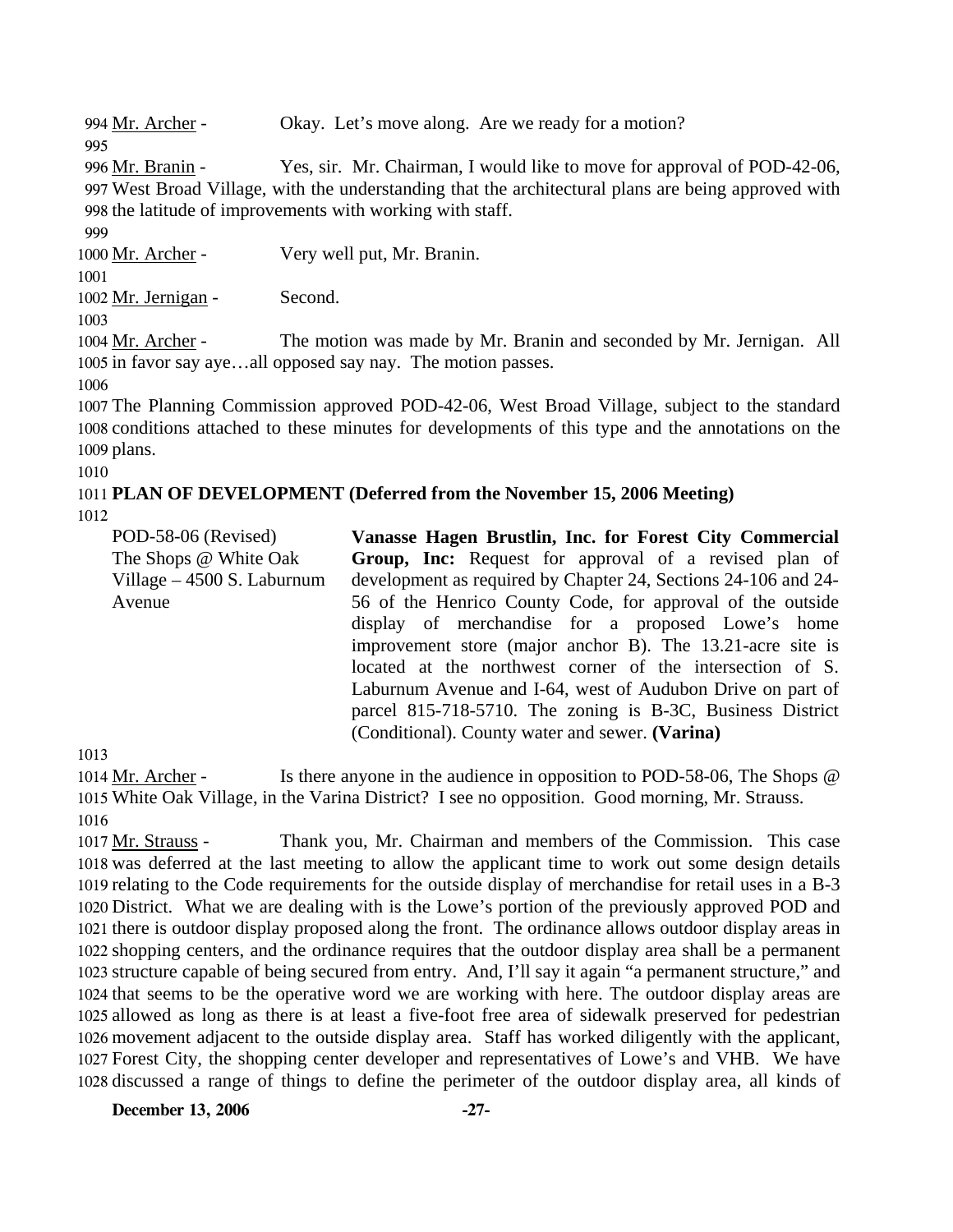things, small brick columns, wrought iron fencing. What the applicant and staff have concluded, in our last meeting, was a system of planters, landscape planters. The latest staff plan that we are handing out this morning indicates a reserved area for the pedestrian movement as required. What it indicates is how the display area is going to be defined and exactly what design elements or landscape planters are used to do so. This is a critical part of the solution because in the past there have been some issues and violations of approved display areas due to the limits of the display area either being misunderstood or ignored. The applicant has offered several plans, and one was reviewed last Friday, and we have received additional information this week generated from the discussions. So, in essence, we have three options in consideration of what we have discussed again this morning. We have here Option A. We have several round planters and the merchandise display area called out. Option A proposes 10 planters placed at the spacing of 18 to 67 feet with an average spacing of 41 feet to define the display area. They have proposed a planter design which I have included in your packet this morning. Option B is staff's response. It is not as nice looking graphically, but it does indicate that we need more planters at a tighter spacing. We felt the spacing was too open and we have some concern that the planters in A were not permanent, that they could be moved easily. The staff is suggesting 12 heavier, more permanent, box type planters along with the applicant's smaller ten planters to define the area, but provide enough openness, we feel, to allow customers to enter and exit. Option C is a counter proposal that we received this week. It shows 12 box planters and five of the small planters. The spacing is tighter. It is tighter than the spacing seen previously with an average of 21 feet rather than 41 feet.

 So, in discussions this morning staff feels that perhaps a compromise between our proposal "B" and their new proposal "C" is workable. We would like to see some additional planters added as enclosures to the display area, something that would be perpendicular to the building on both ends. They have agreed to do that. We are still discussing the type of planters to be used. They would like to leave the door open for some wood finish type planters. We were thinking about the concrete type, commercial grade planters. What we've discussed is allowing staff to review these in more detail when the construction plans come in. So, basically, we are recommending an amendment of Option C and of course we would need to waive the time limit for that and I'll be happy to answer any questions you may have.

All right. Thank you, Mr. Strauss. Are there any questions of Mr. Strauss 1062 by Commission members? 1061 Mr. Archer -

**December 13, 2006 -28-** Mr. Jernigan - Jim, on the original they wanted 41 feet and now we are at 21 feet. These are averages. They are not consistently spaced, I want to make sure 1067 that we understand that, it's an average over the length. 1066 Mr. Strauss - Mr. Jernigan - In our discussions this morning they needed a little flexibility. 1071 Mr. Strauss - That's correct. 1073 Mr. Jernigan - How do we word that to get where we are going and still….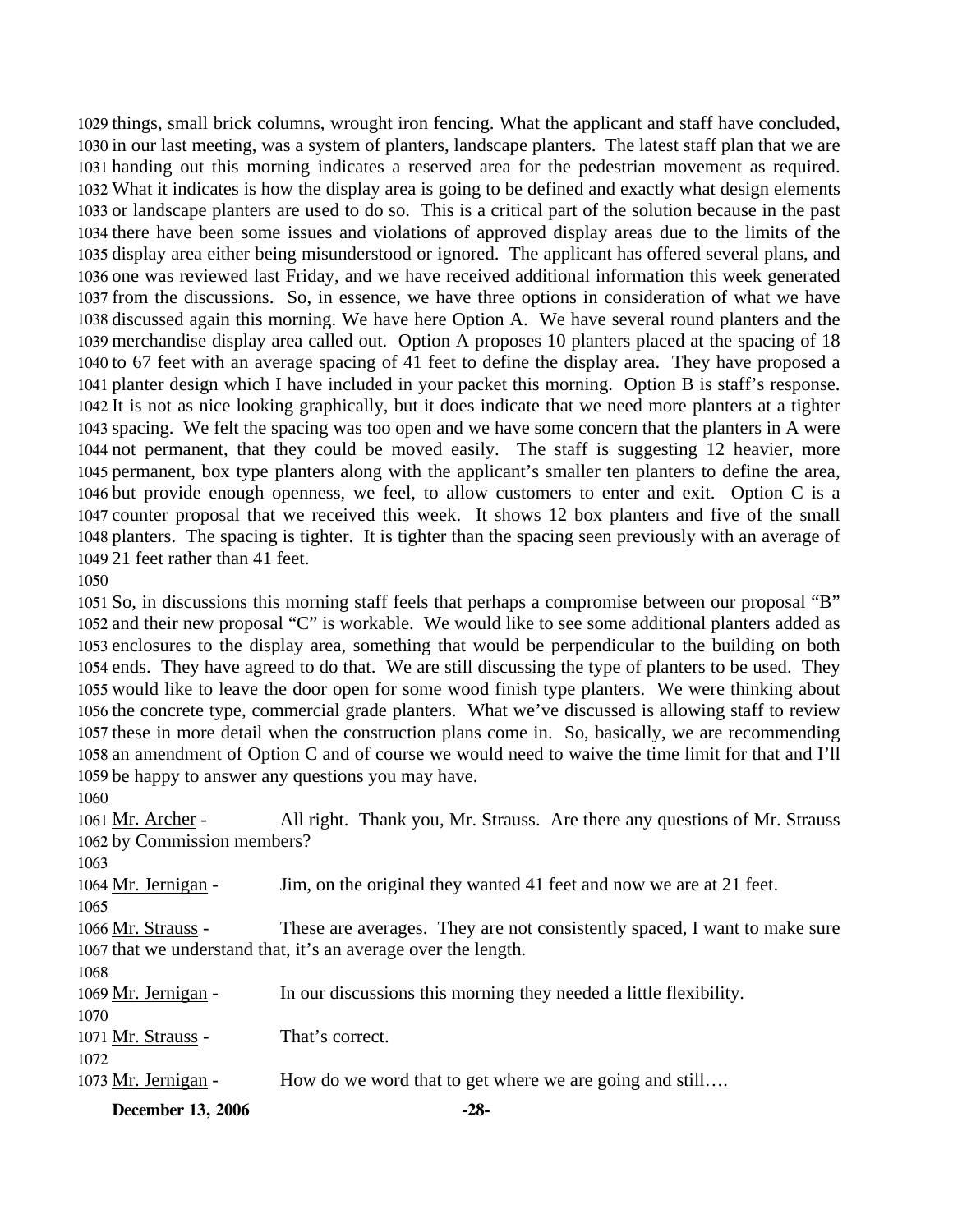I would take that handout, that you got in that packet, instead of Option B, 1075 Option C and the spacing could be determined with the final review, with the final construction 1076 plans, as with the planter details. 1074 Mr. Strauss -

1077

1078 Mr. Branin - Are you comfortable with "C"?

1079

1080 Mr. Strauss - Yes.

1081

Mr. Strauss, this would, in essence, would go across the majority of the 1083 front of this building, correct? 1082 Mr. Silber -

1084

1085 Mr. Strauss - That's correct.

1086

I assume this would include even their storage area for handcarts and that 1088 type of stuff. We don't want the carts stored outside of this area, this would be outside 1089 display.... 1087 Mr. Silber -

1090

Operationally storage carts, I'll have to refer to the applicant. I've seen 1092 some stores where the carts are outside. 1091 Mr. Strauss -

1093

We don't want to have this five-foot foot sidewalk and then have carts 1095 stored on that or in the parking lot. 1094 Mr. Silber -

1096

I don't think there are going to be carts used, from my personal 1098 experience, in the walkway area, but perhaps the applicant can answer that question. 1097 Mr. Strauss -1099

And they are agreeable then, if I understand this, they are agreeable to the 1101 box planters at certain locations, especially on the end, so we are defining the length of this 1102 display area and then the small pot planters in between the defined locations. 1100 Mr. Silber -

1103

That's correct. I think the critical point will be when they submit the 1105 planter details so staff can assess the specifications, the weight, and things like that. I couldn't 1106 move a planter that is pretty large. We consider that, in a sense, a permanent fixture. We have 1107 had many discussions about cast in place type planters. They don't think they can live with that, 1108 but something that is very heavy. I think we construe as a permanent fixture as long as a couple 1109 of guys can't move it and you need a forklift to move it. 1104 Mr. Strauss -

1110

Well, if a forklift can move it then it isn't a permanent fixture and we all 1112 know that Lowe's have forklifts therefore they can move them and we'd end up.... 1111 Mr. Branin -

1113

Here we get into an area where we are just going to have to have a certain 1115 degree of trust that would be in the day to day operation of this Lowe's. We have some purview 1116 with Forest City in that regard. But, I'll let the applicant speak to that. 1114 Mr. Strauss -

1117

1118 Mr. Branin - Is the applicant from Lowe's?

**December 13, 2006 -29-**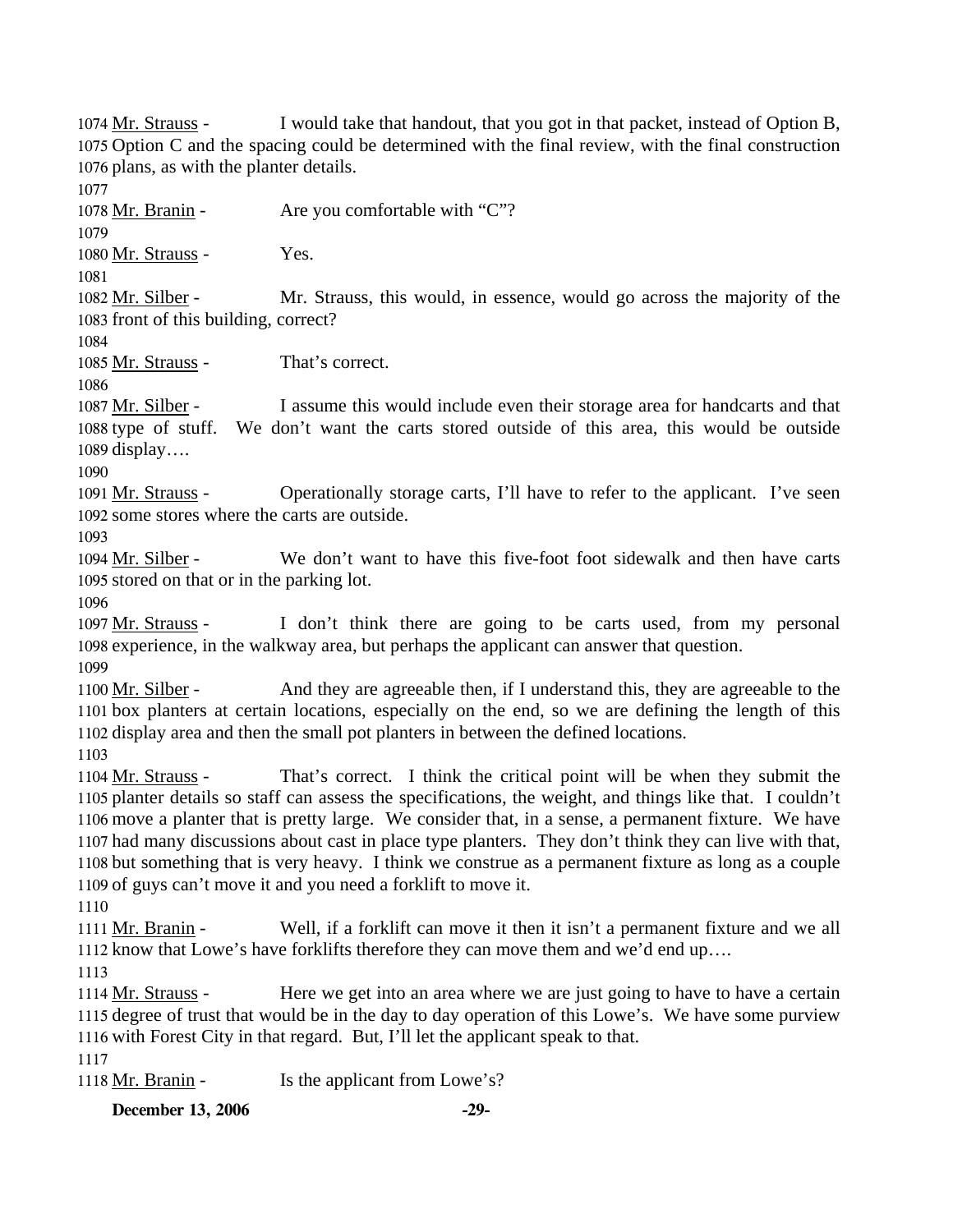1119 Mr. Jernigan - Yes. I don't have any more questions. Let's hear from the applicant. 1120

Will the applicant come forward, please? Thank you, Mr. Strauss. Would 1122 your state you name for the record please, sir. 1121 Mr. Archer -

1123

I'm Jim Richardson and I'm with Forest City Enterprises, and good 1125 morning. The intent of this whole thing is to try to define a perimeter that will keep all of the 1126 displays within and I think we have tried to accomplish that very well plus give them the 1127 flexibility of being able to move their merchandise in and out for the display and for the purpose 1128 of the consumer. We have agreed to a couple of things in here. I think you see that we have 1129 defined a stamped asphalt walkway which also defines the lines of where the display limits starts 1130 and ends, but I think that helps in addition to the planters. In addition to this, we also do an 1131 operating easement agreement with Lowe's for Forest City which puts certain restrictions on 1132 how they display etc., etc., etc which all of this would become a part of this exhibit that would 1133 define these areas where they can display and not display. So, not only can the County police 1134 their efforts, we at Forest City also police their efforts on how they display outside because 1135 obviously we have a great concern ourselves on the appearance of the shopping center. 1124 Mr. Richardson -1136

 The ideal permanent versus movable, you know, you can put brick columns up and you can put brick planters in place and obviously they can be changed too. A forklift can pick up a large planter and move it. I think Lowe's has requested the flexibility that in the future, if they need to shift a line of these boxes by a few feet due to their operation, or whatever is going on, but still stay within the perimeters, and the intent of some spacing that's defined in the construction plans, they should have the ability to do that and work with the shopping center owner and also work with the County at the time that is requested.

1144

Mr. Richardson, I don't disagree with you but because of the problems I 1146 have had in my district, with this planter that you are looking at, that's why I bring up the 1147 question on whether it should be movable or not. 1145 Mr. Branin -

1148

And I appreciate that, and I think the steps that we are taking, going 1150 further with the operating needs, and agreements to really define these areas, as they are allowed. 1149 Mr. Richardson -1151

Then I won't have a problem voting for it, and I know that you all are 1153 pleased to know this as well. I can tell you from experience it will have to be policed. 1152 Mr. Branin -1154

Absolutely. I cannot agree with you more. This is not only with a Lowe's 1156 store but it is also with any other retailer we have on that site. We also have to be conscious of 1157 that same condition. We are concerned with that too obviously with our background and what 1158 we do at Short Pump Town Center. 1155 Mr. Richardson -

1159

Quality, and that's why I just don't want to see you put into a bad position 1161 with this client. 1160 Mr. Branin -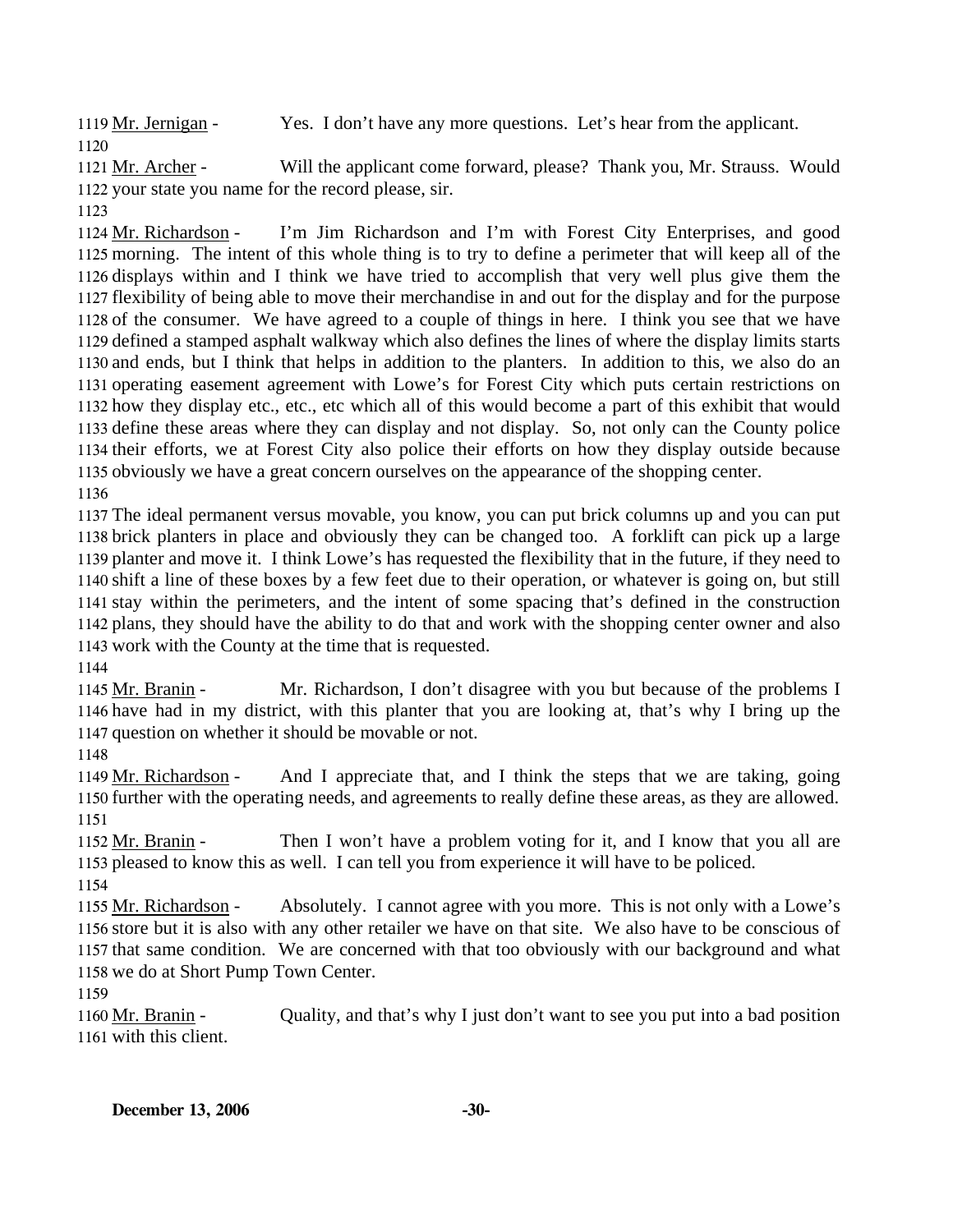I think these efforts by the County and staff have.... We as owners of 1163 shopping centers, we work with these national tenants across the country and believe me we 1164 always appreciate the assistance from staff and County on trying to enforce certain procedures 1165 and operations of these stores. I think that we all are on the same page and I think staff has done 1166 a good job in trying to identify these perimeters. The wood versus concrete versus brick, we just 1167 kind of want to leave that door open for a couple of reasons because architecturally and ... we 1168 found out at the mall that we took a lot of concrete planters out and a lot of the concrete fences 1169 out and we put wood in because it does softens the appearance and gives more of a more warmer 1170 feeling, not saying that we are going to do it here, we are just saying keep the option open for 1171 other types of materials that are used for these display areas. 1162 Mr. Richardson -

1172 1173 Mr. Jernigan - Did you have any planters in Short Pump? 1174 1175 Mr. Branin- They haven't come to an agreement yet. 1176 1177 Mr. Jernigan - You haven't had the experience yet? 1178 No, not originally. They are still asking if they can paint a line 1180 (unintelligible). 1179 Mr. Branin -1181 Did you say that the area through there, this crosshatch, is that stamped 1183 asphalt? 1182 Mr. Jernigan -1184 1185 Mr. Richardson - Yes, right, that's a stamped asphalt, right, Mr.... 1186 1187 Mrs. Jones - That's concrete. 1188 1189 Mr. Richardson - Stamped concrete. 1190 1191 Mr. Branin - You can stamp either. 1192 This is all stamped concrete, and the arrow here, stamped asphalt, 1194 references this portion of the crosswalk. 1193 Mr. Strauss -1195 1196 Mr. Jernigan - What is the rest of it, is that all? 1197 It's stamped concrete on the deck of the building, I call it a deck, it is out 1199 front. This is stamped asphalt here (referring to screen). 1198 Mr. Strauss -1200 So, you can see all along this line right here to identify the break between 1202 the walkway and the display area. 1201 Mr. Richardson -1203 1204 Mr. Branin - Which gives you a clear sight.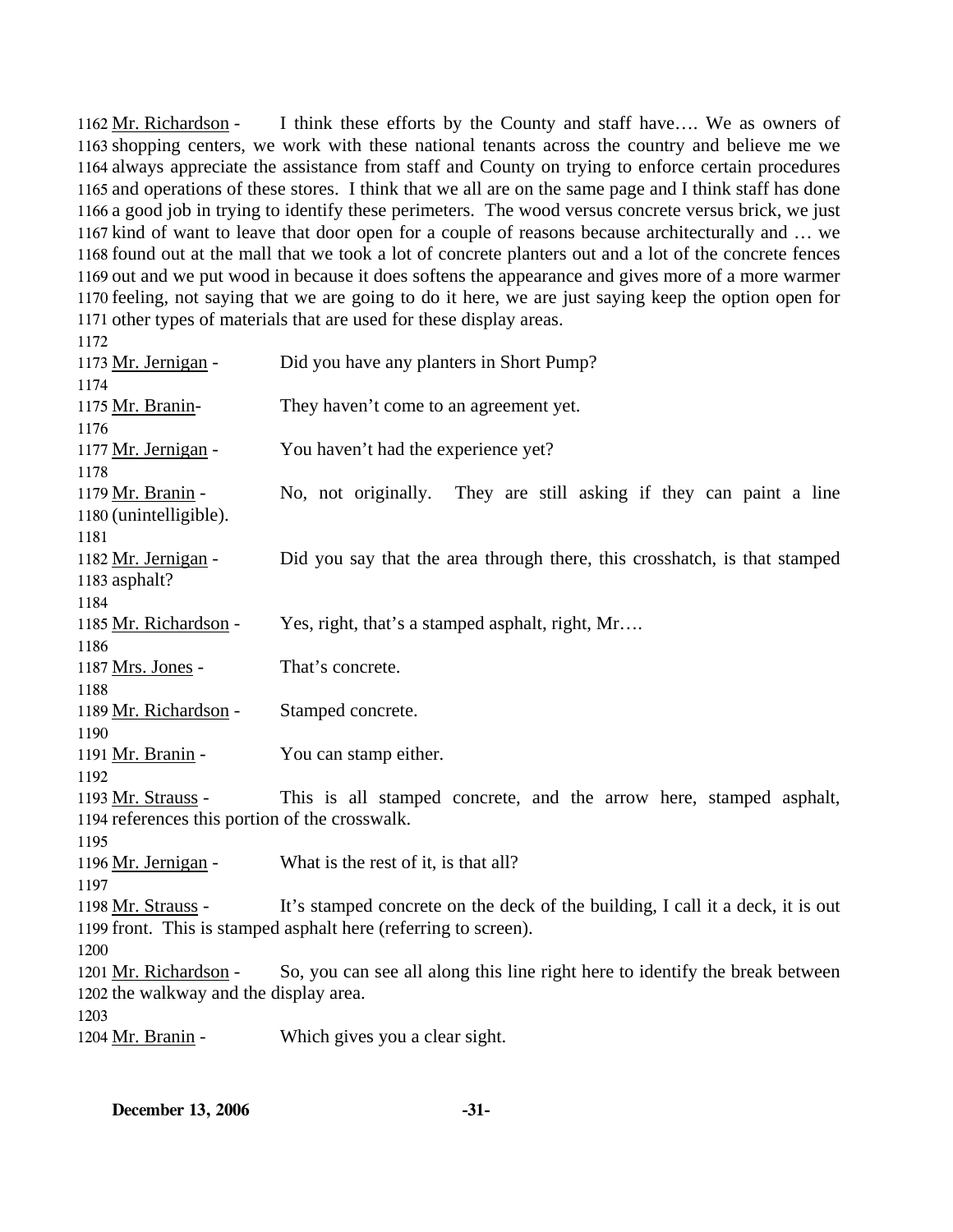So, you basically have approximately 21 feet of outdoor display area and 1206 that would be delineated by these planters then you would have a five-foot, stamped, concrete 1207 walkway. You then have a seven-foot loading zone and then you have your 12-foot driveway 1208 lanes. 1205 Mr. Silber -

Exactly. Driveway, loading, stamped and then the display area to the 1211 building. 1210 Mr. Richardson -

1212

1209

1213 Mr. Archer - All right, are there any further questions?

1214

Mr. Chairman, we have hashed this thing around quite a bit and I am 1216 pretty comfortable at this point but what we want to get to is where we have something that's 1217 stationary, that's not being moved. Now we've got some flexibility and you wanted some 1218 flexibility on the distance from 21 and I'm okay with that because I know you need to place it, 1219 but what I want assurance is, once this is in place it's going to remain there in some fashion. We 1220 are not going to take a forklift, if we go with the planters, I don't want them all bunched up in 1221 one spot where we left the rest of it open, we've got to have some uniformity on the walkway. 1215 Mr. Jernigan -

1222

Come May, when it is planting time, they get creative and put them all 1224 around the corner. 1223 Mr. Branin -

1225

Like I said, whatever solution we finally come up with, we will make this 1227 a part of our exhibit to the ODA. Those planters will have to be placed within those areas and if 1228 those planters are changed in the future they have to be approved by the shopping center 1229 management and the County. Otherwise they stay. 1226 Mr. Richardson -

1230

1231 Mrs. Jones - Mr. Jernigan, may I ask one more questions before we conclude? 1232

1233 Mr. Jernigan - Sure, go ahead.

1234

What I'm hearing is these planters which obviously are important feature 1236 because they define the front of this building. These planters will be a point that will have to be 1237 policed. They're a point that has proven in other locations to be problematic and they are right 1238 now a question as to materials. Wouldn't that be a smarter idea to just go ahead and understand 1239 that this will be problematic as presented, and go ahead and put permanent delineations in there 1240 that don't need to be policed and can't be moved? 1235 Mrs. Jones -

1241

Obviously, if that could be done that would just lock everything in and 1243 then if you need to move it in the future you tear it down and build a new one and get permission 1244 to do so. I probably could say that that might become the case as Lowe's goes back and looks at 1245 their design, looks at their elevation, looks at the materials they want to use, gets with their 1246 operation people and tries to look at displays and how they are going to do that. Things change. 1247 Displays change. In the future, lawnmowers need to move up by the garden center or these need 1248 to move down here. How that affects that in the future, you might want to leave yourself some 1249 flexibility. When you put these large planters in place and these concrete planters are either 1242 Mr. Richardson -

**December 13, 2006 -32-**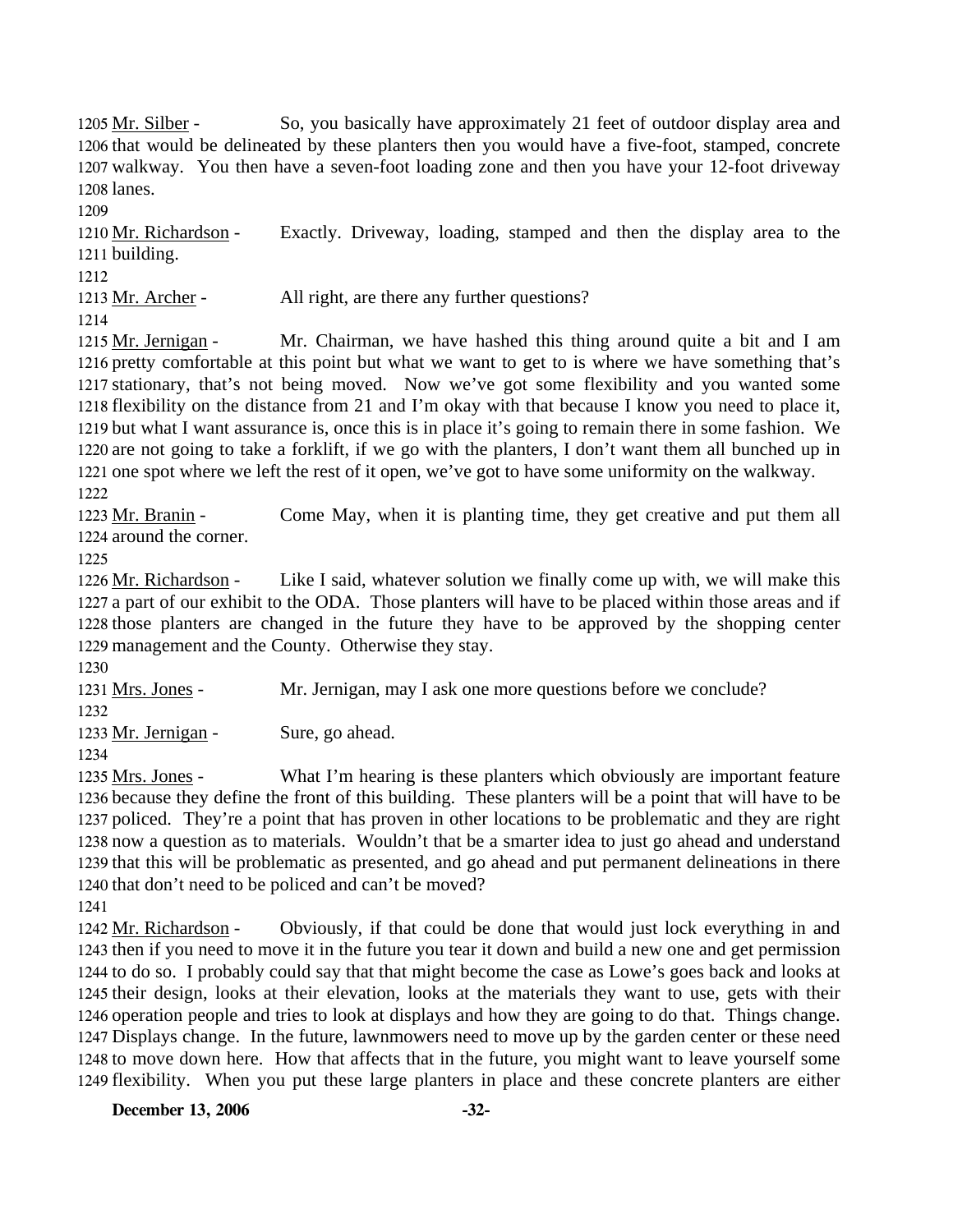1250 wood or box or whatever I mean these things weigh a ton, a couple of thousand pounds by the 1251 time you put the dirt in and everything else. So, you are just not going to get up and move them. 1252

Well, the building is not going to change and the dimensions aren't going 1254 to change. 1253 Mrs. Jones -

1255

1256 Mr. Richardson That's true.

1257

1258 Mrs. Jones - And it seems to me that it would certainly be a question to ask.

1259

Which then by your statement you can almost assume that okay well when 1261 springtime comes or whatever, they want that flexibility to possibility infringe on and make the 1262 same mistakes they've done.... 1260 Mr. Branin -

1263

1264 Mrs. Jones - I don't want to endorse the problem.

1265

Right, which has been my concern, and I know it has been raised because 1267 we've been watching what has been going on in Three Chopt. 1266 Mr. Branin -

1268

Again, I think the intent is to define the line of display area, which this 1270 does accomplish, and that once these things are approved on the construction plans they are not 1271 to be moved unless approved by the proper authorities. 1269 Mr. Richardson -

1272

With you all putting the stamped concrete I think that helps a whole lot, 1274 actually. And I'm happy to see that, but still without being a fixed structure I will follow, in my 1275 mind, I will follow Mr. Strauss' lead. 1273 Mr. Branin -

1276

Let me ask you this. Looking at the diagram that we have on the screen, 1278 three of these are square and two of them are round. Could the square planters be made 1279 permanent and the two round ones could have the flexibility in them? Pete, why don't you come 1280 on up. 1277 Mr. Jernigan -

1281

Mr. Chairman, members of the Commission, my name is Pete Rotelli and 1283 I'm representing Lowe's. I'm sorry but I've got a little voice issue this morning. We really 1284 resist the permanent anchoring of a planter due to its weight, size and volume. If you can see, in 1285 particular, and part of the flexibility, this planter, right here (referring to screen) is directly in 1286 front of an exit door. So, we would like some flexibility possibly, and this is only an example, 1287 some flexibility possibly shifting these a couple of feet here and there, once we can establish our 1288 outdoor display patterns in this area. 1282 Mr. Rotelli -

1289

Well let me ask you this. Not locking in exactly the position of them 1291 today can you determine that these structures can be in a certain place and stay there? 1290 Mr. Jernigan -

1292

Oh, absolutely. Lowe's is totally against the planters to start with, but I 1294 think, in consideration for the issues we have had out in Short Pump, and trying to come to an 1293 Mr. Rotelli -

**December 13, 2006 -33-**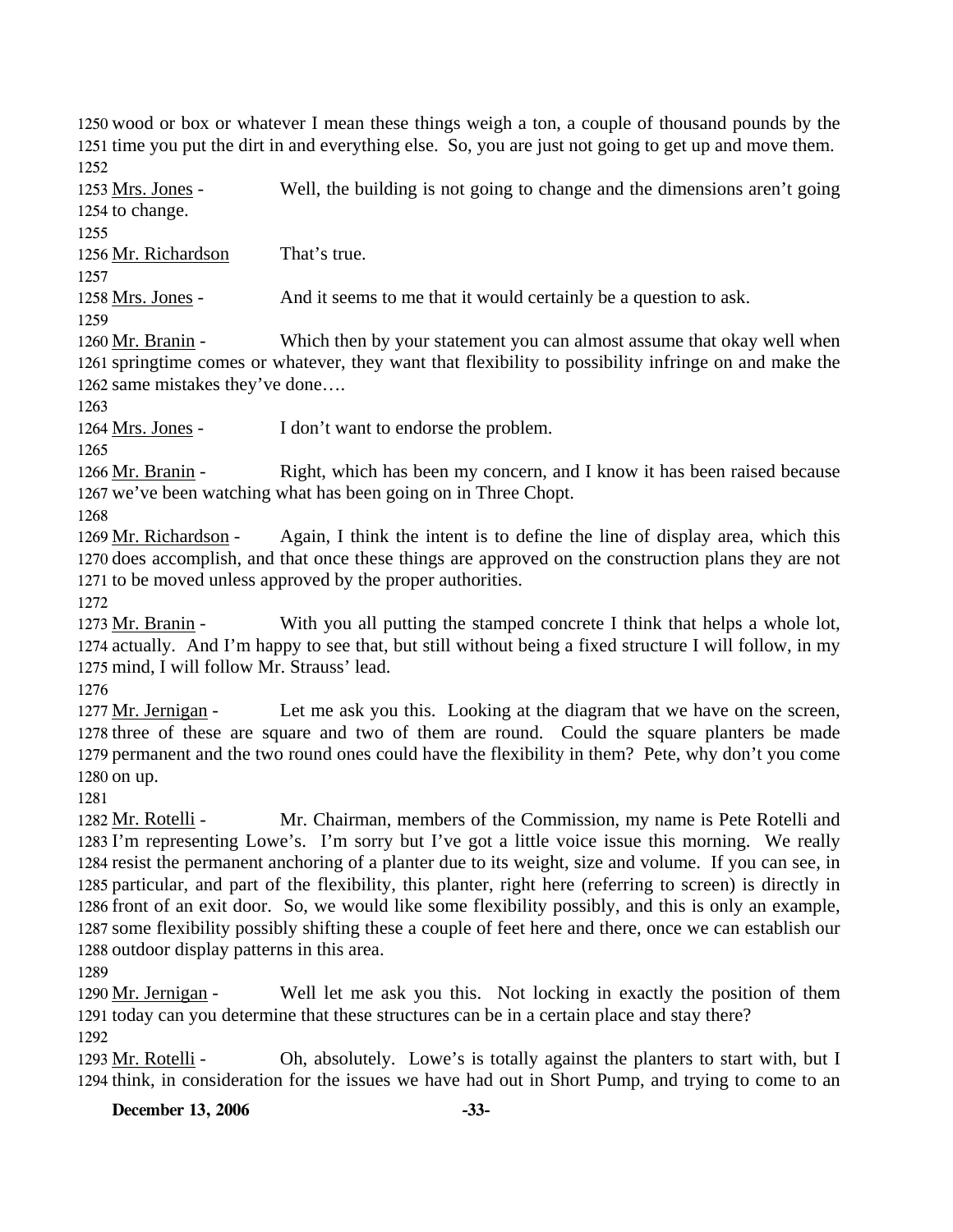agreement or a middle point with staff, what we have agreed with these planters, we do feel like the sidewalk delineation is sufficient. We have also added operational room in these areas here to insure that we are not encroaching on those areas. And, I guess it's like any other zoning ordinance or law in the County…. I heard the word policing earlier and it certainly seems to be what we are heading toward here. In any event, we feel like we know what the rules are and should we break them we expect retribution from that. I don't know how you are going to completely prevent it unless we do away with it all. I think there are plenty of examples in the County, it would be a little unfortunate, that we feel so much that we have been singled out here. But, in any event, we feel like we can live with the plan that you folks have in front of you if we've got some flexibility to move these planters. It does create, in addition to the sidewalk, a definite point. It does give you a defined line of sight to know where the parameters are for displaying of the merchandise.

Mr. Rotelli, I guess I don't feel like you are being singled out as much as 1309 there has been obvious violation of other plans that have been approved out in the Short Pump 1310 area. So, I think we are just being cautious. We are trying to make sure that we don't have a 1311 future problem, that we now have somewhere else in the County. In because of what happened 1312 in Short Pump we have to take a closer look at all of these home improvement stores and the way 1313 they display outside. So, I appreciate you working with us. I was going to suggest maybe to the 1314 Commission that the Commission might want to consider a condition that says, you may want to 1315 approve this plan but have some condition that says, "if the County observes violations in the 1316 future with outdoor display areas then the County will require a revised plan be submitted for 1317 Planning Commission consideration." 1308 Mr. Silber -

1318

I think that is a very good suggestion. The intent again is to define this. 1320 After construction plans, 99% of it is going to stay right where it is and no changes can be made 1321 unless they get approval. They may say, look I need to move one six feet because it's been an 1322 operational nightmare (unintelligible). You allow them to do that in the future but otherwise 1323 they stay where they are. They weigh a tremendous amount of weight. If one was ever moved 1324 in the future you will know that it was moved just because of what occurs under these boxes 1325 (unintelligible). I think you've got tremendous control on that. 1319 Mr. Richardson -

1326

I think with the stamped concrete also that is a line of demarcation. If we 1328 see anything spilling out beyond that it's going to be very easy to notice that and pick up on that. 1329 I feel comfortable with this plan we have before us. Yes there is the possibility of moving 1330 planters but I think there are other ways that violations can occur with storage outside in the 1331 parking lot and things like that. I think we have come a long way. I think Lowe's is showing 1332 some level of cooperation in trying to deal with this outside display. We will provide some 1333 flexibility in the fact that we don't know exactly, since the store has not been built, we do not 1334 know exactly where we would place permanent box planters. So, I would suggest that we might 1335 want to consider working with them in this fashion, and then if there is an issue in the future 1336 bring it back with a revised plan. I can assure you it would include more permanent structures. 1337 That's just a recommendation that I make. 1327 Mr. Silber -

<sup>1307</sup>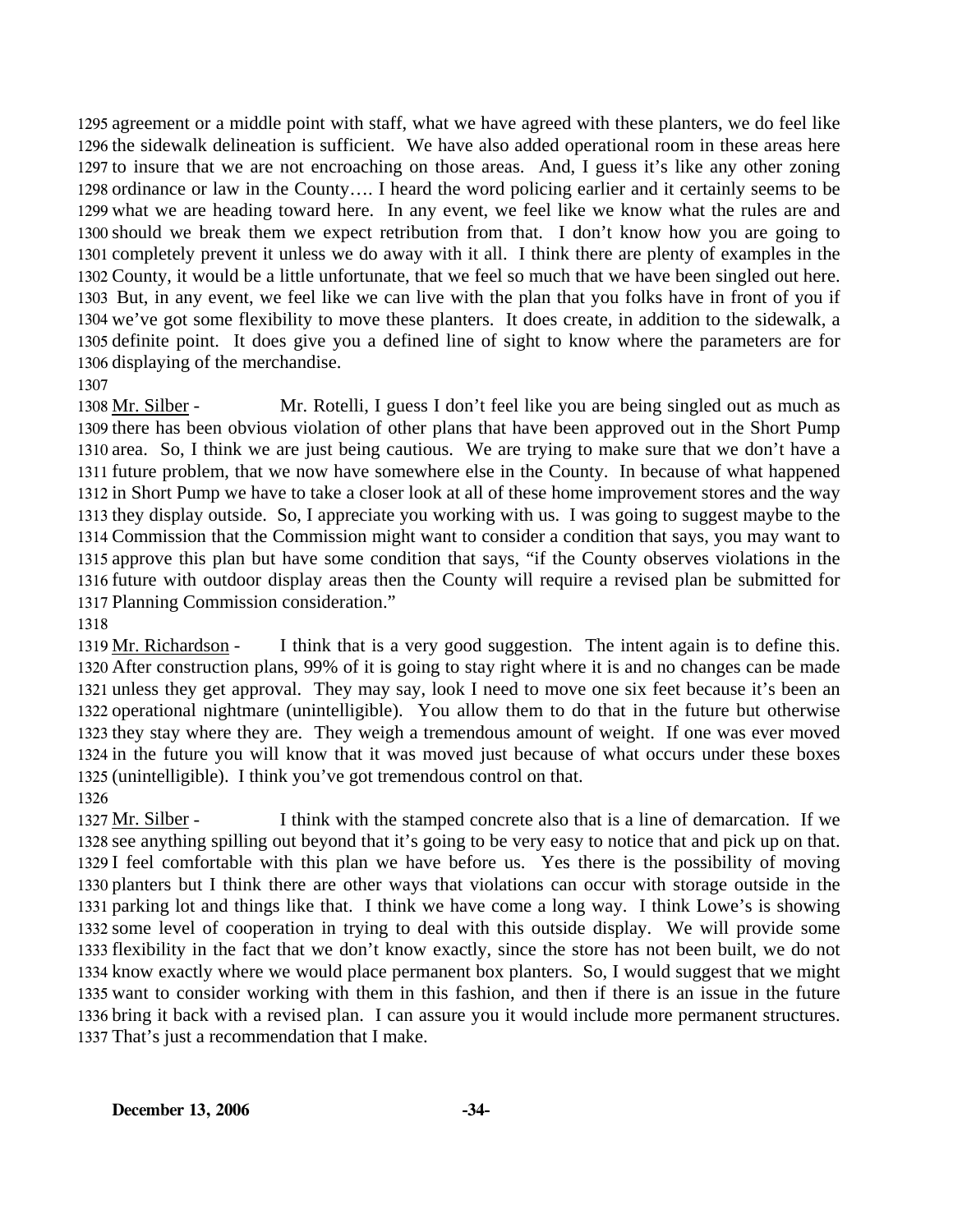Pete, one thing. Nobody singled you out on this. I don't want you to 1339 think that, but one thing this Commission tries not to do is pass cases that we have to police. I 1340 learned that when I first came on here. The second issue, we are going to have to come up with 1341 something better because I've been here six years and right now I don't feel this will pass unless 1342 we make this concession. If there is a policing problem, then it will come back with a new plan, 1343 but I'm willing, Mr. Strauss, that we move this along, and that you add that condition in there. Is 1344 that okay with you, Pete? 1338 Mr. Jernigan -

1345

That would be okay with Lowe's as long as the spirit of the policing is 1347 fair. 1346 Mr. Rotelli -

1348

And that is what we are trying to be, but we are going to have a third party 1350 in here, Forest City, so if we can put that condition in there and we will go ahead and try to move 1351 this through, but administratively, after you have had your designed building built, you come 1352 back to Mr. Strauss and we will go over where these planters are going to be and how they are 1353 going to be constructed. Okay? 1349 Mr. Jernigan -

1354

1355 Mr. Rotelli - Agreed.

1356 1357 Mr. Jernigan - Thank you.

1358

1359 Mr. Archer - Is there anything further? Are you ready for a motion, Mr. Jernigan?

1360

Mr. Chairman, with that I will move for approval of POD-58-06, the 1362 revised POD for White Oak Village on Laburnum Avenue with the added condition that any 1363 policing of the area, let me back up on that. 1361 Mr. Jernigan -

1364

I think we were saying that if staff observes any violations of the approved 1366 location of these planters that it will require the applicant to submit a revised plan for 1367 Commission approval. 1365 Mr. Strauss -

1368

You did good, thank you. Also that the previous conditions approved with 1370 the previously approved POD are also recommended with that. 1369 Mr. Jernigan -

1371

Yes, and the waiver of the time limit with the new information we 1373 received on Monday. 1372 Mr. Strauss -

1374

1375 Mr. Jernigan - Let's get on this first and I'll get on the waiver.

1376

1377 Mr. Branin - Second.

1378

All right. We have a motion by Mr. Jernigan and a second by Mr. Branin. 1380 All in favor say aye...all opposed say nay. The motion passes. 1379 Mr. Archer -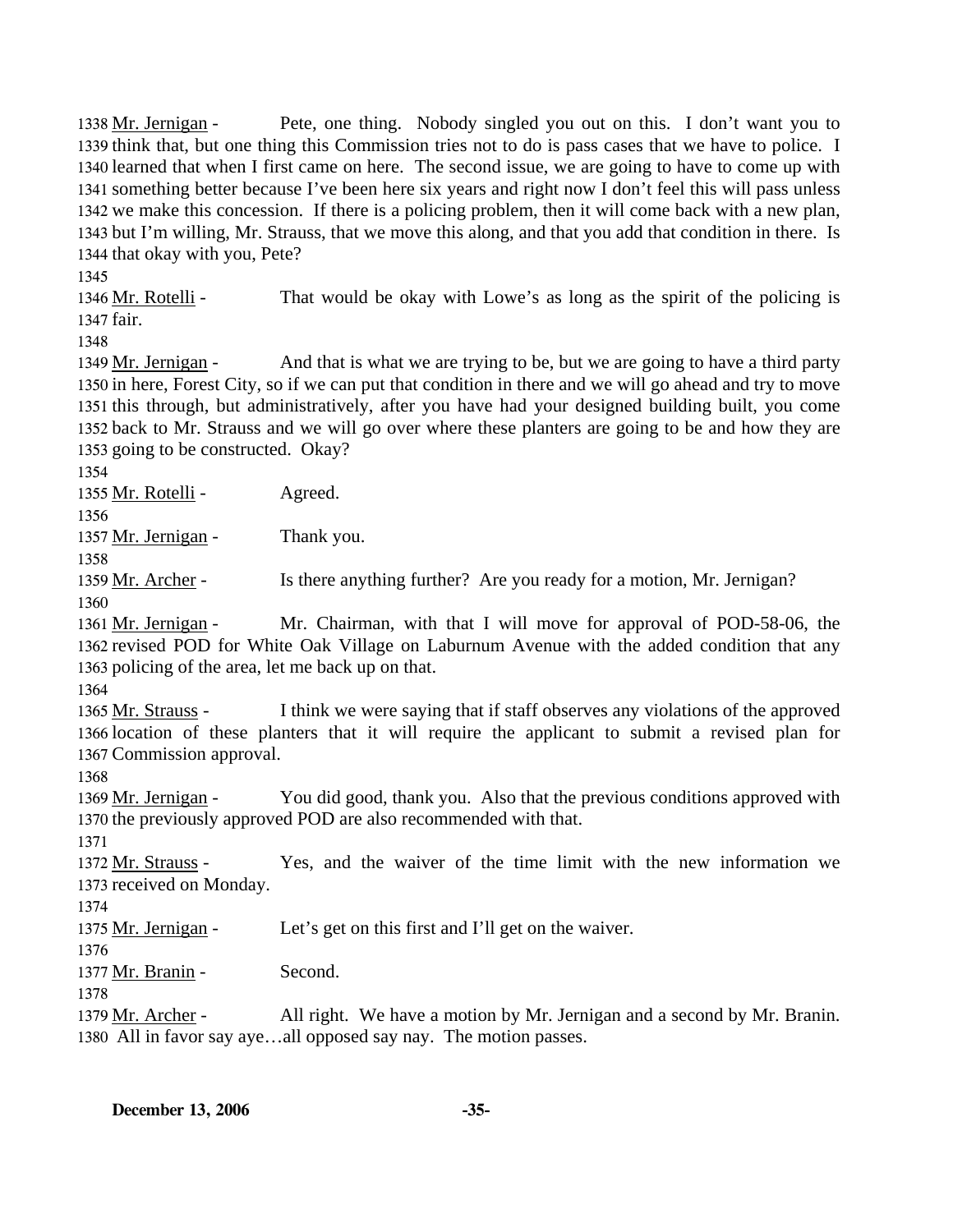And also on that, Mr. Chairman, I would like to move to waive the time 1382 limit on POD-58-06, The Shops @ White Oak Village. 1381 Mr. Jernigan -1383 We have a motion by Mr. Jernigan and a second by Mr. Branin to waive 1385 the time limit. All in favor say aye...all opposed say nay. The motion passes. 1384 Mr. Archer -1386 1387 All right we have been going for 90 minutes, let's take a quick break and be back at 10:40. 1388 1389 **THE PLANNING COMMISSION TOOK A BREAK AT THIS TIME AND RESUMED**  1390 **WITH THE MEETING AT 10:45 A.M.**  1391 1392 Mr. Archer - The Planning Commission will reconvene. Mr. Silber. 1393 1394 Mr. Silber - Yes, sir. Next on the agenda is on page 18. 1395 1396 **PLAN OF DEVELOPMENT & TRANSITIONAL BUFFER DEVIATION**  1397

| POD-73-06                 | Hulcher & Associates, Inc. for After Hours Formal Wear:          |
|---------------------------|------------------------------------------------------------------|
| After Hours Formal Wear - | Request for approval of a plan of development and transitional   |
| Williamsburg Road and     | buffer deviation, as required by Chapter 24, Sections 24-106     |
| <b>Eastover Road</b>      | and 24-106.2 of the Henrico County Code, to construct a one-     |
| $(POD-111-89$ Revised)    | story, 21,000 square foot addition to an existing one-story,     |
|                           | 30,000 square foot warehouse building. The transitional buffer   |
|                           | deviation would reduce the 50-foot buffer by 35 feet. The 5.66-  |
|                           | acre site is located on the south side of Williamsburg Road (U.  |
|                           | S. Route $60$ ) on parcel 811-713-1179. The zoning is M-1C,      |
|                           | Light Industrial District (Conditional). County water and sewer. |
|                           | (Varina)                                                         |

1398

Thank you, sir. Is anyone here who is opposed to this plan of 1400 development, POD-73-06, After Hours Formal Wear? No opposition. Good morning, Mr. 1401 Greulich. 1399 Mr. Archer -

1402

Good morning, Mr. Chairman, Planning Commission members. The 1404 proposed addition will be connected to the rear of the existing warehouse and will match it in 1405 terms of height, width, material and ultimately appearance. The applicant has agreed to all of the 1406 comments from staff. However, there is one outstanding issue that needs to be resolved, the 1407 transitional buffer deviation request. The original structure was approved under POD-111-89 1408 and at that time there were no transitional buffer requirements. As for current Code, the proposed 1409 addition is subject to these buffer requirements. In this instance, a 50-foot transitional buffer is 1410 required on all sides when the M-1C property abuts the A-1 property. This requirement is met 1411 on the western and southern property lines with existing vegetation. This requirement is not met 1412 on the eastern property line, and as a result, the applicant has requested an additional buffer 1413 deviation of 35 feet so that if approved, the buffer would be 15 feet. They have agreed to 1414 provide additional vegetation as shown on the landscape plan in your packet. As required, the 1403 Mr. Greulich -

**December 13, 2006 -36-**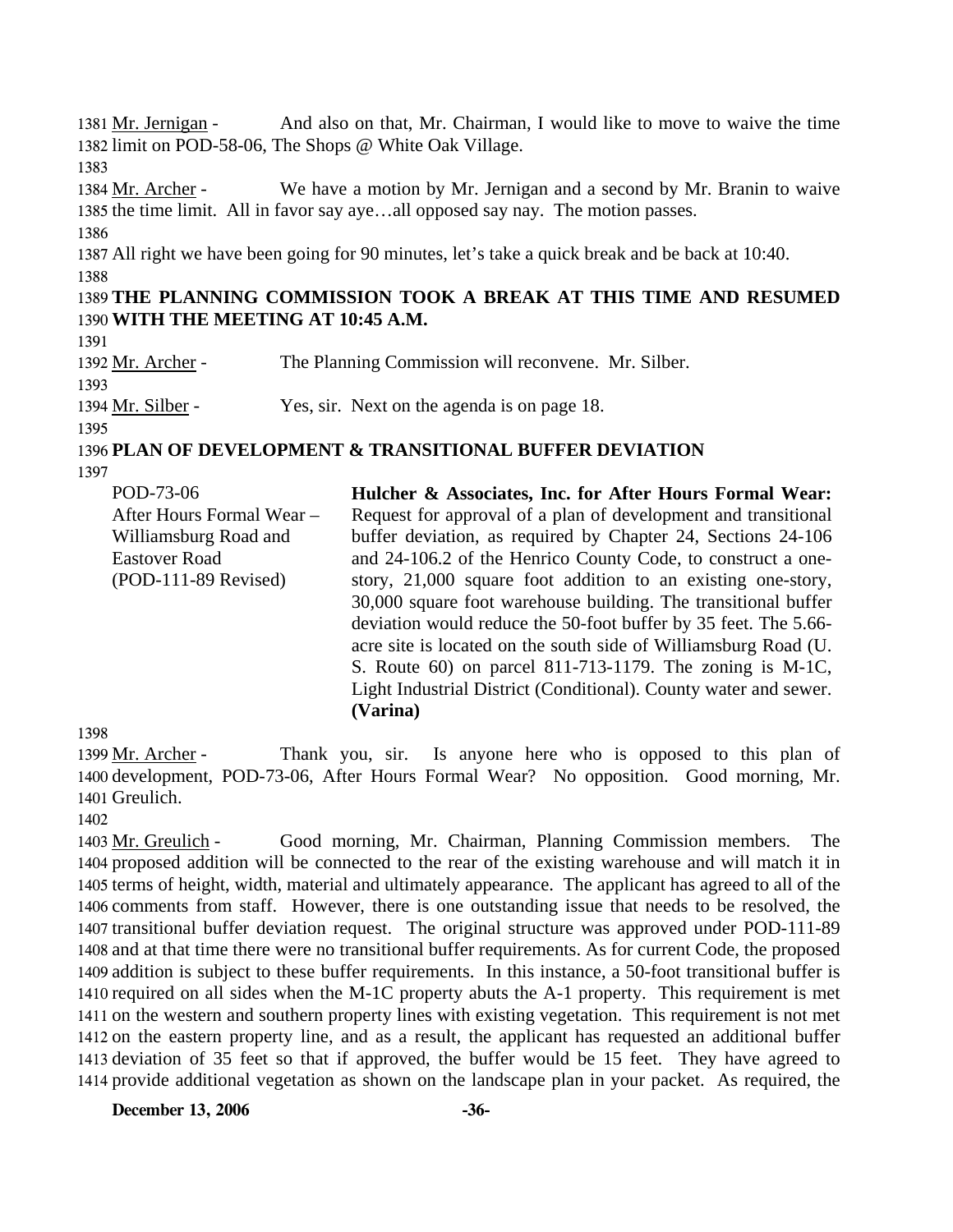1415 applicant is present to provide additional information supporting their request for the deviation. 1416 Should the Commission choose to grant this deviation, staff can recommend approval subject to 1417 the annotations on the plan, the standard conditions for developments of this type, and the 1418 additional conditions 24 through 35 as stated in your packet. Staff and representatives of the 1419 applicant are available to answer any questions that you might have. Thank you. 1420 Thank you, sir. Are there questions for Mr. Greulich from the 1422 Commission? 1421 Mr. Archer -1423 Tony, on the dumpster situation, I rode out there and looked at that. They 1425 do have representatives here? 1424 Mr. Jernigan -1426 1427 Mr. Greulich - Yes, sir. 1428 I see that they have a roll-off dumpster and a conventional eight yard 1430 dumpster, so I will ask them on that, but you are OK with everything if he gets the transitional 1431 buffer deviation. 1429 Mr. Jernigan -1432 1433 Mr. Greulich - Yes, sir. Staff can recommend approval. 1434 1435 Mr. Jernigan - OK. Thank you. I don't have any more questions, Mr. Chairman. 1436 1437 Mr. Archer - Does anyone else have a question? 1438 1439 Mr. Jernigan - Let's hear from the applicant. 1440 1441 Mr. Archer - All right. Will the applicant come forward, please? 1442

Good morning, Mr. Chairman. My name is Bruce Hulcher of Hulcher and Associates and I represent the applicant. We do have a situation where we are adding to an 1444 1445 existing building that was built before the transitional buffer requirements. We worked with 1446 staff to put enhanced landscaping, not only for the addition, but for the entire width of the 1447 existing and the new building to effectively screen it from the A-1 property which is currently 1448 undeveloped. We looked at some things about maybe modifying the building, but it sort of 1449 complicates the work flow from the existing building to the new to modify the building 1450 essentially, so we are requesting that we be granted a deviation along with enhanced screening 1451 along that side. 1443 Mr. Hulcher -

1452

You know, I am actually OK with the buffer deviation because of the 1454 situation that you are in. That building is zoned M-1. It was originally a food warehouse and 1455 my question is, being in the business you all are in, the dumpsters that you have. Why do you 1456 have that roll-off dumpster? Do you all have that much going out? 1453 Mr. Jernigan -

1457

Apparently they do. They have the two dumpsters. One is a recycling 1459 dumpster, the smaller one. The big one is a roll-off. As you know, this is After Hours Formal 1458 Mr. Hulcher -

**December 13, 2006 -37-**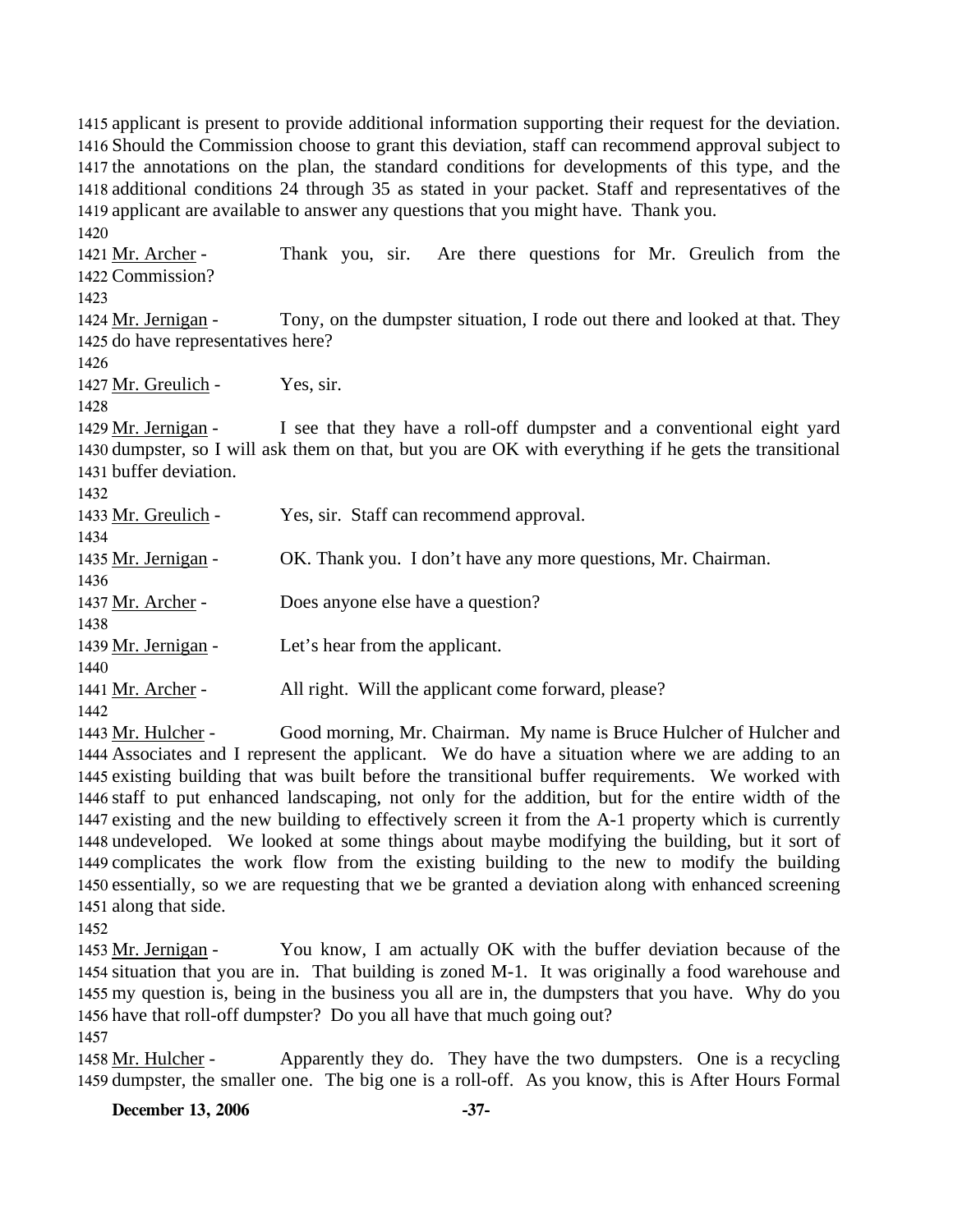Wear, where they clean and process tuxedos and things that go along with it, and there is a bit of trash generated from that process. I am not sure how often that dumpster sits out, but I did look into it and we had planned to keep that dumpster and screen it and put it on its own concrete pad up against the building up against the building. Next to that we will have the recycle dumpster. All of this will be screened. I did not inquire as to whether they use the smaller dumpster, but I do know that we did make provision because they are so close to a landfill that picks that dumpster up and takes it to a landfill and brings it back. We don't have to upload another one and then put it in place.

1468

The only thing that has got me is being in the tuxedo business. How could 1470 you have that much trash that you have to have a roll-off dumpster? That was the only question 1471 that I had. 1469 Mr. Jernigan -

1472

I don't know. The architect is here, Mike Young, and he may be able to 1474 shed some light on it. 1473 Mr. Hulcher -

1475

Well, you said the magic word, the screening for the dumpster, and that is 1477 the main thing that we are worried about, because we don't want to have the two dumpsters just 1478 exposed. 1476 Mr. Jernigan -

1479

Right. They will not be and I worked with Tony on a screening plan to 1481 screen out buildings on the side and they will not be visible from any side. 1480 Mr. Hulcher -

1482

1483 Mr. Jernigan - OK. That is all I had. Thank you.

1484

1485 Mr. Archer - Anyone else? Thank you, sir.

1486

I am ready, Mr. Chairman. I have two separate motions. With that I will 1488 move for transitional buffer deviation on POD-73-06, After Hours Formal Wear - Williamsburg 1489 Road and Eastover Road, to cut the transitional buffer from 35 feet to 15 feet. 1487 Mr. Jernigan -

1490

1491 Mr. Branin - Second.

1492

Motion by Mr. Jernigan and seconded by Mr. Branin. All in favor say 1494 aye. Those opposed say no. The ayes have it. The motion passes. 1493 Mr. Archer -

1495

1496 The Planning Commission voted to cut the transitional buffer from 35 feet to 15 feet on POD-73- 1497 06, After Hours Formal Wear – Williamsburg Road and Eastover Road.

1498

With that I will move for approval of POD-73-06, After Hours Formal Wear – Williamsburg Road and Eastover Road, subject to the annotations on the plans, the 1500 1501 standard conditions for developments of this type, and additional conditions Nos. 24 through 35. 1499 Mr. Jernigan -1502

1503 Mr. Branin - Second.

**December 13, 2006 -38-**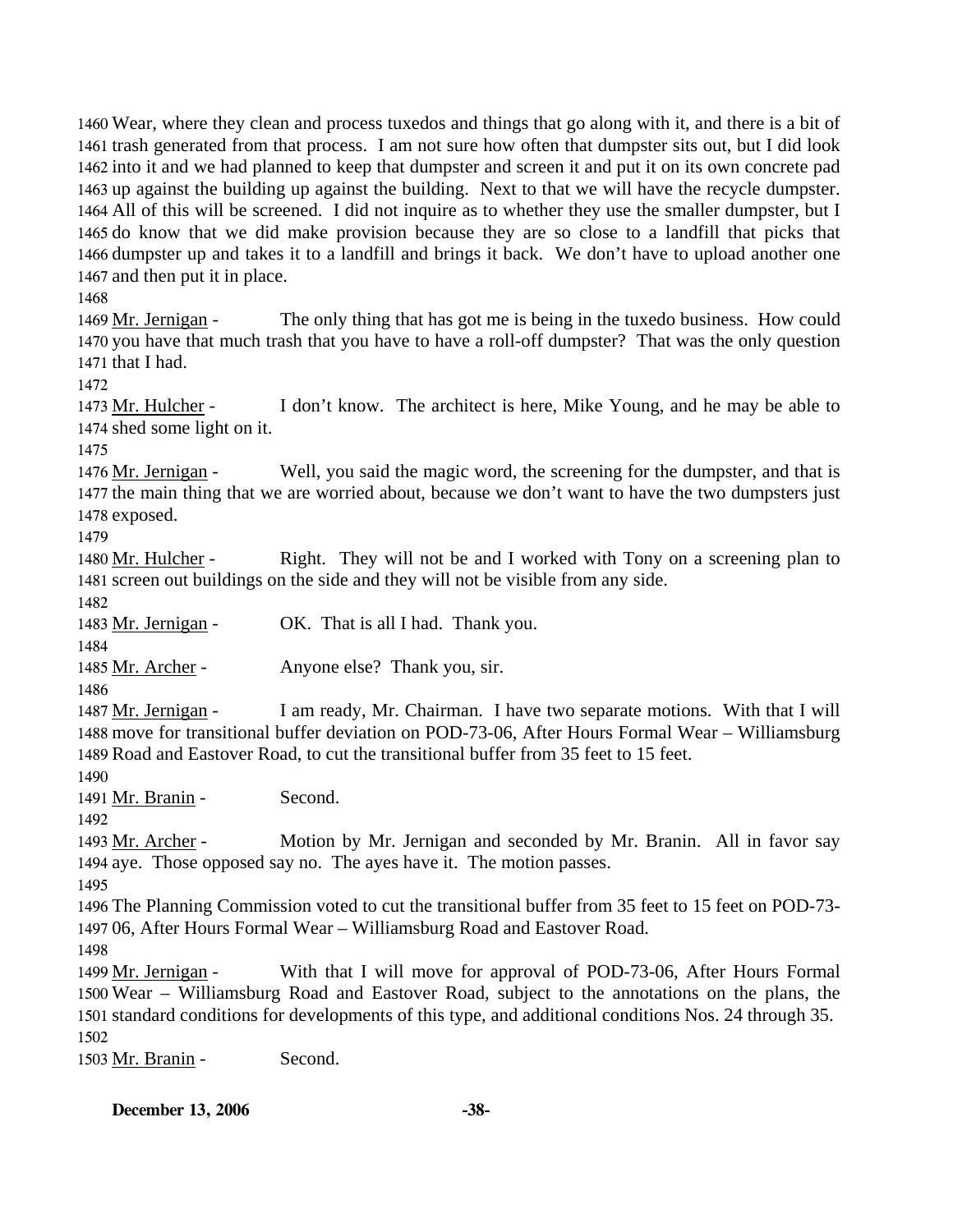Motion by Mr. Jernigan and seconded by Mr. Branin. All in favor of the 1505 motion say aye. All opposed say no. The ayes have it. The motion passes. 1504 Mr. Archer -

1506

1507 The Planning Commission approved POD-73-06, After Hours Formal Wear (POD-111-89 1508 Revised), subject to the annotations on the plans, the standard conditions for developments of 1509 this type and the following additional conditions:

- 1510
- 1511 24. 1512 1513 Any dry cleaning equipment shall use only non-inflammable cleaning solvents and have fully enclosed cleaning and solvent reclamation processes and fully enclosed pressing equipment with no outside steam exhaust.
- 1514 25. 1515 1516 1517 1518 The easements for drainage and utilities as shown on approved plans shall be granted to the County in a form acceptable to the County Attorney prior to any occupancy permits being issued. The easement plats and any other required information shall be submitted to the County Real Property Agent at least sixty (60) days prior to requesting occupancy permits.
- 1519 26. 1520 26. The developer shall provide fire hydrants as required by the Department of Public Utilities and Division of Fire.
- 1521 27. Outside storage shall not be permitted.
- 1522 28. 1523 The proffers approved as a part of zoning case  $C-22C-89$  shall be incorporated in this approval.
- 1524 29. 1525 Any necessary off-site drainage and/or water and sewer easements must be obtained in a form acceptable to the County Attorney prior to final approval of the construction plans.
- 1526 30. 1527 1528 Deviations from County standards for pavement, curb or curb and gutter design shall be approved by the County Engineer prior to final approval of the construction plans by the Department of Public Works.
- 1529 31. 1530 1531 Insurance Services Office (ISO) calculations must be included with the plans and contracts and must be approved by the Department of Public Utilities prior to the issuance of a building permit.
- 1532 32. 1533 1534 1535 32. Approval of the construction plans by the Department of Public Works does not establish the curb and gutter elevations along the Virginia Department of Transportation maintained right-of-way. The elevations will be set by the contractor and approved by the Virginia Department of Transportation.
- 1536 33. 1537 33. The location of all existing and proposed utility and mechanical equipment (including HVAC units, electric meters, junction and accessory boxes, transformers, and generators)
- 1538 1539 1540 shall be identified on the landscape plans. All equipment shall be screened by such measures as determined appropriate by the Director of Planning or the Planning Commission at the time of plan approval.
- 1541 34. The location of outdoor storage containers on site is prohibited.
- 1542 35. Except for junction boxes, meters, and existing overhead utility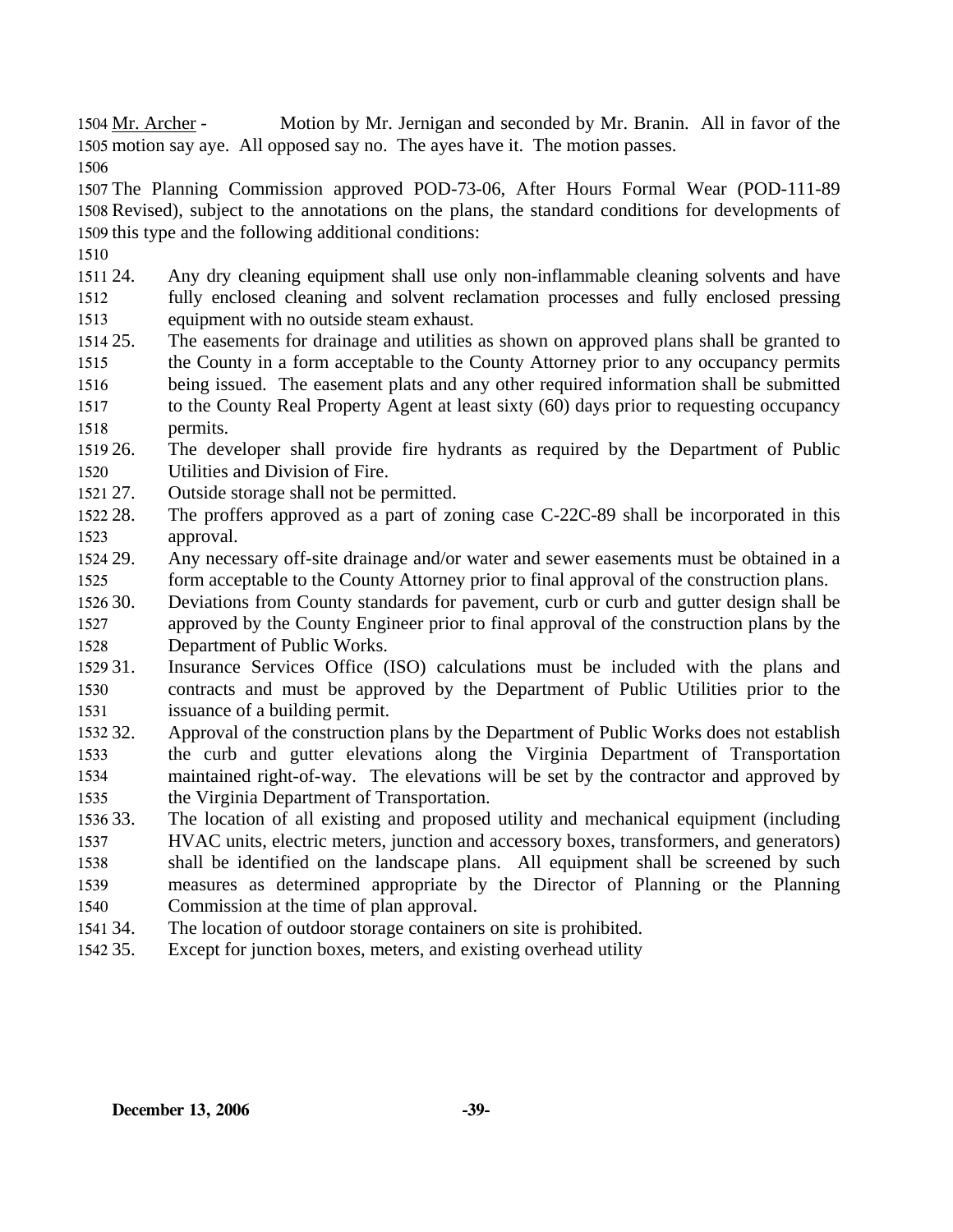### 1543 **PLAN OF DEVELOPMENT & SPECIAL EXCEPTION**

1544

POD-70-06 Courtyard by Marriott – Virginia Center Commons Shopping Center

**Timmons Group and Brook Hospitality, LLC:** Request for approval of a plan of development and special exception, as required by Chapter 24, Sections 24-2, 24-94b, 24-11b(c) and 24-106 of the Henrico County Code, to construct a 137 room, 86,195 square foot hotel with a proposed height of 61 feet 6 inches, or five stories in an existing shopping center. The special exception would authorize a building in excess of three stories and 45 feet in height. The 4.08-acre site is located approximately 700 feet east of Brook Road (U.S. Route 1) on JEB Stuart Parkway on parcel 784-769-4292. The zoning is B-3C, Business District (Conditional). County water and sewer. **(Fairfield)** 

1545

On page 20 is Courtyard by Marriott. The special exception would 1547 authorize a building in excess of 45 feet in height. 1546 Mr. Silber -

1548

Thank you, sir. Is anyone here who is opposed to Courtyard by Marriott – 1550 Virginia Center Commons Shopping Center? We will get to you. Go ahead, Mr. Garrison. 1549 Mr. Archer -1551

Thank you, Mr. Chairman and Planning Commission members. The 1553 original floor plan, revised architecturals and revised layout are in your addendum for a 137 1554 room Courtyard by Marriott Hotel, along JEB Stuart Parkway, directly across the street from 1555 Holly Glen Subdivision. The revised layout addresses parking and the proffered 10-foot 1556 landscape strip along JEB Stuart Parkway, and the new architecturals provide the types of materials proposed on the building. The site is zoned B-3C. This limits the height of the 1557 1558 proposed building to 45 feet, unless a special exception is approved by the Planning 1559 Commission. The Marriott proposes a 56 foot tall building, but again would be limited to 45 feet 1560 by right if the exception is not granted. Since the revised plan and the revised architecturals 1561 were only received yesterday, staff has not had adequate time or information regarding the 1562 materials to make a recommendation on the architectural elevations. 1552 Mr. Garrison -1563

 Should the Commission decide to act on this request, it will be necessary to waive the time limits. It is the applicant's responsibility to present his case for the special exception. I'd be happy to answer any questions you may have. Ryan Boggs from Williams Mullin and Bryan Crutchfield from Timmons Group are also here and present to answer any questions you may have. Also, I would like to note that several of the Holly Glen residents have called in opposition to the special exception due to the increased height, increased traffic and increased noise. Thank you.

1571 Thank you, Mr. Garrison. Are there questions from the other members of 1573 the Commission? 1572 Mr. Archer -1574 1575 Mr. Silber - Mr. Garrison, so the proposed height at this point is 56 feet?

**December 13, 2006 -40-**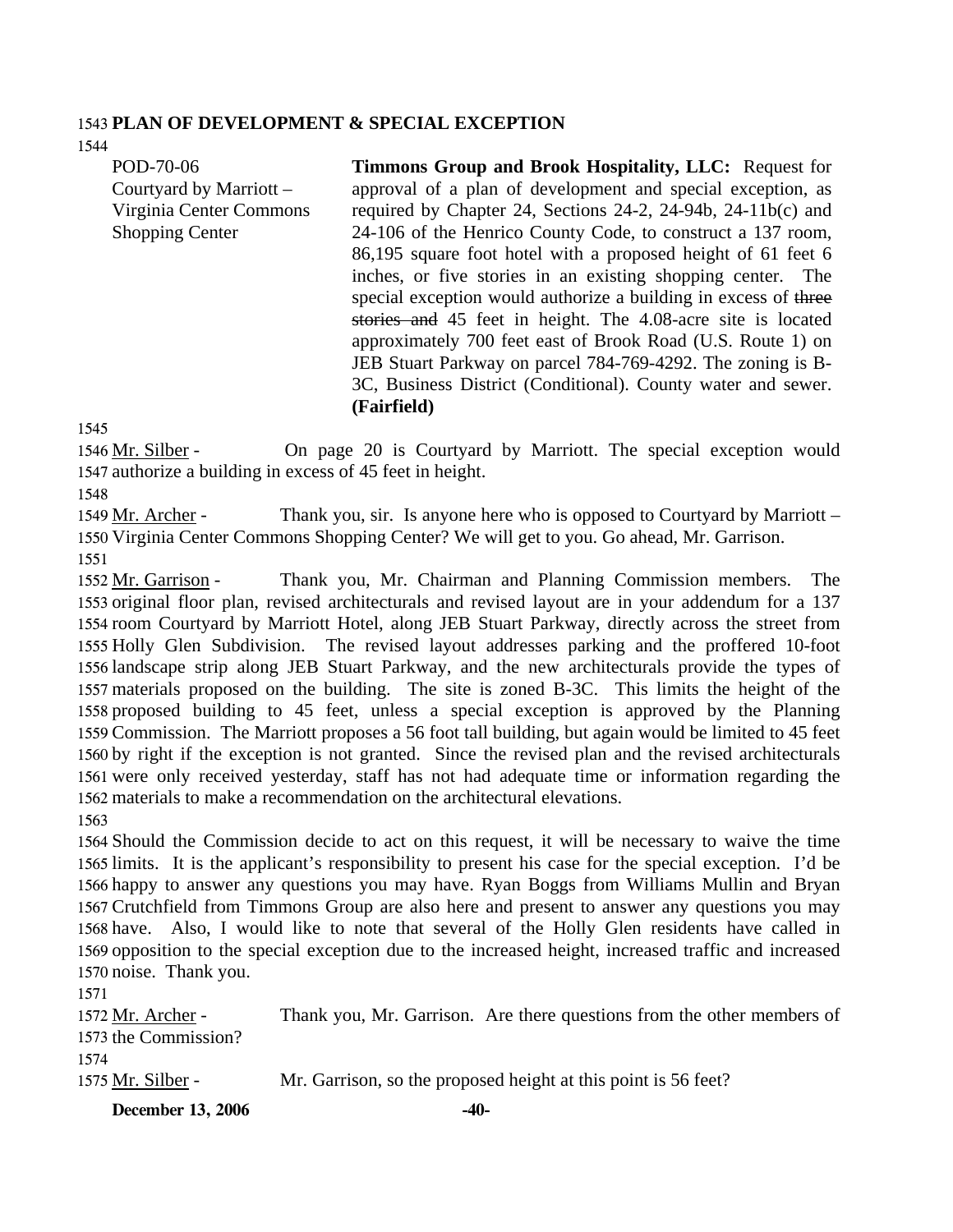Fifty-six feet. Yes. On the drawing, on the architectural drawing, it was 1577 measured from finished grade to the top of the gable, but the definition that is written in the 1578 Code is height is defined as the vertical distance from the curb grade or finished grade at the 1579 front building line to the mean height level between eaves and ridges or a gable, hip or gambrel 1580 roof. 1576 Mr. Garrison -

1581 Which is the average on a pitched roof? At that average point, it is 56 1583 feet. 1582 Mr. Silber -1584

1585 Mr. Garrison - Fifty-six feet, yes.

1586

All right. Any other questions? We do have opposition and we need to 1588 hear from the applicant, and, of course, you are aware of the 10-minute rule. For the rest of you, 1589 the applicant has 10 minutes and the opposition has a total of 10 minutes also, not including time 1590 that we spend asking questions. So, would you like to reserve some time for rebuttal? 1587 Mr. Archer -

1591

I will reserve five minutes. I am not going to take but a few minutes to go 1593 over our plan. My name is Andy Condlin from Williams Mullin and I'm here representing the 1594 applicant in this case. Mr. Silber identified the first issue, that we did make the application for 1595 the  $61$ , but the real request we are asking for is to go from 45 to 56. As we further refined the 1596 plans and further took a look at the exact roof height, we are looking at a special exception 1597 request for an additional 11 feet for the hotel. The hotel is permitted, by right, and it sits within 1598 the Virginia Center Commons shopping area, which includes the Red Robin, the theater, and the 1599 tire repair store. There is a lot of activity already surrounding the site. So, we feel it is 1600 appropriate, the elevations, and we are aware staff has not had the opportunity to view those 1601 elevations specifically. We will be happy to go through them, but one of the things we did try to 1602 provide for was a lot of brick on the back side because the building actually will face the 1603 common drive area, so the rear of the property. From the Holly Glen residents there is a C-1 area 1604 as well as JEB Stuart and the landscaped area. They have both got a masonry wall that sits on 1605 their property as part of the original case. What we are providing for is an open courtyard area in 1606 the rear with an enhanced brick area in the back as well as the side and the front. We have 1607 provided the front elevations. I don't know if those are loaded on here or not. I have got the 1608 hard copies here if you want to put them on the camera and see those specifically. 1592 Mr. Condlin -1609

The addendum has the revised plans. I don't know if these revised plans 1611 incorporate the plans which were received yesterday. 1610 Mr. Silber -

1612

This is the original submission to the County and the concern being that 1614 this as a front elevation didn't show the brick. This is a revised rendering that we use for color 1615 purposes, that I think the staff was comfortable with, which does show four stories and we are 1616 looking for five stories and a full 56 feet here, but that was in response to staff, and I am trying 1617 to get some feedback as to what they were looking for as well as swapping the brick and the 1618 (unintelligible). We have committed to 1/3 of the building to be brick and we can distribute that 1619 throughout and on all sides of the property. I would attempt to show you, but the black and 1620 white on the sides and rear, I think you guys really can't see on the camera as well, but we would 1613 Mr. Condlin -

**December 13, 2006 -41-**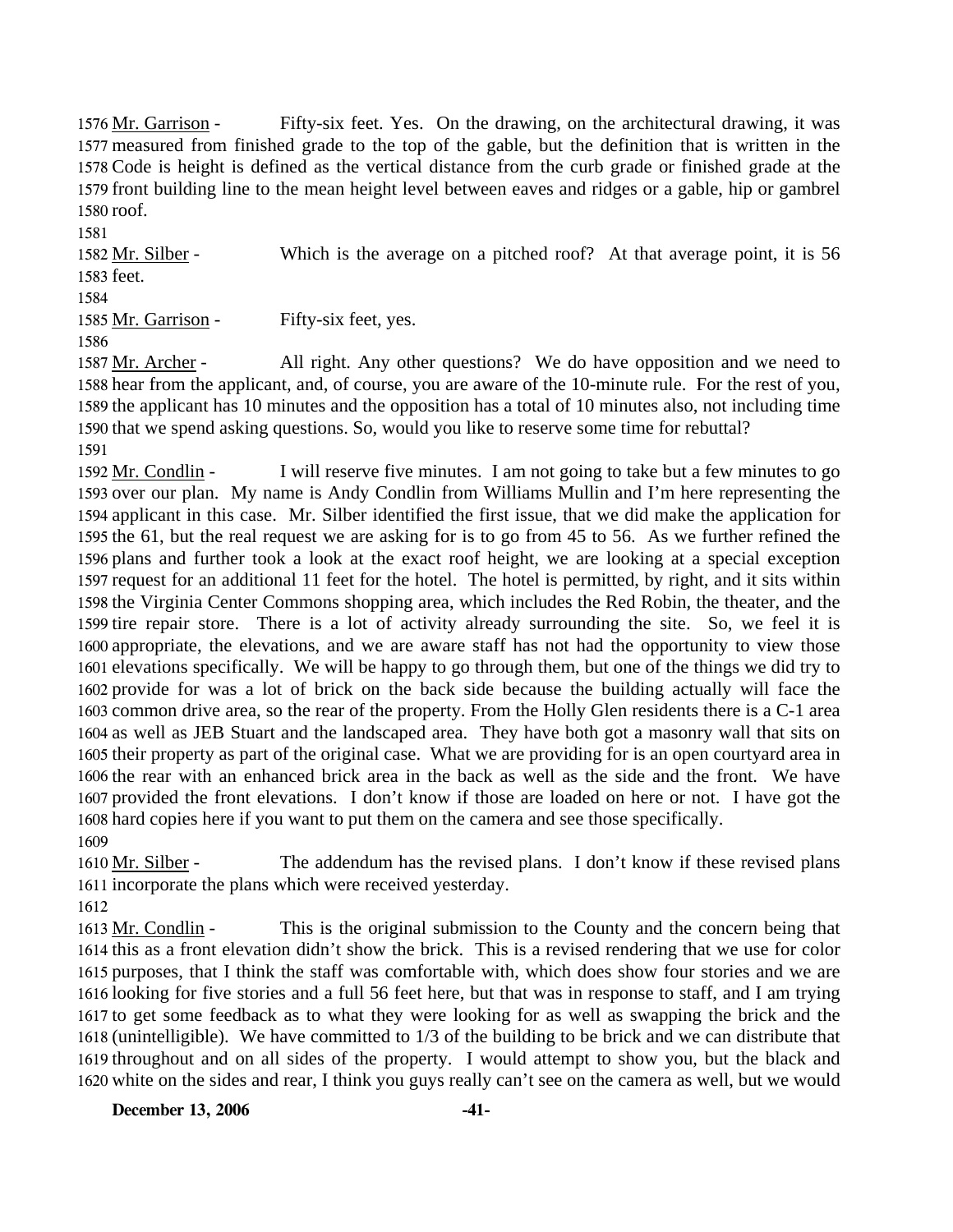1621 also show that area of what we are providing for, for the brick and everything in there. We are 1622 just trying to get a feel for it and certainly weren't aware of the neighborhood opposition until 1623 just a day or two ago on how they stand.

1624 1625 Mr. Branin - Mr. Condlin, are you saying you are providing for 1/3 of this being brick? 1626 1627 Mr. Condlin - Of the total building. 1628 1629 Mr. Branin - This elevation would lead us to believe that it is probably half. 1630 Well, the front was proposed as half and that the overall, on all sides, will 1632 be one third. If the Planning Commission requests, we can go up to one-half brick, certainly on 1633 all sides, to match the front elevation, but again, that was based on the staff comments and what I 1634 was trying to do was provide some more brick on the front, and then at least less than half on the 1631 Mr. Condlin -

- 1635 rest, and the total would be a third average.
- 1636

1637 Ms. Jones - Mr. Condlin, is this still proposed as a five-story building?

1638

Yes, ma'am. The lower one was used as an example of what we provide 1640 for, for color and how... 1639 Mr. Condlin -

1641

1642 Ms. Jones - Oh, that is not a five-story building.

1643

No. That was just a color rendering. The rendering shows the five stories 1645 you have with the elevations...then the top rendering was the one we provided, but again trying 1646 to provide some more brick. 1644 Mr. Condlin -

1647

Any further questions? All right, Mr. Condlin, we will reserve your time. 1649 We will hear from the opposition. Is there any one person who wishes to speak for everyone? It 1650 is not that they would have to, but we are trying to work to the advantage of 10 minutes. Good 1651 morning, ma'am. 1648 Mr. Archer -

1652

I feel as Red Robin is across the street from our back yard and the 1654 masonry walls are six feet tall and the original agreements between the County and the Virginia 1655 Center Properties and the neighborhood association was that the brick wall and masonry wall 1656 runs approximately 100 feet and landscaping was going to seal us from this development that we 1657 understood would occur at this site. Red Robin is approximately, I guess, maybe a little bit more 1658 than one-story tall and the hours of operation and all of the businesses surrounding us are 1659 limited, so we have at least six hours we do not have to deal with traffic, less noise. And parking 1660 lot noise is very audible from the parking lots across the street, and there is also a period of time 1661 where lights are dimmed in the businesses in the area. We did have a problem before, on some 1662 of the developments, with security, with people coming from the development into our 1663 neighborhood, and that pretty much has been solved at this point, and I don't see how it was all 1664 with the complete POD that we are going to have any peace at all, and forget it even being three 1665 stories high. Knowing how a hotel or motel is set up, there is going to be constant lighting on all 1653 Ms. Jane Erskine -

**December 13, 2006 -42-**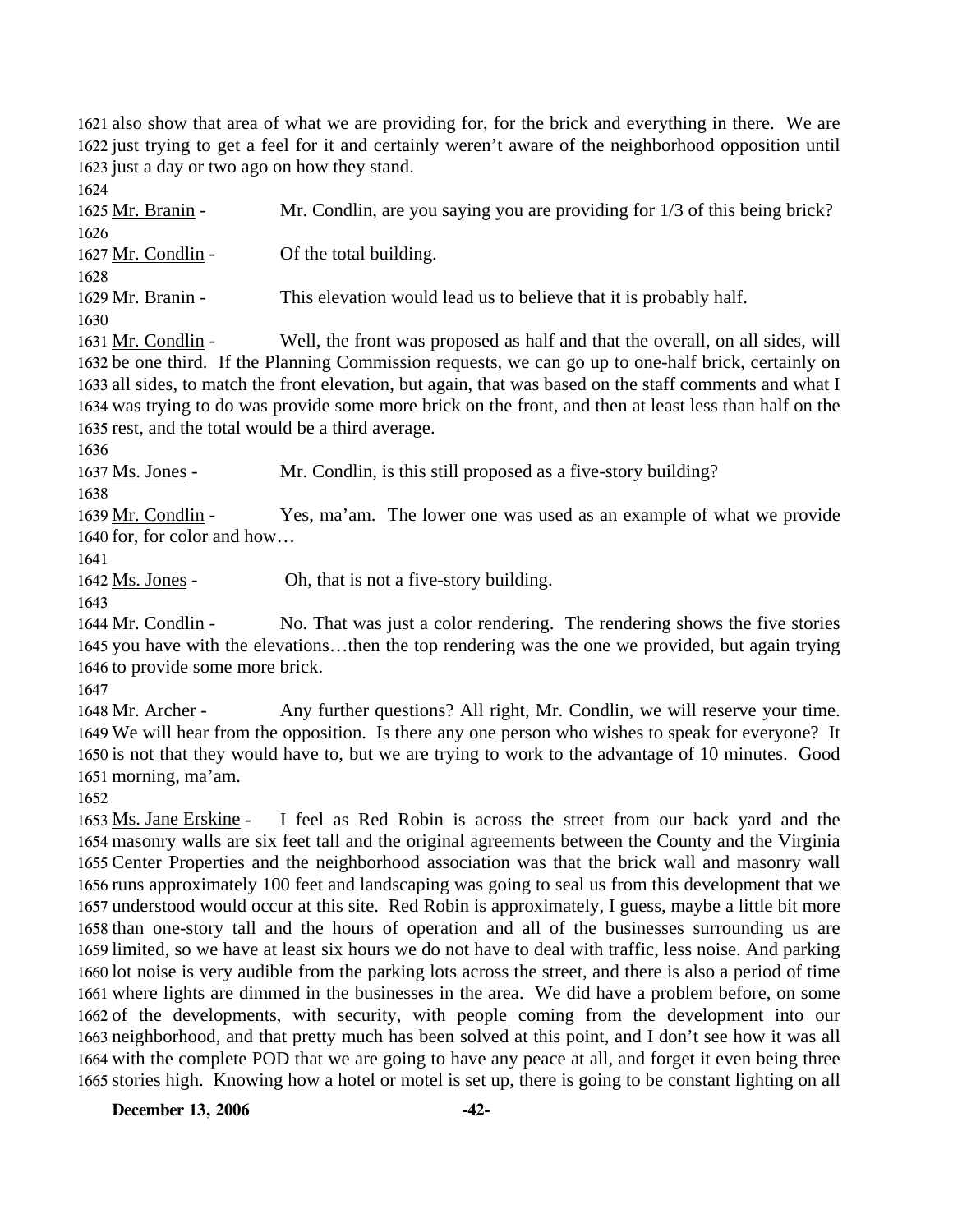the floors and they are not going to dump everybody out of there at a certain time and tell them to come back. There are going to be people coming in and out, possibly 24 hours a day, and there is no way that a six-foot masonry wall is going to shield us from the activities that are going on at the site, and this site is directly behind two-story houses and you can clearly see over the masonry wall into the businesses beyond. And that is pretty much what a five-story would have, people looking straight into our backyard, especially now, and there is no way that the limited amount of hardwood trees that we have can shield us from this development, much less, similarly this year, affect the quality of life issues that we are going to face with the constant interruption and people coming in at all times. And I think that really that staff should have approached the neighborhood and had citizens (unintelligible) and Marriott approach us before this even reached the planning stage that it is at now. That is all I have to say.

1677 Before Ms. Erskine leaves, are there any questions from the Commission? 1678 Mr. Archer -1679

1680 Mr. Jernigan - You do realize that they could put a hotel in there?

1681

I realize that B-3 zoning allows that, but I also realize that there were 1683 some implied and explicit guarantees in 1980 when all of the rezoning was done that the 1684 development would not impact the residential neighborhood. And when we were discussing, 1685 when the owners of the neighborhood were discussing ways to mitigate the noise, the traffic, that 1686 that is when the 100 foot buffer, 90 to 100 foot buffer and the six foot wall was proposed. If at 1687 that time, the County staff and Figgie or ATO, Inc. had mentioned that they were putting hotels 1688 on this site, other, possibly that C-1, Conservation District, would have been 200 feet. We were 1689 told that this was supposed to be a Williamsburg style development that was going to be small 1690 shops and that the hotel or any hotel would be across, where they are now, at the big conference 1691 center, and under those situations, that is when the 6 foot buffer or the 6 foot masonry wall and 1692 the 100-foot buffer was discussed. There was never any mention of putting any big hotel-type 1693 development right across the street from us. 1682 Ms. Erskine -

1694

Ms. Erskine, did they go over the height of the building with your 1696 neighborhood meeting? 1695 Mr. Branin -

1697

We didn't have a neighborhood meeting. What we received was a note. 1699 After I received the notice, we did have the neighborhood issues, but nobody else, I am the only 1700 one who received proper notice. And nobody called me. 1698 Ms. Erskine -

1701

So no one really notified you and the community didn't get a chance to 1703 weigh in on it. 1702 Mr. Branin -

1704

No. And we didn't get a call from Planning and I think Planning did not 1706 instruct the Marriott to contact us. 1705 Ms. Erskine -

1707

Well, normally on POD cases, there is no notification that goes out 1709 anyway. On zoning cases, there is. 1708 Mr. Jernigan -1710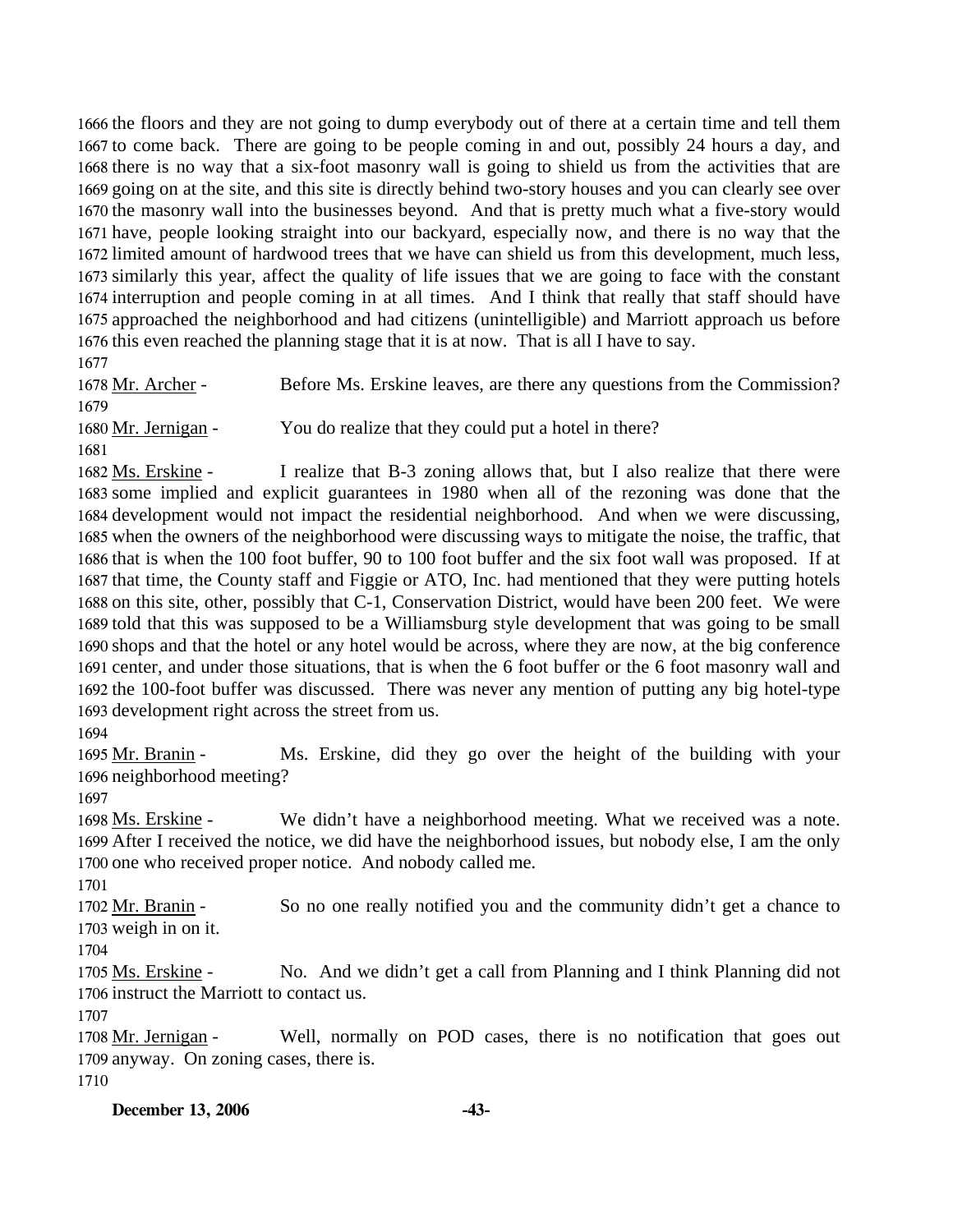| 1711 Mr. Silber -                       | Mr. Jernigan, on PODs, there is notification to adjacent landowners.                                                                                                                                          |
|-----------------------------------------|---------------------------------------------------------------------------------------------------------------------------------------------------------------------------------------------------------------|
| 1712                                    |                                                                                                                                                                                                               |
| 1713 Mr. Jernigan -                     | But just to the adjacent land owners.                                                                                                                                                                         |
| 1714                                    |                                                                                                                                                                                                               |
| 1715 Mr. Silber -                       | That is correct.                                                                                                                                                                                              |
| 1716                                    |                                                                                                                                                                                                               |
| 1717 Ms. Erskine -                      | Well, if that is so, if you abut the area or the neighborhood abuts the area,                                                                                                                                 |
|                                         | 1718 and we did receive, from the last POD that came up in this area, I received a phone call from<br>1719 Jones Realty on it, so I don't know ifI think it is very odd that we didn't get previous notice on |
|                                         | 1720 something that was going to impact us so greatly.                                                                                                                                                        |
| 1721                                    |                                                                                                                                                                                                               |
| 1722 Mr. Branin -                       | Well, even if it is not by necessity, it is a courtesy.                                                                                                                                                       |
| 1723                                    |                                                                                                                                                                                                               |
| 1724 Mr. Archer -                       | Ms. Erskine, at what point was Holly Glen told that Virginia Center would                                                                                                                                     |
| 1725 have Williamsburg-style buildings? |                                                                                                                                                                                                               |
| 1726                                    |                                                                                                                                                                                                               |
| 1727 Ms. Erskine -                      | That was back when they were ATO.                                                                                                                                                                             |
| 1728                                    |                                                                                                                                                                                                               |
| 1729 Mr. Archer -                       | Ma'am, you will have to come up to the microphone.                                                                                                                                                            |
| 1730                                    |                                                                                                                                                                                                               |
| 1731 Ms. Erskine -                      | I wasn't at the original meeting.                                                                                                                                                                             |
| 1732                                    |                                                                                                                                                                                                               |
| 1733 Mr. Archer -                       | Was it some time ago?                                                                                                                                                                                         |
| 1734                                    |                                                                                                                                                                                                               |
| 1735 Ms. Erskine -                      | I will let her speak.                                                                                                                                                                                         |
| 1736                                    |                                                                                                                                                                                                               |
| 1737 Ms. Jones -                        | Ms. Erskine, before you leave, while she is coming down, could you                                                                                                                                            |
|                                         | 1738 refresh my memory on the buildings on either side of the projected hotel. How tall are they?                                                                                                             |
| 1739 The Red Robin is what?             |                                                                                                                                                                                                               |
| 1740                                    |                                                                                                                                                                                                               |
| 1741 Ms. Erskine -                      | The Red Robin is one story. There is nothing between Red Robin and in                                                                                                                                         |
|                                         | 1742 between The Dollar Tree, so essentially it is empty property right now, for rent and for lease.                                                                                                          |
|                                         | 1743 That area was cleared when the mall was built back in 1986, and nothing was put on it.                                                                                                                   |
| 1744                                    |                                                                                                                                                                                                               |
| 1745 Ms. Jones -                        | Thank you.                                                                                                                                                                                                    |
| 1746                                    |                                                                                                                                                                                                               |
| 1747 Ms. Brown -                        | Nancy Brown. I live at 1014 Ethelwood Road.                                                                                                                                                                   |
| 1748                                    |                                                                                                                                                                                                               |
| 1749 Mr. Branin -                       | Thank you, Ms. Brown.                                                                                                                                                                                         |
| 1750                                    |                                                                                                                                                                                                               |
| 1751 Ms. Brown -                        | I know that this is not a plan of development or anything like this, but this                                                                                                                                 |
|                                         | 1752 letter was dated February 29, 1980. I have lived out there since 1978. Our concerns then were                                                                                                            |
|                                         | 1753 the height of the buildings and what was going out there, and if you like, sometimes I can make                                                                                                          |

1754 1755

you all a copy of this, but No. 3, "The height will be limited to one story." This was a letter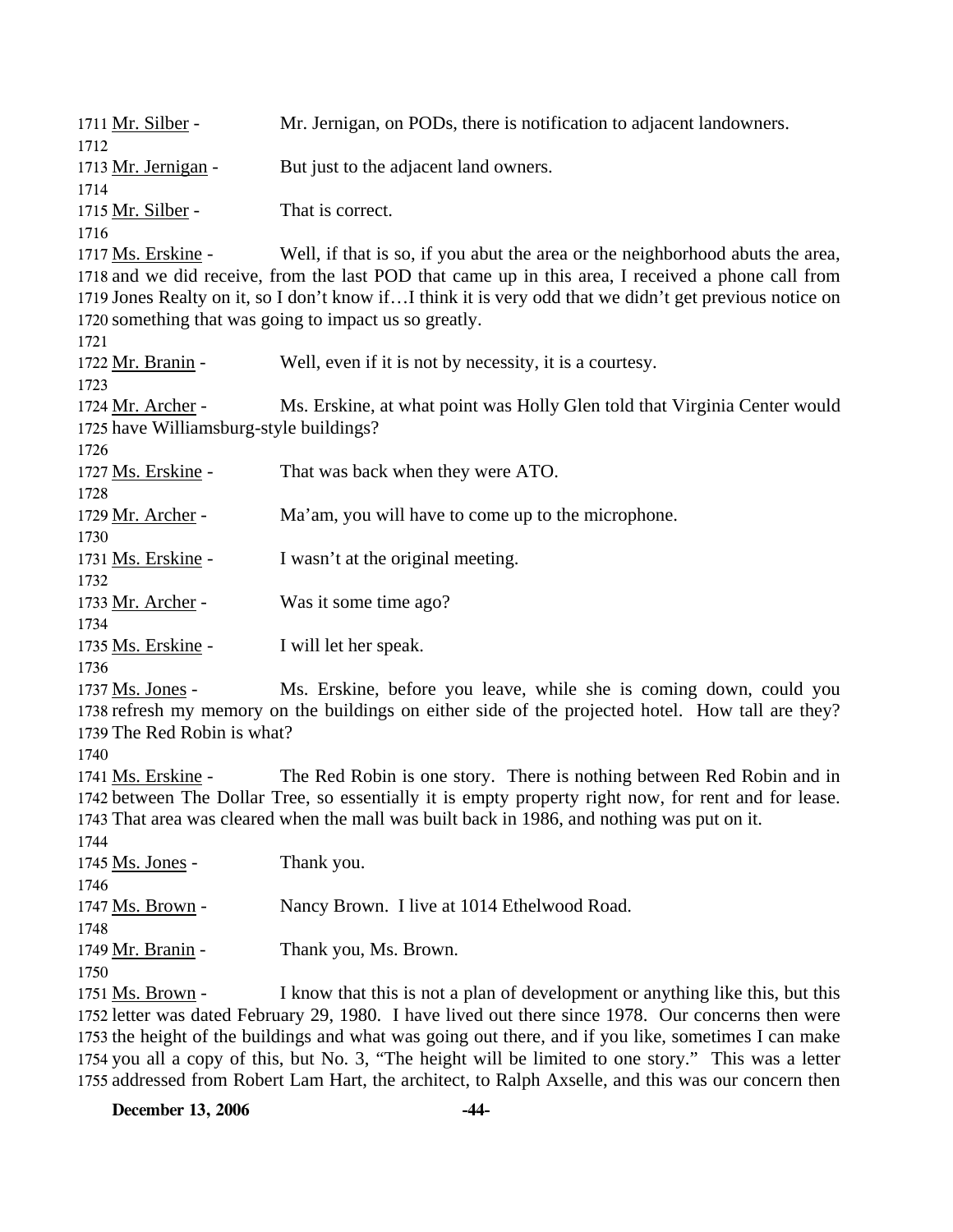and it is our concern now regarding the height of the buildings being limited to one story, no zoning for apartments or other residential uses of any kind is being requested. The proposed R-6 zoning at that time was being requested for office purposes only. That was our concern 26 years ago and it is our concern now. Everything that is out there right now is one-story, like I said. The Dollar Tree, The Firestone, and you are going to build a five-story hotel, you know that is going to have 24 hour operation, right there on top of our subdivision, and we are already dealing with enough noise, enough traffic, and this is something that you are going to be talking about that is going to be a 24-hour business, not a 9 to 5, which is what we were promised, and what Ms. Erskine addressed which was what we were told back in 1980, so I am just very upset about this.

| 1700                            |                                                                                |
|---------------------------------|--------------------------------------------------------------------------------|
| 1767 Mr. Archer -               | Excuse me. What was the context of that letter? Who was it to and what         |
| $1768$ was it                   |                                                                                |
| 1769                            |                                                                                |
| 1770 Ms. Brown -                | It was, this was when it all first started back in 1980.                       |
| 1771                            |                                                                                |
| 1772 Mr. Archer -               | Before there was any development on the property at all?                       |
| 1773                            |                                                                                |
| 1774 Ms. Brown -                | That is correct. Yes, sir.                                                     |
| 1775                            |                                                                                |
| 1776 Mr. Jernigan -             | This was prior to the zoning case?                                             |
| 1777                            |                                                                                |
| 1778 Ms. Brown -                | Yes, sir, prior to the zoning case, and like I said, that was our concern then |
| 1779 and it is our concern now. |                                                                                |
| 1780                            |                                                                                |

- 1781 Mr. Jernigan Mr. Archer asked who the letter is from.
- 1782

It is from a Robert L. Hart, who was a planner and architect in New York, 1784 N. Y. It was addressed to Mr. Ralph Axselle, who at the time was working with C. B. Robertson 1785 and ATO on developing the property out at Virginia Center, and the last paragraph I will read. 1786 "We have been asked by C. B. Robertson and ATO to make every effort to protect Holly Glen 1787 and I believe the arrangements outlined above will both protect and enhance the neighborhood." 1788 Well, this hotel is not going to protect and it is not going to enhance our neighborhood. 1783 Ms. Brown -1789

Were you here for the zoning case, or did you come when the property was zoned? 1791 1790 Mr. Jernigan -

1792

I have been to every case that I can. I have been to the manufacturer 1794 warehouse, to the harmonica place they built across, and the tech center. I have been to Bergen 1795 Brunswig. Everybody has tried to work with us. They are all one or two stories that have been 1796 built out there. There is other land out at Virginia Center. The one that is going up now at JEB 1797 Stuart and Technology Boulevard on JEB Stuart is a two-story, not a five-story, and so, I just 1798 don't understand why this piece of property has to be developed right across from our 1799 subdivision. I can understand it has been rezoned, but this is not what we were promised. This 1800 is not what we were told was going to happen to our subdivision and there is no way now, like 1793 Ms. Brown -

**December 13, 2006** -45-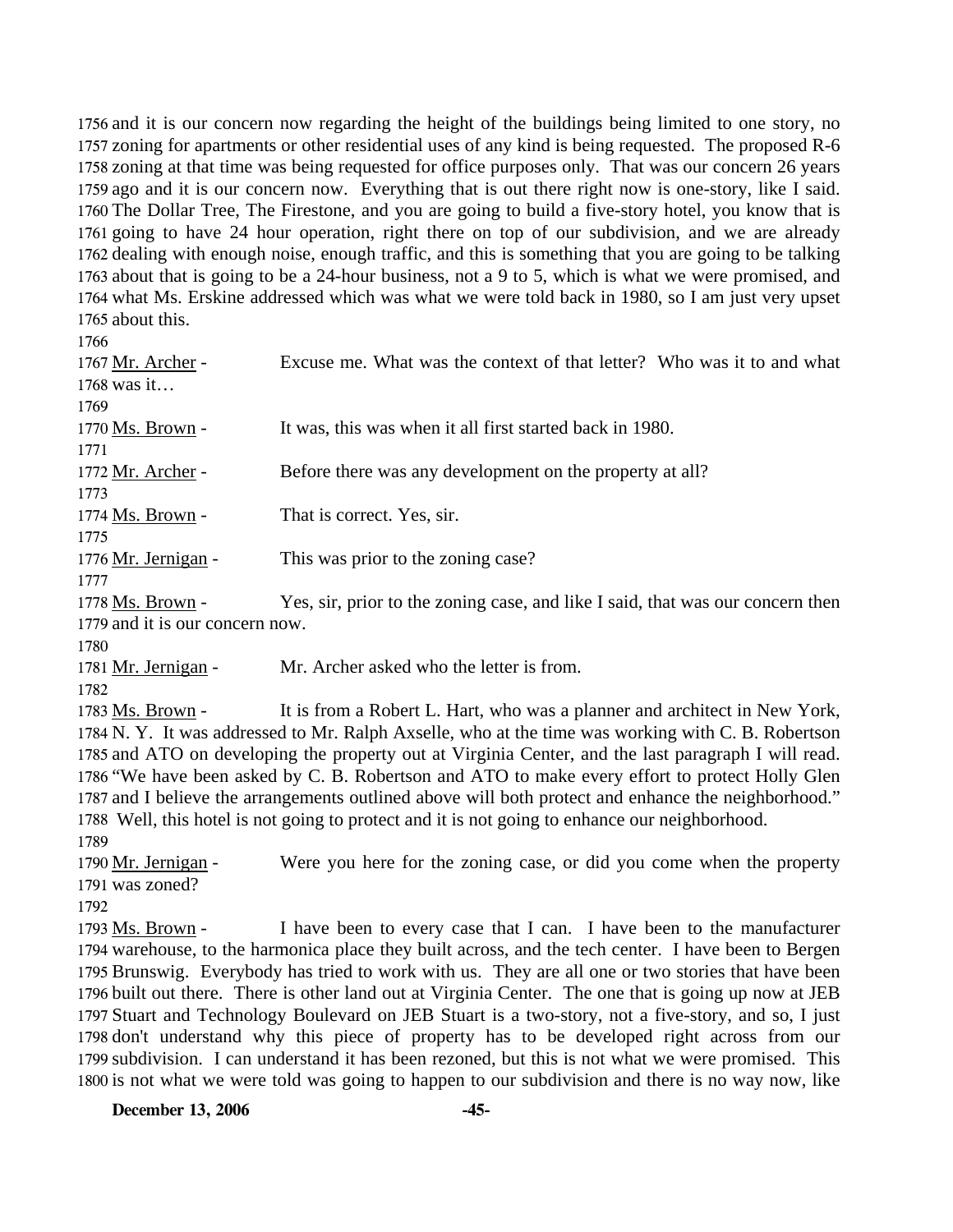1801 you said, that this 6-foot retaining wall is going to help us at this point, with something that is 1802 five stories tall.

I think we may need to hear from the other residents and then I think we 1804 will finish hearing all of the comments... 1803 Mr. Silber -

1805

I would just like to restate that we have these letters and these were our 1807 concerns 26 years ago, and everything out there that surrounds this property, the Goodyear, the 1808 Firestone, it is all one-story. You are going to have a five-story building all around the one-story 1809 office complex that is out there now. I don't understand. 1806 Ms. Brown -

1810

Ms. Brown, are you aware though, that the zoning that is in place now, 1812 they can build a 45-foot building by right, and we're powerless to stop that particular situation. 1811 Mr. Archer -1813

If that is the case, it would be, but I ask that you deny the five-story. I ask 1815 that that be denied. But if we have to get...I understand that. The five-story is too much. 1814 Ms. Brown -

1816

That is going to be a part of our discussion concerning this. 1818 Unfortunately, none of us were around in 1980 when the letter was written. 1817 Mr. Archer -

1819

You don't know what our neighborhood and our subdivision has been 1821 through and the problem is, there is still land out there to be developed that is next to the last, it 1822 was 11.0 some acres as you go around JEB Stuart. If you allow this five-story one here, what is 1823 to say what is not going to come on the other side next to the end house, on the other end? 1820 Ms. Brown -1824

Well, we will try to address some of those things today, but I would like to 1826 hear from the other members of the neighborhood who have concerns that they would like to 1827 express. How much time is there? Go right ahead, sir. 1825 Mr. Archer -

1828

My name is Rev. Owen Cardwell. I live at 1018 Applewood Road. I have 1830 not been a resident of Holly Glen as long as the other two because I have only been there six 1831 years, and while I recognize that there are certain by-right development issues that can go forth, 1832 in the short time that I have been there... when I first moved out there, there was only Virginia 1833 Center Commons and the Ukrop's Store and Target. They have done quite a bit of development 1834 in that area. It is very difficult at certain times of the day to even get out of our subdivision in 1835 terms of traffic. You are talking about adding another 137, at least another 137 cars per day 1836 coming in and out of the shopping center that does not already exist, and the height is a 1837 particular concern, especially since they are asking for a special exception. I understand they 1838 can do the 45 feet and I clearly understand that, but I also understand that if the special exception 1839 is not granted, that it probably it could affect the total development, so I very strongly urge you 1840 to deny the special exception. Right now very early in the morning we are hearing noise from 1841 dumpsters. The lights from this would shine directly in my bedroom and it would be a 24 hour 1842 situation, so I strongly urge you to deny the special exception. 1829 Rev. Cardwell -1843

Thank you, sir. Any questions for Rev. Cardwell? We have about five 1845 minutes left if somebody else wants to speak. Please come down and state your name for the 1844 Mr. Archer -

**December 13, 2006 -46-**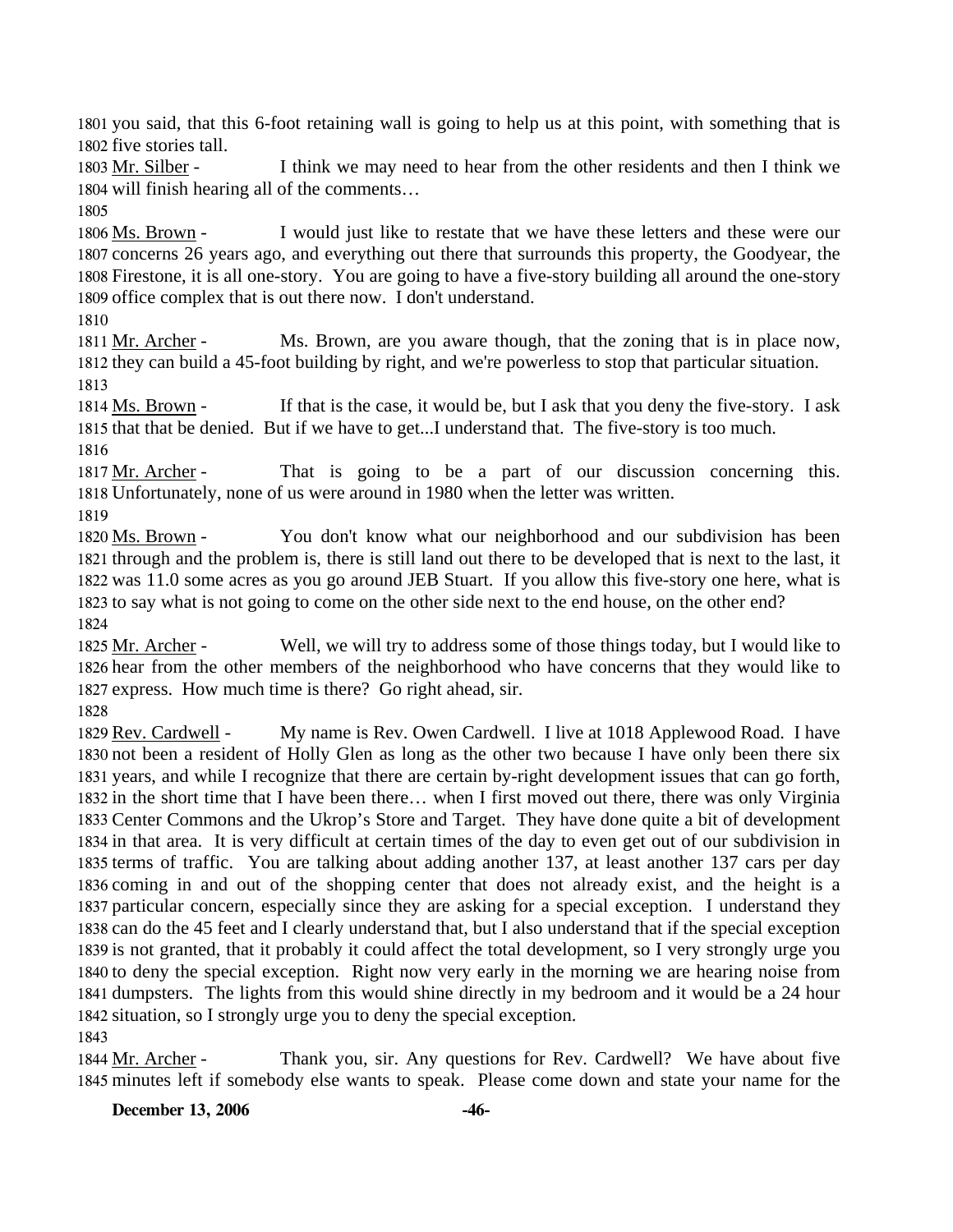1846 record. Good morning, sir.

1847

Good morning. My name is Donald Lassiter and I live at 1012 Ethelwood 1849 Road, which directly is the third lot up. It will be right in direct sight of the hotel and I am under 1850 the impression that you can build up to 45 feet, but I am against any higher than that. I am 1851 against the exception. As a matter of fact, this, to me, is a total slap in the homeowner's 1852 association out there. Here are the old proffers. They were presented and signed by Mr. 1853 LaVecchia at the time. 1848 Mr. Lassiter -

1854

1855 Mr. Archer - What is the date on that sir?

1856

The date on that is February 28, 1989 and it outlines everything in it. No. 1858 1, it says no public dancing. I don't think there are many hotels that don't have a dance hall, and 1859 a dance floor has a bar that permits dancing. It says right here, no public dancing. Also, there is 1860 a question about the dumpsters. I was awakened this morning at exactly 4:54 a.m. That is 1861 usually, they let me sleep an hour later this morning I think. The Red Robin dumpsters clangs of 1862 dumpsters every morning from two to four o'clock in the morning. I called a couple of days ago 1863 and complained. So, I guess they let me sleep an hour later this morning. This is an exception, 1864 and again, it is a slap in our face to grant anybody anything in writing, you all have a copy of this 1865 in your office, all the proffers and covenants of it, and when someone comes in and applies for 1866 an exception, all you have to do is pull this out and say, we cannot allow you to do this, because 1867 it is right here. We agreed to this in 1989. So, while this was even presented to us is beyond my 1868 imagination. I mean, if you can't take the County's word for something, the government's word 1869 in writing, what good is government? Were any of you all on the Planning Commission back in 1870 those days? 1857 Mr. Lassiter -

1871

1872 Mr. Archer - No, sir.

1873

OK, so it has all changed. Everything has changed, but you've still got to 1875 go by the original document that was presented when all of this was developed out there. If it is 1876 45 feet, I don't think it is going to be profitable for these people to build that hotel, so that is the 1877 reason they wanted to go up to, it says here 61. They want an exception to 61.6 inches, five 1878 stories. Now, how did five stories get to be 61.6 inches? Your normal room is eight feet tall. 1879 That is 40 feet. 1874 Mr. Lassiter -

1880

Well, sir, just not too long ago, we had an amendment to the ordinance to 1882 not define building height by stories, because we didn't have the definite height figure in mind. 1881 Mr. Archer -

1883

What I am saying here is this exception is asking for 61.6 feet. Now, what 1885 is the maximum they can go to? Is it 45 feet? 1884 Mr. Lassiter -

1886

1887 Mr. Archer - By right, they can.

1888

All right. Forty-five feet by right. I am also opposed to the 24-hour 1890 operation. There is no other. Even the theater closes up at 11:00 out there. They could build a 1889 Mr. Lassiter -

**December 13, 2006 -47-**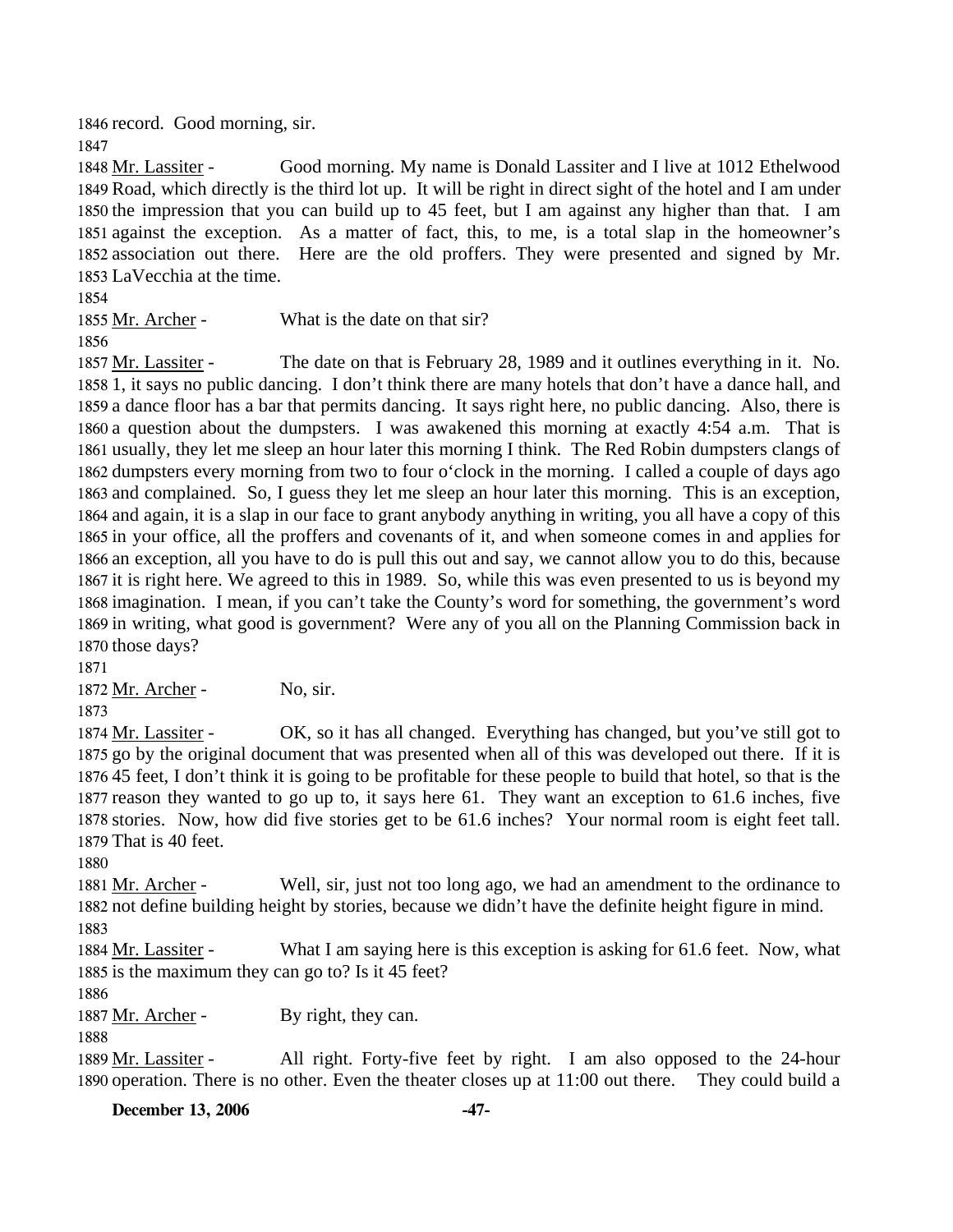hotel on the other side of the theater. I would not even have any objections to it. Mr. C. F. Sauer bought 430 acres out there and paid 24 million dollars for it, and I am sure they would sell these gentlemen a parcel of land that they would be satisfied with, 200 yards up the road, which wouldn't bother any of the residents behind them. This hotel, I don't want drunks coming in at 2:00 in the morning, slamming car doors, banging trunks, kids screaming, all hours of the night. It is not suitable for the neighborhood out there. It is just not suitable. I would challenge any of you all to live 200 feet from a hotel that is going to operate 24 hours a day, and that is what you are going to have. You are going to have head lights. You are going to have children and cars, and you are going to have people arguing, you are going to have people coming out of the bar drinking. You are going to have fights and everything else. And it happens, and I think you have some of these conventions that they have at every hotel. I think the Marriott up on West Broad had one of the political conventions this year. That created quite a commotion, so I am totally against anything that beyond what is allowed, and anytime you ask for an exception on anything, it should be denied. Thank you very much. 1905

Thank you for your comments, sir. We do appreciate you all coming out. 1907 That is why we have these pubic hearings, so we can hear from the public and bearing in mind 1908 that the applicant can also have the right to apply for whatever it is they choose to apply for that 1909 will fall within the constraints of the zoning. That is why we are here today, and Mr. Condlin, I 1910 think, you probably want to rebut. Is there anybody else from the neighborhood who wants to 1911 make a comment? While you are coming, just let me say that I understand the letters that were 1912 written in 1980 and 1989, whenever they were, but we have to operate within the constraints of 1913 the zoning that is allowed in a certain classification, and we can't just arbitrarily tell a person 1914 what they can or cannot do as long as they fall within the constraints of the zoning. Now, a lot 1915 of this predates all of us up here. In fact, I think at the time the zoning was done, this was in the 1916 Brookland District, I believe. Nothing has been granted at this point in time. 1906 Mr. Archer -

1917

1918 (Someone in the audience speaking but is unintelligible.)

1919

1920 Again, they are zoning matters that sometimes they have by right if it falls within the constraints 1921 of the zoning classification, and we can't just arbitrarily stop them from doing that, but we are 1922 going to get to some things in a minute. Mr. Condlin, go ahead, sir.

1923

Thank you, Mr. Archer. I apologize on behalf of myself and my client 1925 about the neighborhood meeting to go over the POD, and we will be happy to continue this as 1926 necessary to have those meetings with respect to those neighborhoods. We rely on the notice 1927 from the County and the comments from the County. Until this week we didn't receive any 1928 comments. As you know, Mr. Archer, we have met with you all and the staff a number of times, 1929 but, again, we will do what is right and what should have been done before, and set up a specific 1930 meeting and go over our proposal and go over what their concerns are and see if there is any way 1931 we can alleviate those. With respect to this, I would like to say that this is not your typical full-1932 service Marriott Hotel, Courtyard by Marriott. It is a limited service and has a lot more business 1933 travel and less traffic than typical retail, but also has an early morning check-out and an early 1934 evening check-in, so it is not your typical 24 hour operation with people coming in at all times. 1935 Now, it is by right, and we did sit down and look at the proffers and looked through the Code 1924 Mr. Condlin -

**December 13, 2006 -48-**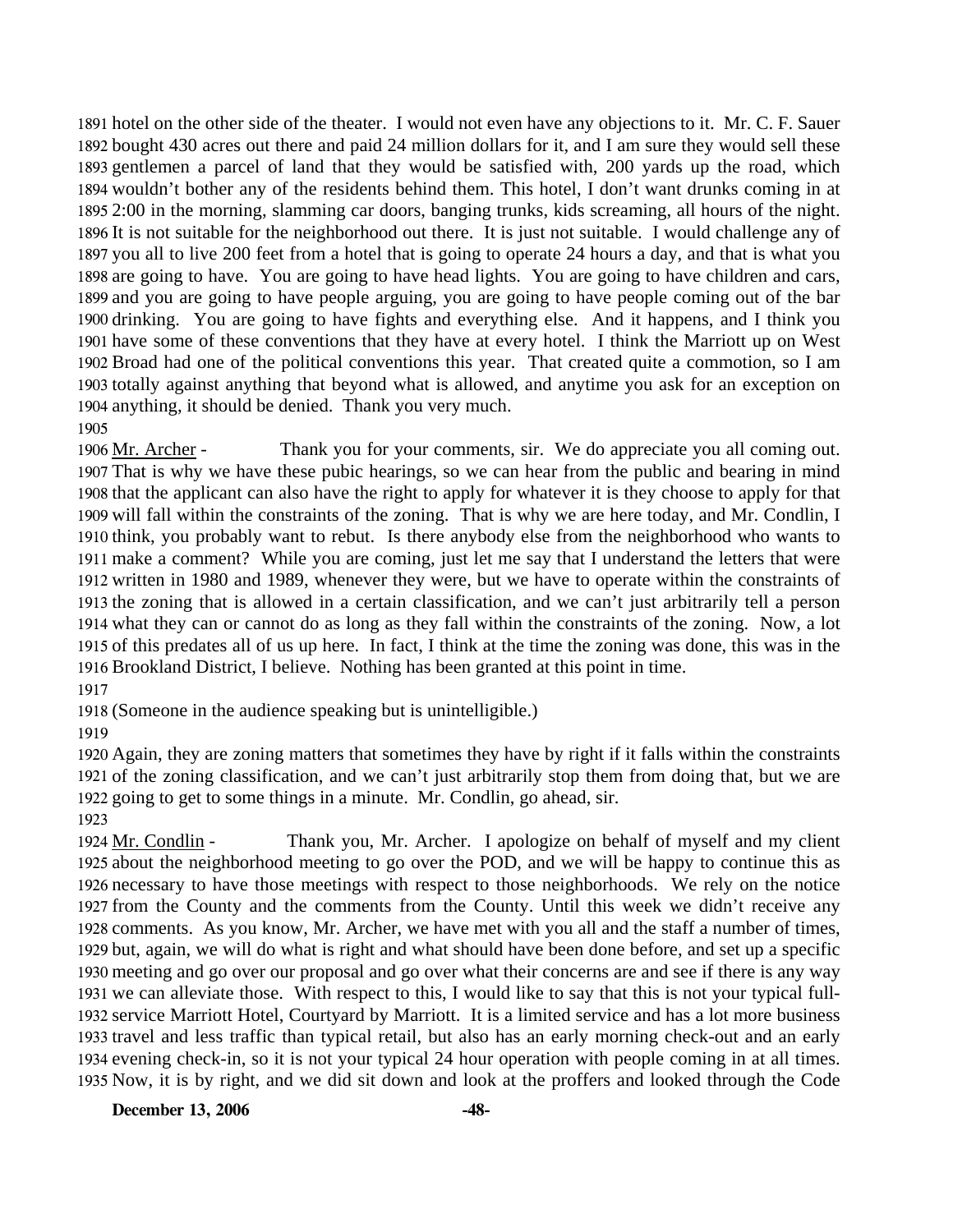and saw what we could do by right. Otherwise, that is why they chose this site, given the proximity. There are two other hotels that are being constructed that are four and five stories down the road on Telegraph, and based on the information that we received and the information that was in the County record, as the gentleman pointed out, the proffers that we are putting forth, we did make application for the 61. We need to go to 56, based on the plan that we are providing for, for the five stories. We can fit the building within a 45, but we thought it was a better layout and better, more open space that would be provided otherwise by being able to go up that additional story. Based on that, we do want to be able to sit down with the neighbors and discuss things, for them to see what we can provide for, as far as the elevations, the better looking elevations than what they would typically get otherwise by adding more brick and that kind of thing. So, with that, I would be happy to answer any questions. I think, if it is agreeable to this Commission, that we will continue it forward. We would like to get any comments you do have that we can try to incorporate, as well, when we meet with the neighbors, if you have any other comments that we could move forward with. 1950

Well, Mr. Condlin, as you said and you indicated in your presentation, we 1952 have talked a little about the amount of brick that would be on this building were it to go 1953 forward, and the other thing was the fact that there have been no neighborhood meetings. I 1954 understand yesterday or the day before Ms. Brown called and Mr. Garrison offered to meet with 1955 her, but she didn't want to meet at that point in time. There is a lot of history behind this, and 1956 everybody needs to be aware. Sir, please, if you are not coming up to the mike, we can't 1957 entertain comments from the audience. As everybody is aware, and everybody is not aware, but 1958 they should know that Virginia Center does have its own set of covenants that govern what can 1959 and cannot be built, and how it can be constructed, and the way it looks that really are not under 1960 the control of the Planning Commission, but the thing that stands out in this case, and we have to 1961 deal with always is the zoning that was put in at the time it was zoned, which predates all of us 1962 on the Commission and even predates Mr. Silber. Any zoning that was done right after the Civil 1963 War, Mr. O'Kelly was here for, but in any event the way I think we need to proceed from this 1964 point is for you to plan a neighborhood meeting and get a chance to sit down with these folks so 1965 that we can talk about this in great detail, and they can understand what can be done by right and 1966 what cannot be done, and we can also talk about whether or not the exception should be granted 1967 and what could be done in place of it, and how this building can be constructed, and before we 1968 go forward, I think Mr. Secretary has something he'd like to say. 1951 Mr. Archer -1969

Yes, I appreciate those comments, Mr. Archer, but I also want to point out 1971 that I did start working here in 1985, so I was here when the zoning was approved. Mr. O'Kelly 1972 goes back beyond that, but I wasn't here in 1980 when the letter was drafted to Mr. Axselle. I 1973 did want to point that out, though, because I have worked over the years closely with the Holly 1974 Glen Subdivision and a lot of effort has been made to protect this neighborhood. It is a very 1975 important neighborhood. It is one that has been there a long time, and we have worked very hard 1976 with every zoning case that has come up and every POD that has come up to make sure that there 1977 is protection for that neighborhood. I wanted to make it clear, though, that what the Planning 1978 Commission's authorization is for considering plans of development, the property that is zoned 1979 with what this hotel is proposed, it is zoned B-3C, and there are proffered conditions, Mr. Lassister, that do regulate certain aspects of the development of this property. You are correct. 1980 1970 Mr. Silber -

**December 13, 2006** -49-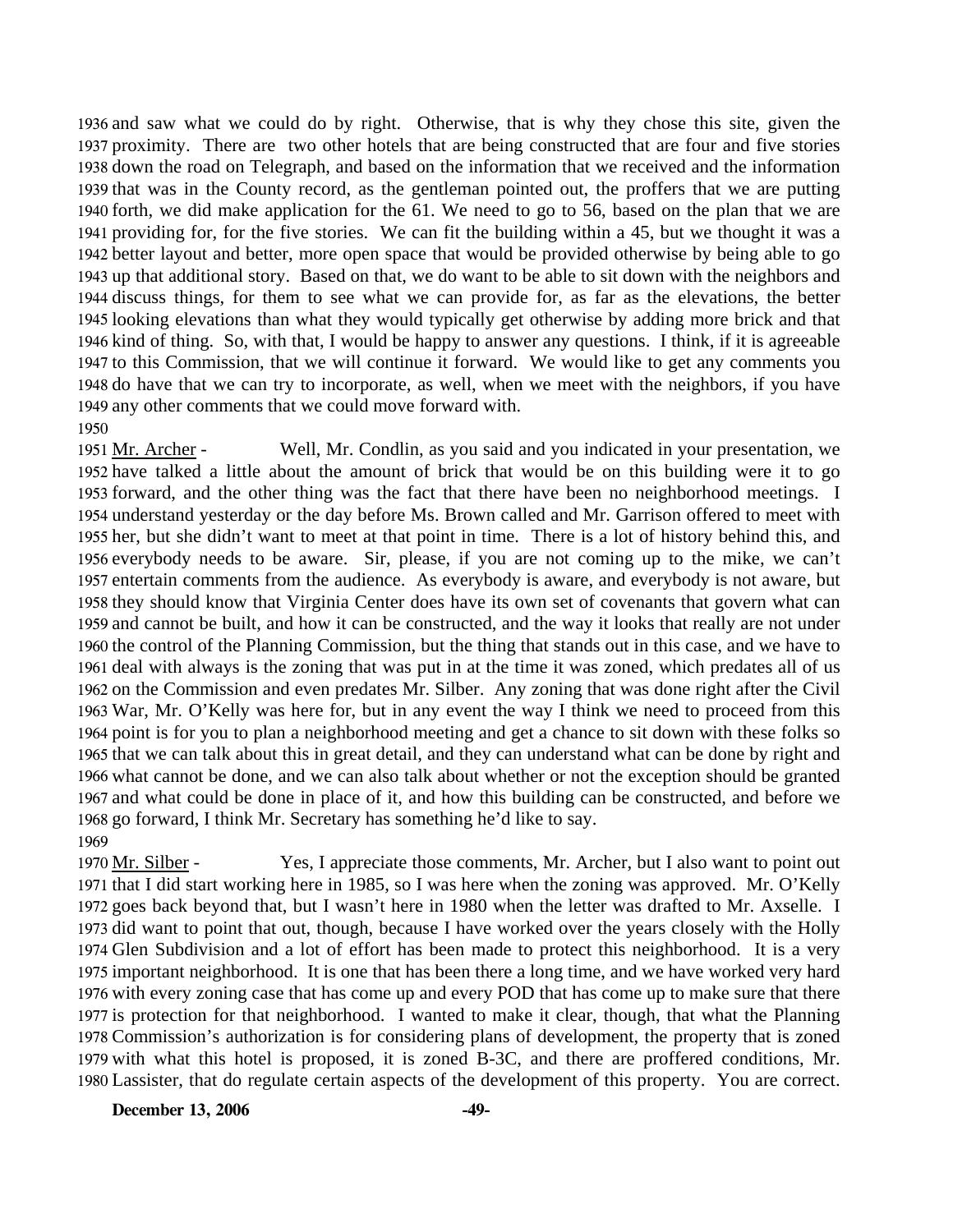Those proffered conditions are in essence law that runs with the property. So, if there is anything in those proffered conditions you referred to in the letter to Mr. LaVecchia, those must be complied with and the County will be making sure those are complied with. Unfortunately, there was not a proffered condition that restricted the height of buildings, so the underlying zoning, which is B-3, would regulate the height of buildings. So, they are permitted by right to go up to 45 feet. They are asking for a special exception to go beyond that. I am sure the Planning Commission will consider that heavily in weighing whether going up to the additional height is appropriate or not. In regards to hours of operation, in the B-3 district, they are allowed to go 24 hours. That is not anything that the Planning Commission has any purview over in regulating. That is a by-right permission, so that can't be regulated. They can deal with site aspects, lighting, site design and landscaping and appearance of the building. They are all things they can get involved with. They don't have a lot of authority to say, "Mr. Hotel Developer, you should go somewhere else on the property." If what is proposed here meets the technical requirements of the ordinance, then their hands are somewhat tied as to their ability to approve or deny a POD. So, I just want to make sure that folks understand that there are some limitations the Planning Commission has in considering this. They, by all means, have the right to deny this special exception. Because a special exception is required in this case and because of its proximity to residential, that is something they will look at very closely. 

Thank you, Mr. Secretary, and also we thank you all from the 2001 neighborhood for coming out today and expressing your concerns. The only way we know is if 2002 we hear from you, but at this point in time, I discussed this briefly with Mr. Condlin and I think 2003 at this point the best that we can do and the best thing to do is to have a deferral requested for at 2004 least 30 days and if he thinks we should go longer than that, perhaps we should. 2000 Mr. Archer -

Andy Condlin. I certainly think we can get something right after the 2007 New Year and get through the holidays and have a meeting and further refine our plan. 2006 Mr. Condlin -

If you all can come up with a place to meet, and perhaps maybe you need 2010 to meet here at the County, but whatever is comfortable for you all, and I am sure Mr. Condlin 2011 and his clients will be glad to accommodate you. OK. 2009 Mr. Archer -

2013 Mr. Condlin - That will be on tract. Thank you.

So with that we will move for deferral for 30 days to the January 24, 2007 meeting at the request of the applicant. 2015 Mr. Archer -

Motion by Archer and seconded by Mr. Branin. All in favor of the 2019 motion say aye. Those opposed say no. The ayes have it. The motion is granted. 2018 Mr. Branin -

 At the applicant's request, the Planning Commission deferred POD-70-06 and Special Exception, Courtyard by Marriott – Virginia Center Shopping Center, to its meeting on January 24, 2007.

Mr. Archer - The next meeting date will be January 24, 2007 at 9:00 a.m.

**December 13, 2006 -50-**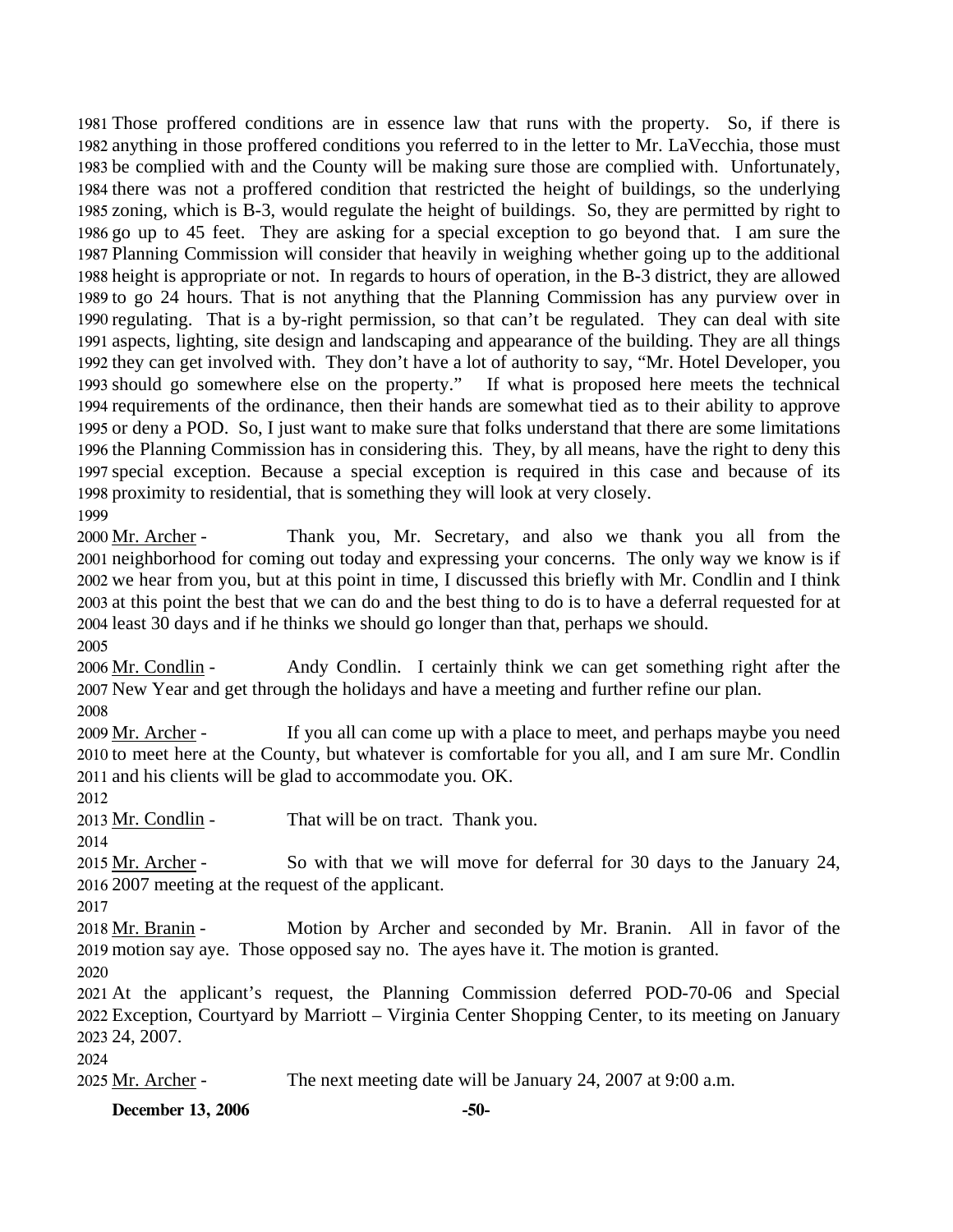2026 2027 Mr. Silber - The next case is on page 22 of your agenda. 2028 2029 **PLAN OF DEVELOPMENT & TRANSITIONAL BUFFER DEVIATION**  2030 POD-71-06 **Foster & Miller, P.C. for Glen Allen Service Center, Inc.:** 

Glen Allen Service Center – Mountain Road and Hamilton Road Request for approval of a plan of development and transitional buffer deviation, as required by Chapter 24, Sections 24-106 and 106.2(3)b of the Henrico County Code, to construct a onestory, 3,916 square foot auto service/repair shop. The transitional buffer deviation would permit deviations in width and alternative planting within the required buffers, as depicted on the plans. The 0.619-acre site is located on the south line of Mountain Road west of Hamilton Road at 3015 Mountain Road on parcel 770-767-2959. The zoning is B-3C, Business District (Conditional). County water and sewer. **(Brookland)** 

2031

I don't know that we need to hear this, to be honest with you. We have 2033 agreed that this will be deferred until January 11, 2007, at our zoning meeting. So, with that I 2034 will move for deferral of POD-71-06, Glen Allen Service Center, to the January 11, 2007, at the 2035 request of the applicant. 2032 Mr. Archer -

2036

2037 Mr. Branin - Second.

2038

Motion by Archer and seconded by Mr. Branin. All in favor of the motion 2040 say aye. Those opposed say no. The ayes have it. That motion passes. 2039 Mr. Archer -

2041

2042 At the applicant's request, the Planning Commission deferred POD-71-06, Glen Allen Service 2043 Center, to its meeting on January 11, 2007.

2044

## 2045 **PLAN OF DEVELOPMENT**

2046

| POD-72-06                          |  | Borden Engineering, PLC for Christ Church Episcopal:                                                                                                                                                                                                                                                                                                                         |
|------------------------------------|--|------------------------------------------------------------------------------------------------------------------------------------------------------------------------------------------------------------------------------------------------------------------------------------------------------------------------------------------------------------------------------|
| Christ Church Episcopal –          |  | Request for approval of a plan of development, as required by                                                                                                                                                                                                                                                                                                                |
| 5000 Pouncey Tract Road            |  | Chapter 24, Section 24-106 of the Henrico County Code, to<br>construct a 169-space parking lot for an existing church. The<br>11.01-acre site is located on the west line of Pouncey Tract<br>Road (State Route 271) at its intersection with Shady Grove<br>Road on parcel 738-769-3891. The zoning is A-1, Agricultural<br>District. County water and sewer. (Three Chopt) |
| 2047                               |  |                                                                                                                                                                                                                                                                                                                                                                              |
| 2048 Mr. Archer -<br>2049 morning. |  | Is there anyone here who is opposed to this? No opposition.<br>Good                                                                                                                                                                                                                                                                                                          |
| 2050                               |  |                                                                                                                                                                                                                                                                                                                                                                              |
| 2051 Ms. Goggin-                   |  | There was an outstanding issue with the plan, but the applicant since that                                                                                                                                                                                                                                                                                                   |
| <b>December 13, 2006</b>           |  | -51-                                                                                                                                                                                                                                                                                                                                                                         |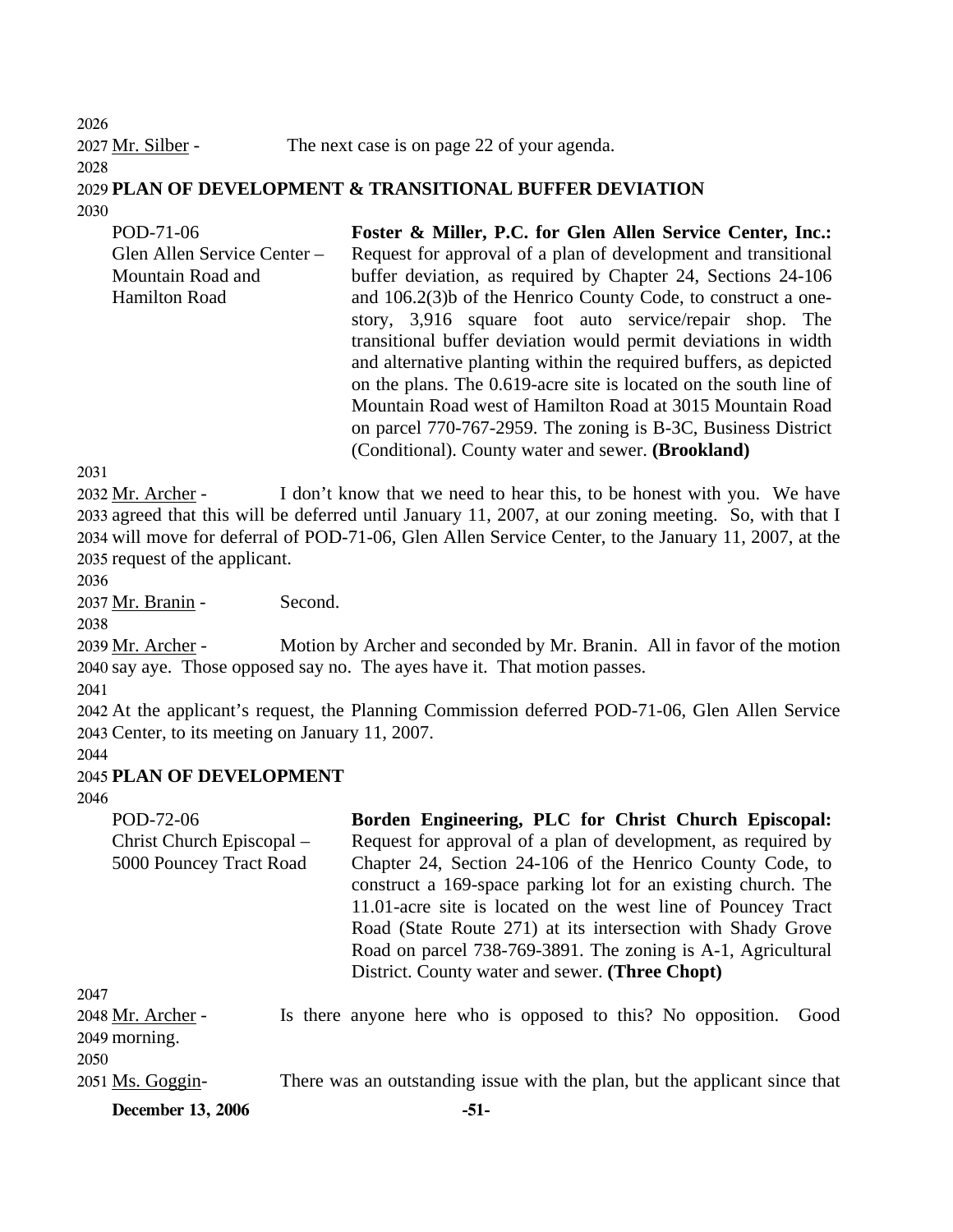time has agreed to pave and provide curb and gutter for both parking lots and the new drive aisle. As stated in the report, the zoning ordinance requires public parking lots to be paved and per Public Works' policy, they require curb and gutter as well as pavement on public parking lots. With that, staff can recommend approval of the plan with the annotations, the standard conditions for developments of this type, and conditions 24 through 28 in the agenda and the applicant's representative, Todd Borden, is here if you have any questions of him.

2058 2059 Mr. Archer - Thank you, Ms. Goggin. Are there questions for Ms. Goggin? 2060 2061 Mr. Branin - I have none. 2062 Do you wish to hear from the applicant? All right, we are ready for a 2064 motion. 2063 Mr. Archer -2065 Thank you, Mr. Chairman. I would like to move for approval of POD-72-2066 Mr. Branin -

2067 06, subject to standard conditions for developments of this type, added conditions 24 through 30, 2068 and the annotations on the plan.

2069

2070 Mrs. Jones - Second.

2071

Motion by Mr. Branin and seconded by Ms. Jones. All in favor say aye. 2073 Those opposed say no. The ayes have it. The motion passes. 2072 Mr. Archer -

2074

2075 The Planning Commission approved POD-72-06, Christ Church Episcopal, subject to the 2076 annotations on the plans, the standard conditions for developments of this type and the following 2077 additional conditions:

2078

2079 24. 2080 2081 2082 2083 The right-of-way for widening of Pouncey Tract and North Gayton extended as shown on approved plans shall be dedicated to the County prior to any occupancy permits being issued. The right-of-way dedication plat and any other required information shall be submitted to the County Real Property Agent at least sixty (60) days prior to requesting occupancy permits.

2084 25. 2085 2086 2087 2088 25. The easements for drainage and utilities as shown on approved plans shall be granted to the County in a form acceptable to the County Attorney prior to any occupancy permits being issued. The easement plats and any other required information shall be submitted to the County Real Property Agent at least sixty (60) days prior to requesting occupancy permits.

2089 26. Outside storage shall not be permitted.

2090 27. 2091 Any necessary off-site drainage and/or water and sewer easements must be obtained in a form acceptable to the County Attorney prior to final approval of the construction plans.

2092 28. Deviations from County standards for pavement, curb or curb and gutter design shall be

2093 2094 approved by the County Engineer prior to final approval of the construction plans by the Department of Public Works.

2095

2096 Mr. Silber - Next is a subdivision on page 26 of your agenda.

**December 13, 2006 -52-**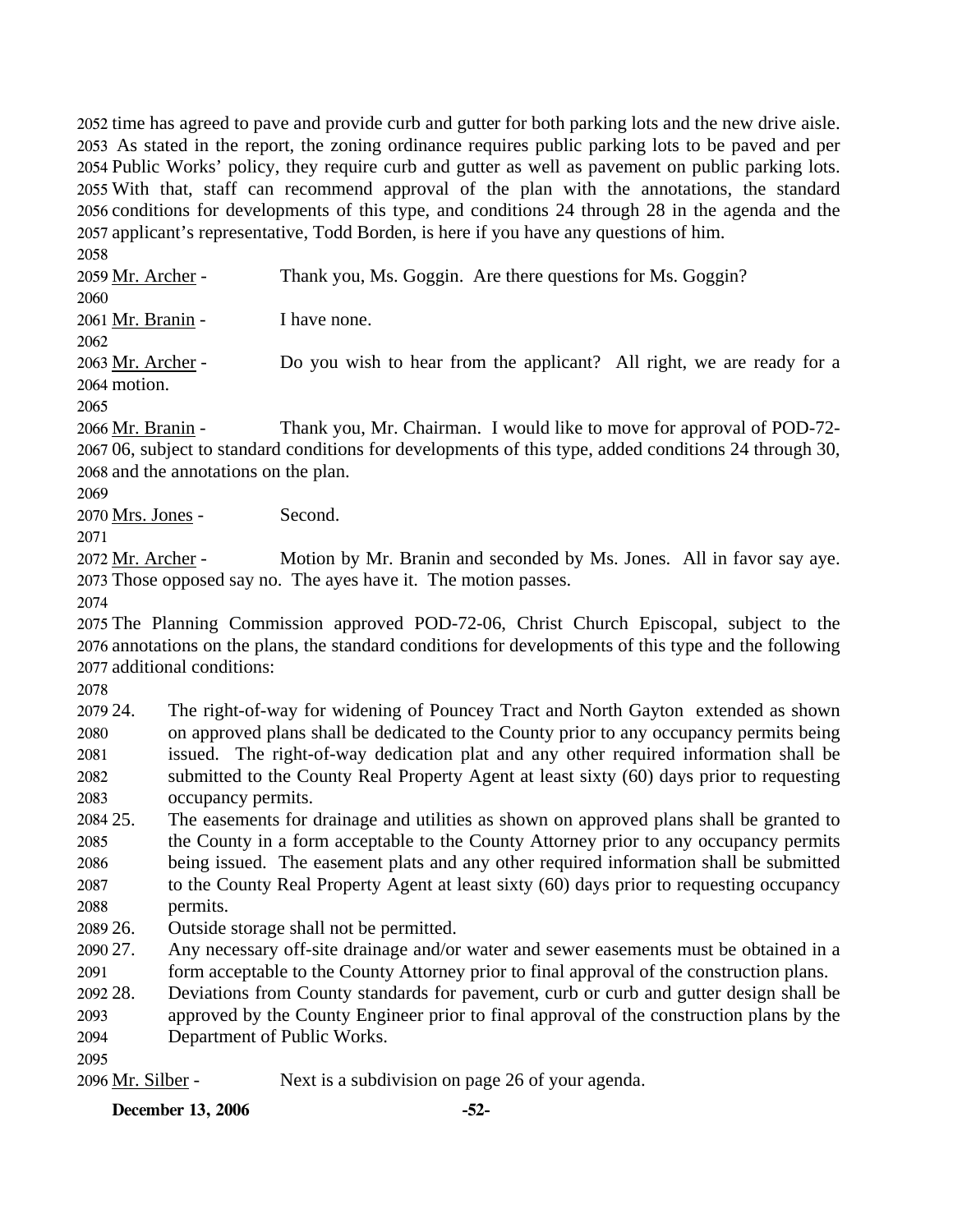# 2097 **SUBDIVISION**

2098

SUB-62-06 Meadow Chase Estates (December 2006 Plan) Meadow Road and Chartwood Drive

**Richard L. Baird, Jr., P.E. and Baker Development Resources for Courthouse Acres and Emerald Land Development:** The 29.91-acre site proposed for a subdivision of 18, single-family homes is located on the south side of Meadow Road, approximately 400 feet west of Taylor Road on parcel 833-718-6524. The zoning is A-1, Agricultural District. County water and sewer. **(Varina) 18 19 Lots** 

2099

Is there anyone here who is opposed to this subdivision, SUB-62-06, in 2101 the Varina District? There is no opposition. Good morning, Mr. Strauss. 2100 Mr. Archer -

2102

Good morning, Mr. Chairman, and members of the Commission. Since 2104 the time the agenda was prepared, staff received a revised plan that addresses the concerns of the 2105 Department of Public Works, and those concerns included the need for a right-turn lane on 2106 Meadow Road and a revision to the lot layout to improve the buildable areas to allow for the 2107 rear-yard setback and wetlands. You will see that the revised layout we are handing out this 2108 morning now shows 19 lots. An additional lot was achieved in redesign of the subdivision. 2109 There is also a cul-de-sac shown on the western side of the property, where prior to the revision 2110 there was a stub street and property to the west. Staff has deliberated on the need for the stub 2111 street. The property to the west is currently zoned M-1 and while it may eventually be rezoned 2112 to a residential development, as was the case with property further to the west, staff does not feel 2113 the need that the stub is needed as the adjacent property also has frontage on Meadow Road. 2114 There is one additional concern which staff has not been able to resolve, but we are 2115 recommending an additional condition this morning to handle this issue. The original plan 2116 indicated the presence of a 30-foot wide right of way or access easement along the entire western 2117 property line in this development. The applicant believed at the time that this easement did not 2118 exist. Staff has some compelling evidence that it does, in fact, exist, and, therefore, we are 2119 recommending the additional condition as it appears in your addendum this morning with respect 2120 to providing information on the legal status of this right-of-way and it should be quit claimed if it 2121 does exist. In addition to that, staff is recommending approval of the subdivision with the 2122 revised plan, standard conditions for subdivisions served by Public Utilities, and I will be happy 2123 to answer any questions you may have. 2103 Mr. Strauss -2124

2125 Mr. Archer - All right. Are there any questions from the Commission for Mr. Strauss?

2126

I just want to clear up one thing. The reason the stub road came out to this 2128 is also that property next door is extremely wet, and it does have road frontage. Mr. Thomas, 2129 who owns the parcel as you see up on the front, owns all of that property all the way to the 2130 railroad track, so when the R-5AC portion of that property that is over on the far left came 2131 around, the developer also looked at doing something with this, but he just determined there 2132 were too many wetlands in there, and by the time you do your setbacks and everything, it is not 2133 enough to do anything with. So, I was all right with the removal of the stub street and the No. 12 2134 condition is taking care of the easement. Thank you. 2127 Mr. Jernigan -

**December 13, 2006 -53-**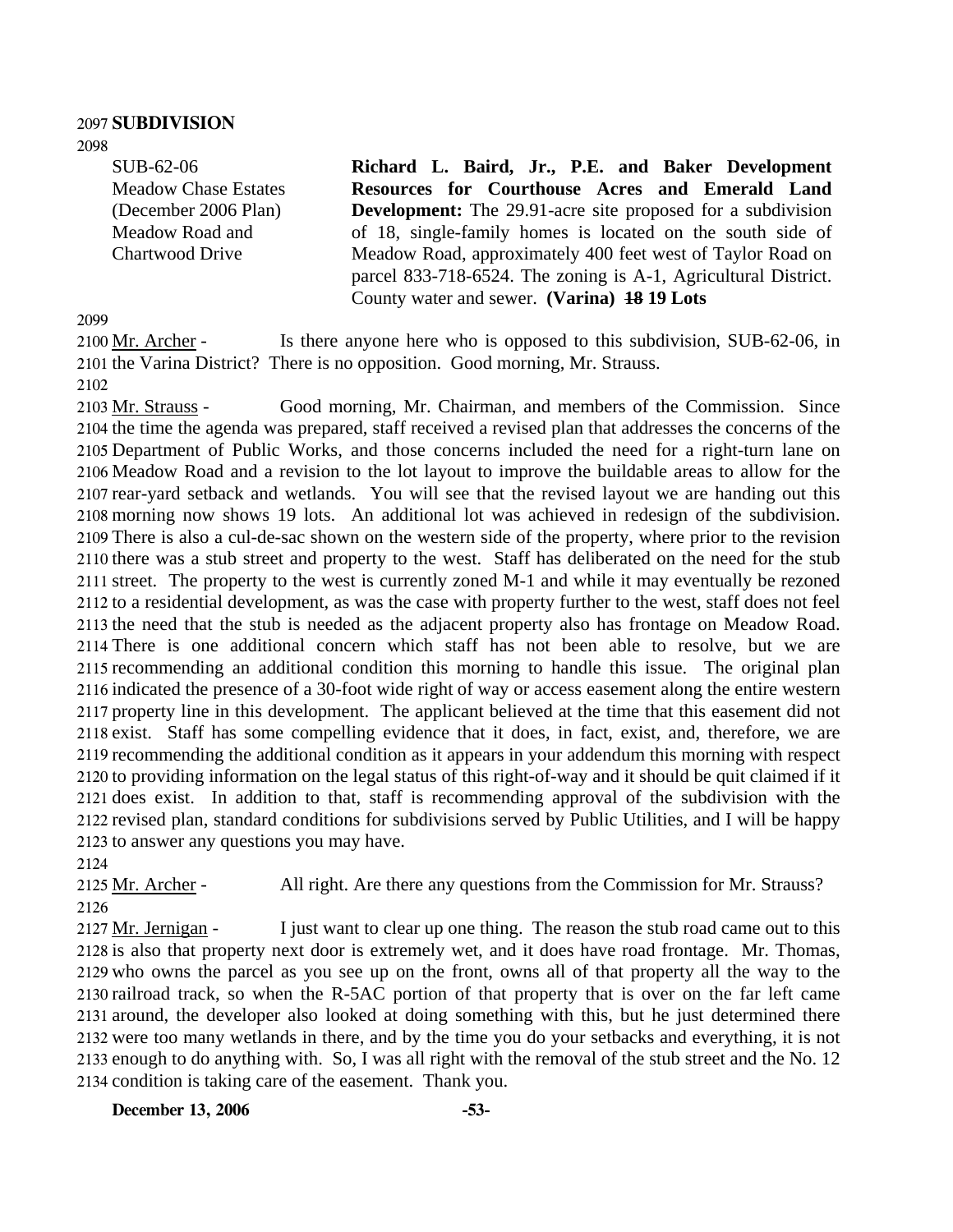2135 Mr. Archer - All right. Anybody else? All right, Mr. Jernigan.

2136

Just that, Mr. Chairman, that I would like to move for approval of 2138 Subdivision 62-06, Meadow Chase Estates, December 2006 Plan, subject to the standard 2139 conditions for subdivisions served by Public Utilities and the additional condition No. 12 added. 2137 Mr. Jernigan -2140

2141 Mrs. Jones - Second.

2142

Motion by Mr. Jernigan and second by Ms. Jones. All in favor say aye. 2144 All opposed say no. The ayes have it. The motion passes. 2143 Mr. Archer -

2145

2146 The Planning Commission approve Subdivision 62-06, Meadow Chase Estates (December 2006 2147 Plan), subject to the standard conditions for subdivisions served by Public Utilities and the 2148 following additional condition:

2149

2150 12. 2151 2152 2153 2154 **ADDED** - The applicant shall determine the legal status and provide evidence to the Director of Planning regarding the 30-foot-wide right-of-way easement along the western property line prior to final plan approval. If it is determined that the right-of-way exists, it shall be quit claimed prior to recordation of the proposed lots abutting the western property line of the proposed subdivision.

2155

## 2156 **SUBDIVISION**

2157

SUB-63-06 Wilton Parkway (December 2006 Plan) **Youngblood, Tyler & Associates, P.C. for WF Hunt LLC, Albert II Donald H. Jonathan, et. als, and HHHunt Corporation:** The 22.44-acre site proposed for a public road is located at its eastern terminus on New Market Road (State Route 5) approximately 350 feet north of Battlefield Park Road, to its western terminus, approximately 1,100 feet west of the intersection of Osborne Turnpike and Mill Road on parcels 802- 686-7867 and 9466, 803-686-0426, 0862, 1847, 2025, 2162,4052, 5549, 6854, 7753 and 8950, 805-688-7568, 808-689- 1595, 808-690-7572, 809-691-2613 and 809-692-4528. The zoning is A-1, Agricultural District and R-2A, One-Family Residence District. **(Varina) 0 Lot** 

2158

Is anyone present who objects to Subdivision 63-06, Wilton Parkway? 2160 We have opposition. All right. Mr. Wilhite. 2159 Mr. Archer -

2161

Thank you, Mr. Chairman. This is a revised subdivision plan for a public 2163 roadway. The original plan was approved back in March 2005. That original plan had a 2164 different alignment. The road that was approved came off Route 5 and swung up closer to the 2165 north. You can see there is actually still a little piece of land reserved for the right of way, and it 2166 came back down. Since that time, the applicant has negotiated with another property owner in 2167 the vicinity and was able to obtain under contract another piece of property to allow the 2162 Mr. Wilhite -

**December 13, 2006 -54-**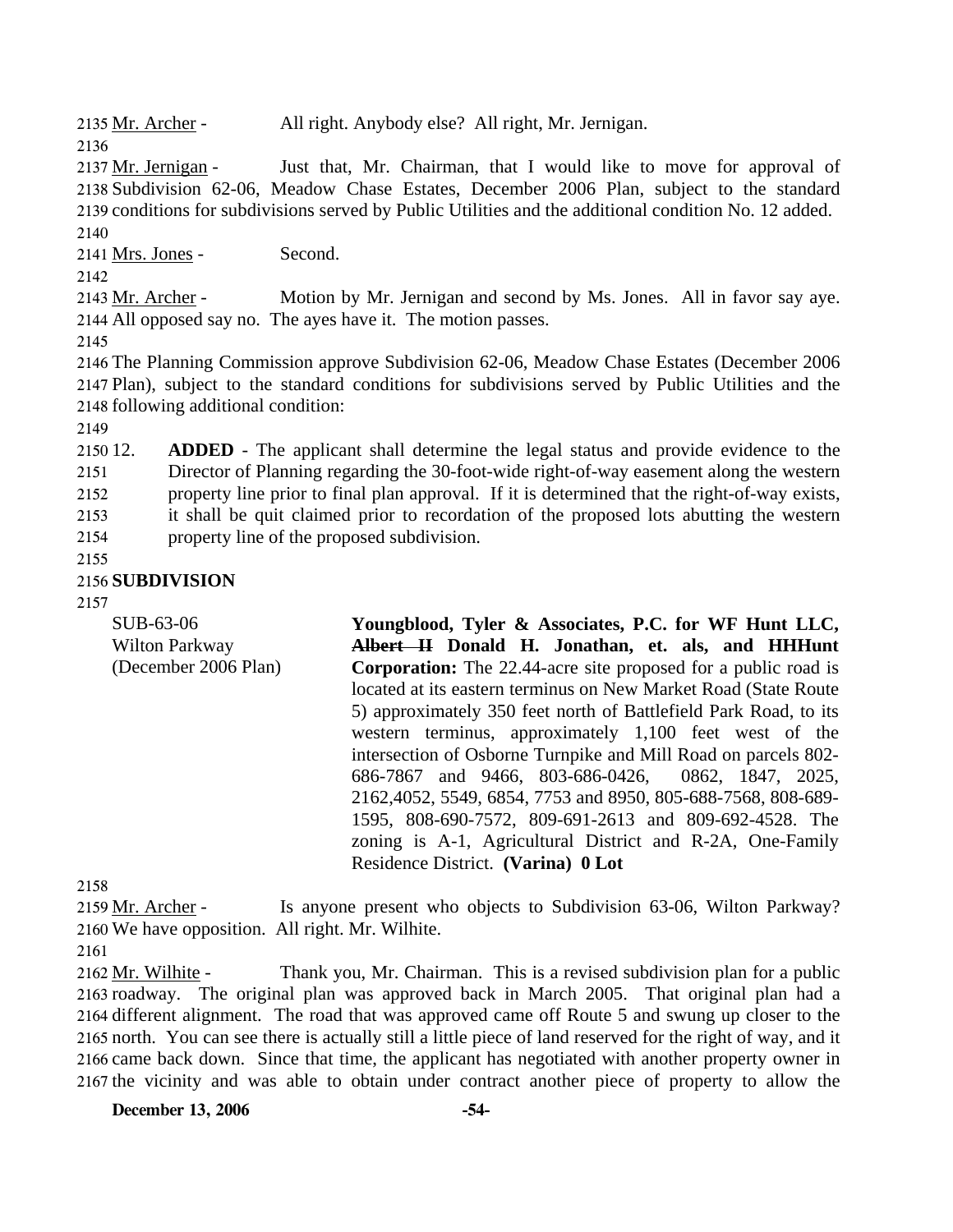realignment of this roadway. This essentially just straightens the roadway out, removes it from an area which had topography problems and wetland concerns. The alignment that is now shown staff is in support of. Also, the revised plan is now showing the addition of the Capital Bike Trail, which would run along the north side of the right-of-way line from Route 5 and into the Wilton development. This is the trail being handled by the State, running from Williamsburg and Jamestown to the City of Richmond. The applicant is showing an additional 12 foot of right-of-way dedication that would go to VDOT. As I said before, staff can recommend approval of this realignment and on your addendum on page 2 is a revised staff recommendation. Also, the caption has been revised to correct one of the property owner's names which appeared incorrectly.

2178

2179 Mr. Archer - All right. Any questions of Mr. Wilhite? We do have opposition.

2180

Mr. Wilhite, we all know how this case first came through with the hump 2182 in there and that was not originally what was planned with this project when the other developers 2183 had it. As you said, on the old road, that goes through a substantial amount of wetlands. 2181 Mr. Jernigan -

2184

Yes, and severe topography, too, so there were definitely some 2186 engineering costs associated with going through there and it wasn't the ideal alignment, but it 2187 was what the applicant could propose at that time. 2185 Mr. Wilhite -

2188

And on the alignment that we have right now, there is not much flexibility 2190 because of the topo to move that either, is it? 2189 Mr. Jernigan -

2191

I would have to defer that to the applicant. There might be a little bit, but 2193 not a great deal. 2192 Mr. Wilhite -

2194

2195 Mr. Jernigan - OK. That is all I had. Thank you.

2196

2197 Mr. Archer - All right. Anybody else?

2198

I am just happy to see that the Capital Bike Trail is going to be a real 2200 priority through here, and I think that will be wonderful. 2199 Mrs. Jones -

2201

2202 Mr. Jernigan - Mr. Chairman, I'd like to hear from the applicant.

2203

Would the applicant come forward please? Sir, in observance of the 10-2205 minute rule, would you need some time for rebuttal? 2204 Mr. Archer -

2206

First off, my name is Webb Tyler, and I am an engineer with Youngblood 2208 Tyler and Associates. I am going to speak for five minutes and literally I need to apologize to 2209 the Commission because then I have to go out to another meeting, however, and continue this 2210 afternoon or morning rather, and continue with the firm, the project manager for the Wilton 2211 Project, as well as Hans Klinger, who is the project manager for HHHunt. This particular 2212 revised tentative is submitted to you for your approval as the result of two years of laborious 2207 Mr. Tyler -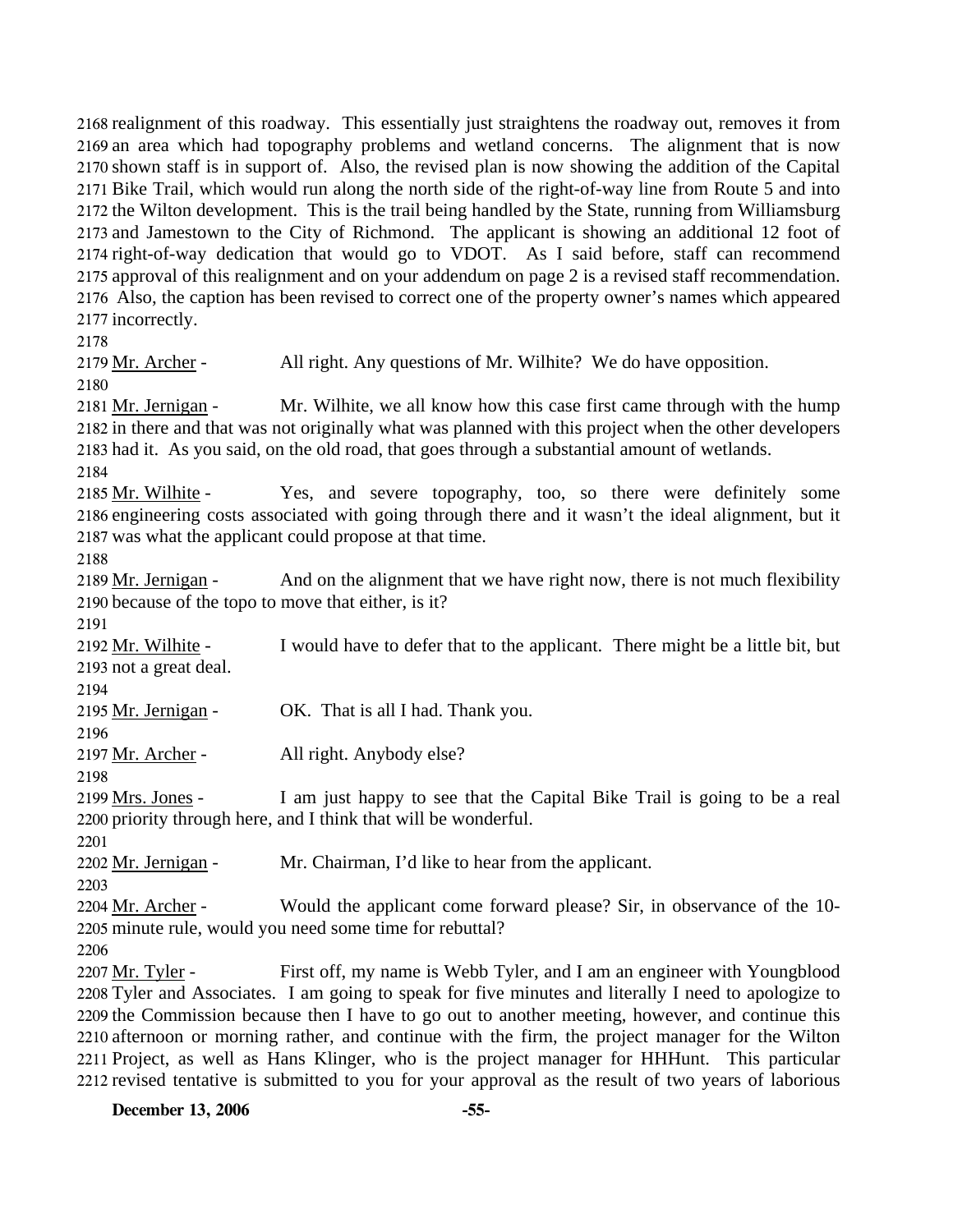efforts to secure interest in what is known as the Jonathan property that has been approximately 30 owners spread out over many, many states. The Jonathan property was actually identified on a plat right after the Civil War, and by the way, Mr. Silber, I have been here since the Civil War, and maybe almost as long as Mr. O'Kelly.

2217

2218 Mr. Archer - Do you predate Mr. O'Kelly?

2219

About the same time. As a consequence of that effort of securing those, or 2221 the majority of those 30, there are still some that haven't been found quite yet, property owners. 2222 A petition will be necessary to be filed in the County Courthouse in order to establish a clear title 2223 to the property. The County does not want to accept dedication of a public right of way that does 2224 not have a clear title, i.e. Wilton Parkway, Parkway one word, I believe, Mr. Jernigan. Thank As a result, the difficulties we had with the initial plan, called "The Hump in the Road 2226 Plan" that forced us down next to Cornelius Creek through some severe topography that would 2227 have resulted in many retaining walls in order to build the road into some environmental 2228 conditions. That was the only place that we could acquire right of way. We do not have the 2229 benefit to, of course, condemn the right of way, and so we have to do it through acquisition. At 2230 this point, we have never really wanted to build what is known as "The Hump in the Road" but 2231 rather build a more gentle curve, not a straight road but a more gentle curve, that, as interest, will 2232 not just be enjoyable for the driving experience but also looking out for the bike experience. 2233 This is a four-lane divided roadway with a raised median, landscaped, of course. It goes through 2234 what is known as the Interstate property, which has been acquired by HHHunt or is under 2235 contract to be acquired, I guess is a better way of saying it. It may have already taken place, but 2236 it is unzoned and does represent what will be a future zoning case, at some point in time, 2237 probably after my career, down the road next to the four-lane road. There is a concern from the 2238 Betheas, who are adjacent to the Jonathan property there where it abuts their property by 2239 approximately 60 to 70 feet set off from the edge of their property. We have had some 2240 discussions; Hans Klinger has had some discussions with them and has offered some berming 2241 and landscaping there, which, of course, we are amenable to. We do not believe this is a 2242 material change because it is right at that point where we were curving away from going down 2243 toward the creek and then having to swing back up, and the Bethea home is 800 to 1,000 feet 2244 away from the edge of this proposed roadway. We really have no other alternative. We are 2245 required to build this road as part of the Wilton Project and we have worked tirelessly, 2246 laboriously and expensively in acquiring this particular additional piece of property that has 2247 allowed us to make a better design for the whole area, and I respectfully request that you all 2248 approve this revised tentative. I am going to leave now, but Hans and Ms. Tignor will be able to 2249 answer any questions. 2220 Mr. Tyler -2225 you.

| <b>December 13, 2006</b> | -56-                                                                     |
|--------------------------|--------------------------------------------------------------------------|
| 2257 Mr. Jernigan -      | No, but I see Mr. Jennings is in the audience and probably since this is |
| 2256                     |                                                                          |
| 2255 Mr. Archer -        | All right. Does the Commission have questions for Ms. Tignor?            |
| 2254                     |                                                                          |
| 2253 Mr. Tyler -         | Good morning. I will get out right now.                                  |
| 2252                     |                                                                          |
| 2251 Mr. Archer -        | All right. Thank you so much, Mr. Tyler.                                 |
| 2250                     |                                                                          |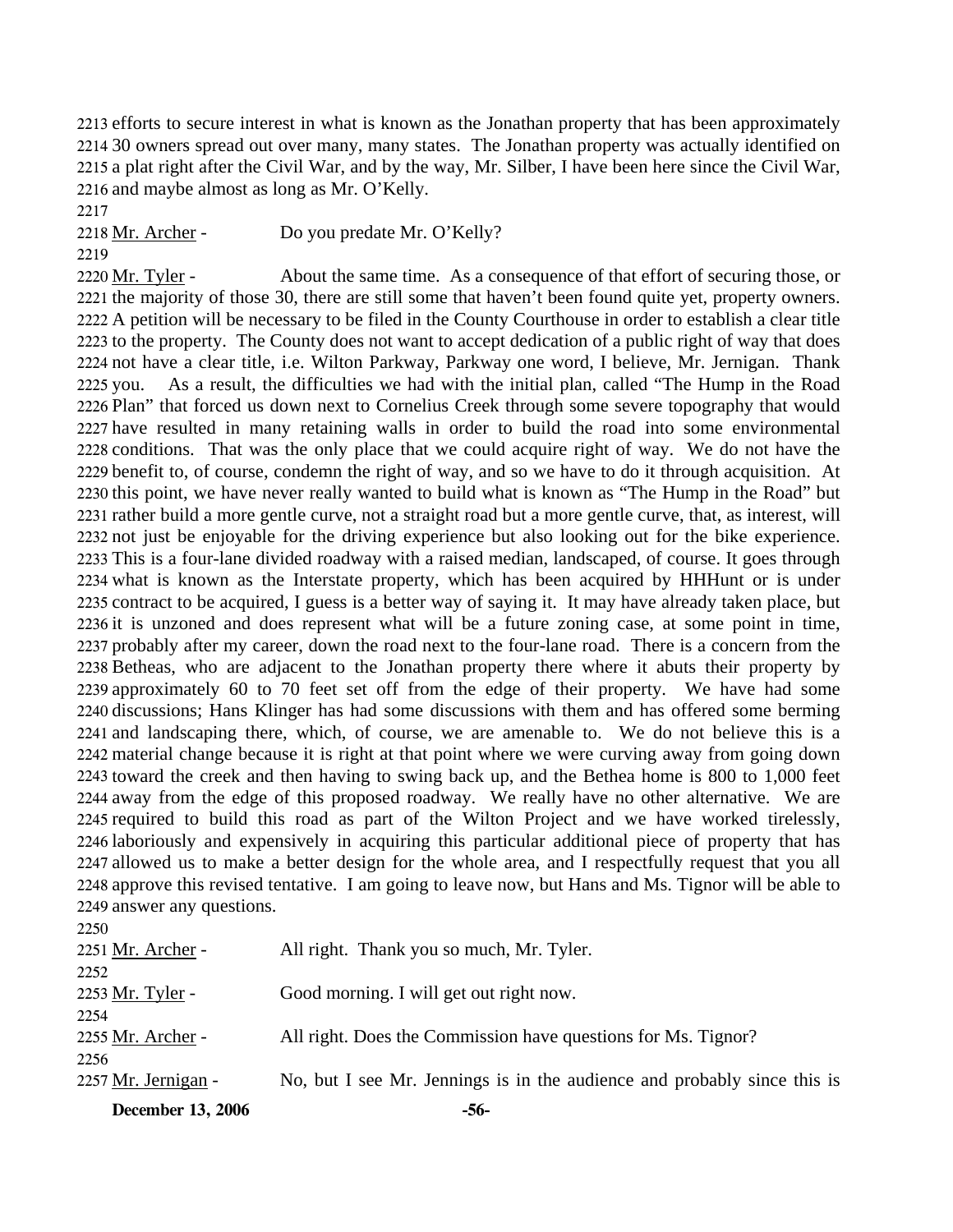2258 your last case, he is here for this. Would you please come to the podium, please? 2259

Good morning. I am Michael Jennings, Traffic Engineer, for Henrico 2261 County. 2260 Mr. Jennings -2262 2263 Mr. Jernigan - Good morning, Mike. How are you doing? 2264 2265 Mr. Jennings - Good morning, Mr. Jernigan. 2266

I know we have opposition to this, but I thought I'd get you up here first 2268 and we all know what the other design was, and when this came through a zoning case, 2269 originally, this road was supposed to go as it pretty much is seen now, but during the phasing 2270 they found out they didn't have right of ways to certain pieces of property and that is the reason 2271 that the alternative road was shown with the hump in it. 2267 Mr. Jernigan -

2272

Yes, sir. And the alternative road really didn't meet our design curves 2274 based on the posted speed limits either. That was another issue that they had with that road. 2273 Mr. Jennings -

2275

In your opinion on this, I know that the topo is pretty rough right next to 2277 these people's properties, is there any alignment that can be made on this? 2276 Mr. Jernigan -

2278

I haven't seen all of the details of the grades out there and stuff, and I 2280 guess Hans Klinger and Ms. Tignor really have the answer to that question, because obviously 2281 the corridor of right of way they have to work with, how much can you move from that corridor, 2282 I don't know the details. 2279 Mr. Jennings -

2283

| 2284 Mr. Jernigan -                        | OK. But as you see this right now from preliminary, you think it is OK?     |
|--------------------------------------------|-----------------------------------------------------------------------------|
| 2285                                       |                                                                             |
| 2286 Mr. Jennings -                        | Yes, sir.                                                                   |
| 2287                                       |                                                                             |
| 2288 Mr. Archer -                          | All right. Anybody else? Thank you, Mr. Jennings.                           |
| 2289                                       |                                                                             |
| 2290 Mr. Jernigan -                        | Let me have the applicant up here, please.                                  |
| 2291                                       |                                                                             |
| 2292 Mr. Archer -                          | All right. One or both?                                                     |
| 2293                                       |                                                                             |
| 2294 Mr. Jernigan -                        | Hans will do.                                                               |
| 2295                                       |                                                                             |
| 2296 Mr. Klinger -                         | I am Hans Klinger with HHHunt. Good morning.                                |
| 2297                                       |                                                                             |
| 2298 Mr. Jernigan -                        | Hans, seeing where this road comes in relation to these folks' property, is |
| 2299 there much fluctuation that you have? |                                                                             |

2300

I think if there is any tweaking to be done, it is in terms of feet and not in 2302 tens or hundreds of feet. The alignment in there is very tight. We are trying to squeeze in these 2301 Mr. Klinger -

**December 13, 2006 -57-**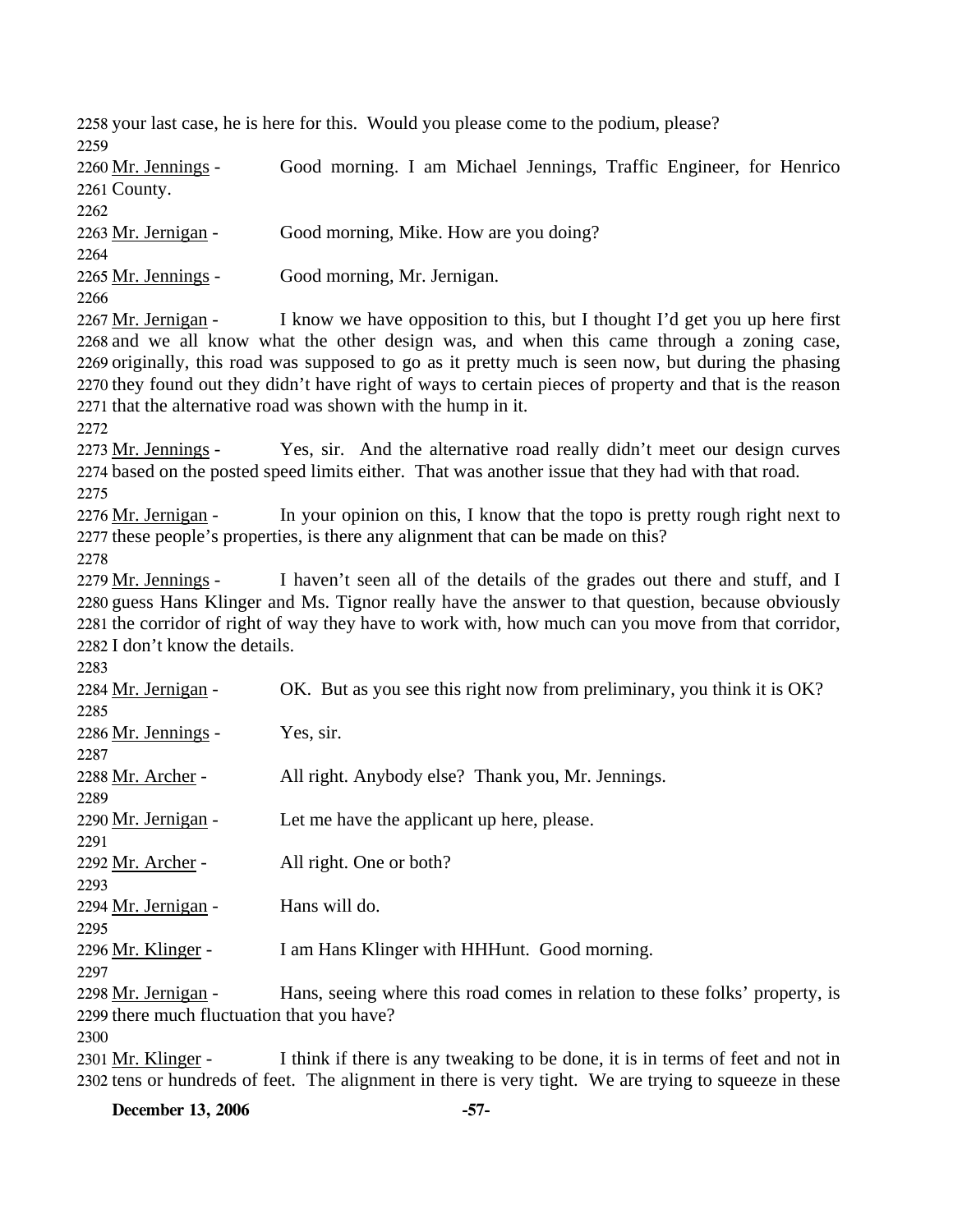two points and these two points, and the right of way that we have permission to build on, so to get the road to curve in here; there is only so much you can thread through there. I think Ann Tignor might be able to speak to what the curve radius is we used from here. A lot of the curves are at minimum radius.

2307

So if we moved anything, it would be the matter of a few feet and not 2309 substantial. 2308 Mr. Jernigan -

2310

Yes, no material change. Now, there is the tightest point is probably right 2312 in this area. There is a little more space in here, but there is probably 25 to 30 feet in there. 2313 There is a creek that runs right through here, as well, so berming right there would be difficult, 2314 but the remaining area in here; we could do some berming to help mitigate the effects of the 2315 roadway on that portion. 2311 Mr. Klinger -

2316

2317 Mrs. Jones - May I ask a question, sir?

2319 Mr. Archer - Certainly.

2320

2318

If this road is built as this, what would be the speed...a four-lane road would be 45? 2322 2321 Mrs. Jones -

2323

2324 Mr. Klinger - The design speed is at least 55 and you post it as 45.

2325

And if the right of way were not such a tight issue, would you prefer a 2327 different realignment or this works for the development as well? 2326 Mrs. Jones -

2328

This works for development. This is one of two-lane points of access into 2330 the main Wilton Development, so there are a large number of cars through here. 2329 Mr. Klinger -

2331

So you want a curved road. You want something that has some interest 2333 and lower speeds like this. Correct? You would not want it to be any straighter really? 2332 Mrs. Jones -2334

No. We are working within the confines of the property that we have 2336 under control right now and that fixates the alignment. 2335 Mr. Klinger -

2337

I guess my point is that as a road through a residential area, you don't 2339 want to build great highways anymore. This works probably well for the purpose and it is being 2340 dictated by the restraints where you have the ability to build. Just a comment. 2338 Mrs. Jones -

2341

I think since we have opposition, we may either be asking or not asking 2343 questions that they might have, and we might not be duplicating our efforts here. So, would the 2344 opposition please come forward and state your name for the record, please. Good morning. 2342 Mr. Archer -2345

My name is Cleave Bethea and we have lived out in that area for a long, 2347 long time. We initially had 140 acres that was given to us for hunting, fishing and farming 2346 Mr. Bethea -

**December 13, 2006 -58-**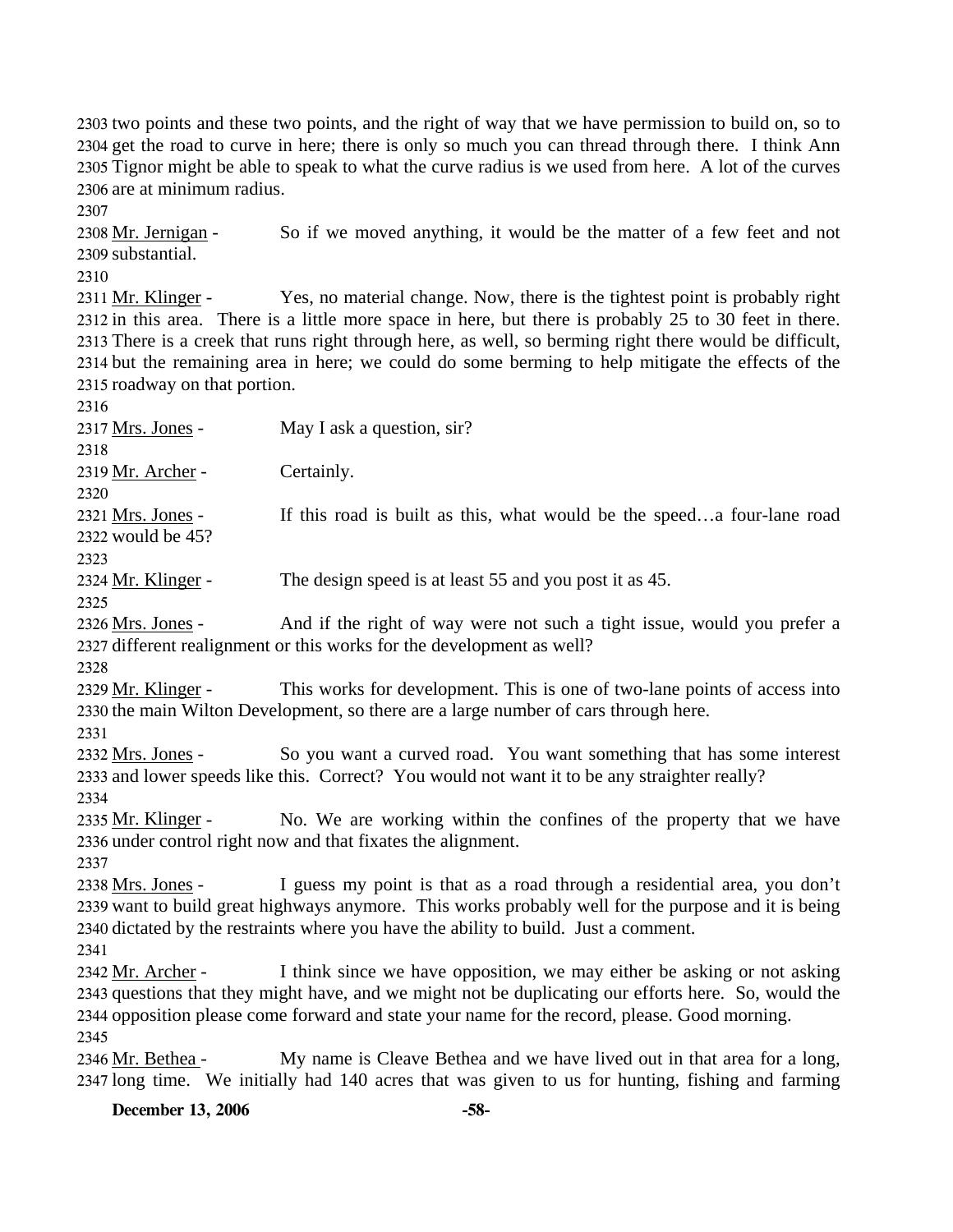before the Civil War. My ancestors had it sold and Fort Gilmer on that side, and we gave the government 30 acres to set up their development and what have you. We were never notified, never ever notified about this project until the end of November we were notified, and we got that from the Corps of Engineers. HHHunt and none of these other organizations that were involved in this ever notified us, so I have been speaking to Mr. Klinger for about the last two weeks. He came out and he discussed what was going on. He showed me the first map with the arch in it and then he showed me the new map which cut off, which comes right around that upper left corner there, and our ancestors are buried back there. I have people that died years ago that are buried back there. There is a Civil War monument and what have you and tribute to the Civil War that is back there, and they plan on digging it up, moving a lot of stuff out of the way, and putting in a full main highway. After 47 years of my wife and I being married, we just got our first grandkids five years ago, and I initially got this property because I was always trained and taught that we'd never sell our land. Now my grandson, we had planned on him playing back there and what have you next to that parkway, and now I am scared. I am scared. We also bow hunt deer back there. What is going to happen if I am on my 11-1/2 acres and I am shooting back there? Is that out and I can't go back there and shoot on our land? So, those are just some of my concerns. First, there is a fresh water spring back there. My grandmother used to take us down to it when I was a little boy, so my Daddy could get water to take back to New York. He loved Virginia spring water. I see that that might be impacted because they've got two sediment stations scheduled for that area. It doesn't show on that map, but it looks like everything is being dumped on us. Everything is being dumped, and I don't know why our corner was chosen. I have some thoughts why we were chosen like that for that road to come out. We spoke about coming straight out on Mill. I was sort of made to feel like that didn't want to interrupt the people on Mill Road. I thought about Osborne, that they could make a left and they would come into U. S. Route 5. It merges. If they could do that, or if they could come up to the blue line and sort of come across and give us some space on that corner where our springs run. I'd like to just pass this on to the individuals who I can and then I am going to let my wife speak. OK. Those are just some of the things that I have been involved in in my lifetime. And the last one left me very, very shaken, so I don't deal very well with a crowd of 16 or 20,000 people all of a sudden heading towards the back of our yard going 55 miles an hour. 

2379 Mr. Silber - Can I ask, what is your access to your property?

Right now I have a road off of Battlefield Park. It runs in between my two 2382 nephews' house. Everything on that white line, around that curve, belongs to four of my family 2383 that still live there, so I just wish that we could have some more land away from our property and 2384 that area could be respected, because I suspect houses are going to come back once that road is 2385 put in. Where that hand is, I can see an opening in there and homes being put up. I would like to 2386 let my wife speak. 2381 Mr. Bethea -

2388 Mr. Archer - Fine. Thank you, sir. We have about five minutes left, ma'am. 

2390 Mrs. Bethea -

I am Earline Bethea and our concerns are that you have this four-lane 2391 highway. It is not a country road. Battlefield Park Road is a country road, which is conducive to 2392 that area and I don't see why the necessity for this road to connect with Route 5 at that point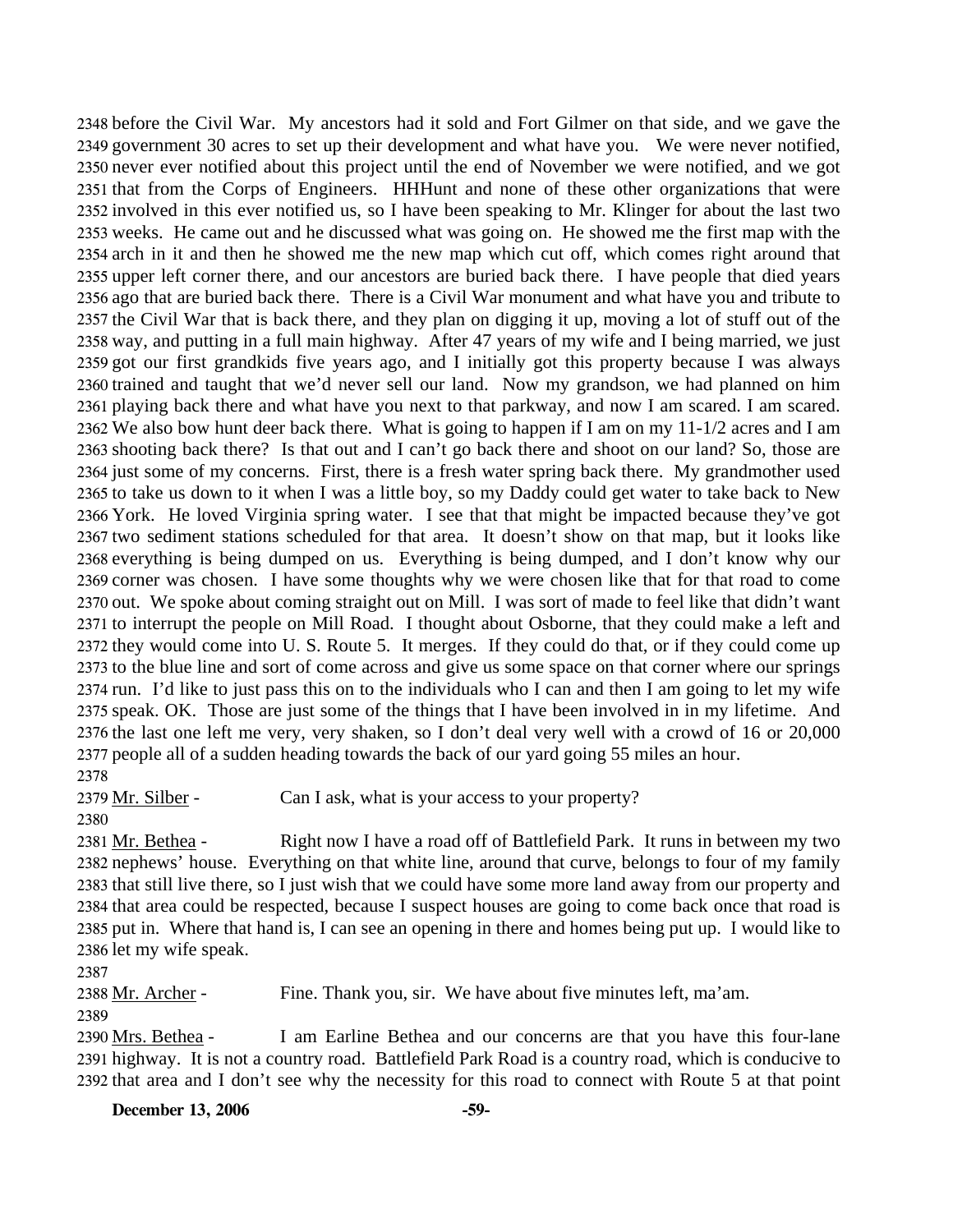because just a little bit further down Route 5 are two things. One, there is an intersection there with Laburnum Avenue where there is property currently for sale. Further on down Route 5, Osborne intersects with Route 5 and, again, that is not a four-lane super highway. If this is going to be a development, then it should have a country feel. Battlefield Park is a huge park. The battles that took place out there were extremely bloody battles and we must retain that serenity. As a matter of fact, they moved one of the cannons off the Battlefield Park Road and they are supposed to bring it back, and we haven't heard anything yet, but, you know, on these tanks that my husband referred to, they are sediment tanks and they are much of the original tank was not where its current plan was. It was further away from our property. These tanks are now practically sitting right off of our property line, and we just feel that that is just the wrong approach for the Wilton Farms Development. It just seems to me that they could come up with a better plan. We didn't know anything about this other plan. Didn't know a thing, and our property line is right there. That is going to devalue us tremendously. I certainly would not want to buy a house, even if our property was developed, for that purpose, right along side a four-lane 55 mph highway.

#### 2408

Excuse me. I have one other concern which is if they have an accident on 2410 this new parkway going through, we are going to be impacted on the Battlefield Park Road. It is 2411 going to look like a car parade coming on Battlefield Park Road. That road is always 25 mph. It 2412 has always been known to the people in the area, people surrounding the area to walk their kids 2413 through to review the battlefield site, Fort Gilmer, and to exercise out to Route 5 and come back 2414 in a safe manner. When you have got 16 to 20,000 people that are going to be back over Wilton 2415 Parkway, if they have an accident on that parkway and they have to take Battlefield Park, it is 2416 not nice, and it won't work with people doing just 25 mph down and they are trying to get home. 2417 They are trying to get out to Ross Run. There is only 350 feet away from a brand new four-lane 2418 parkway that is going in, so my concern is that it is much closer than that diagram in real life. 2419 They have space on that corner. So, on these maps, they are right off of our land, and like I said, 2420 there is water running underneath. There are fresh water springs there, and I have got concerns 2421 because I was messed up in law enforcement. I tracked what they called the domestic terrorist. 2422 That was my job. We got them all as far as this group that I worked on. I worked on bank 2423 robberies. That is how they financed their escapades and what have you, and they were 2424 responsible for killing a lot of police officers, robbed a lot of federal banks from New York to 2425 California, Georgia, Alabama, Detroit and Chicago, so that is why I have my little spring here. 2426 Believe me, I just wish, if it has to go through, a multi-million dollar entity here, and if it has to 2427 go through, I am just asking for space to go back to north of us and on the side of us. That is all. 2428 It looks like a bridge can do all of that. 2409 Mr. Bethea -

2429

Thank you, sir. Your time is up. Could you just point out for us on that 2431 map exactly where your residence is? 2430 Mr. Archer -

2432

2433 Mrs. Bethea - We are right there where my hand is. This is our parcel. And we...

2434

That is our concern. That is running right on the line, but there is a spring 2436 that runs on the line... 2435 Mr. Bethea -2437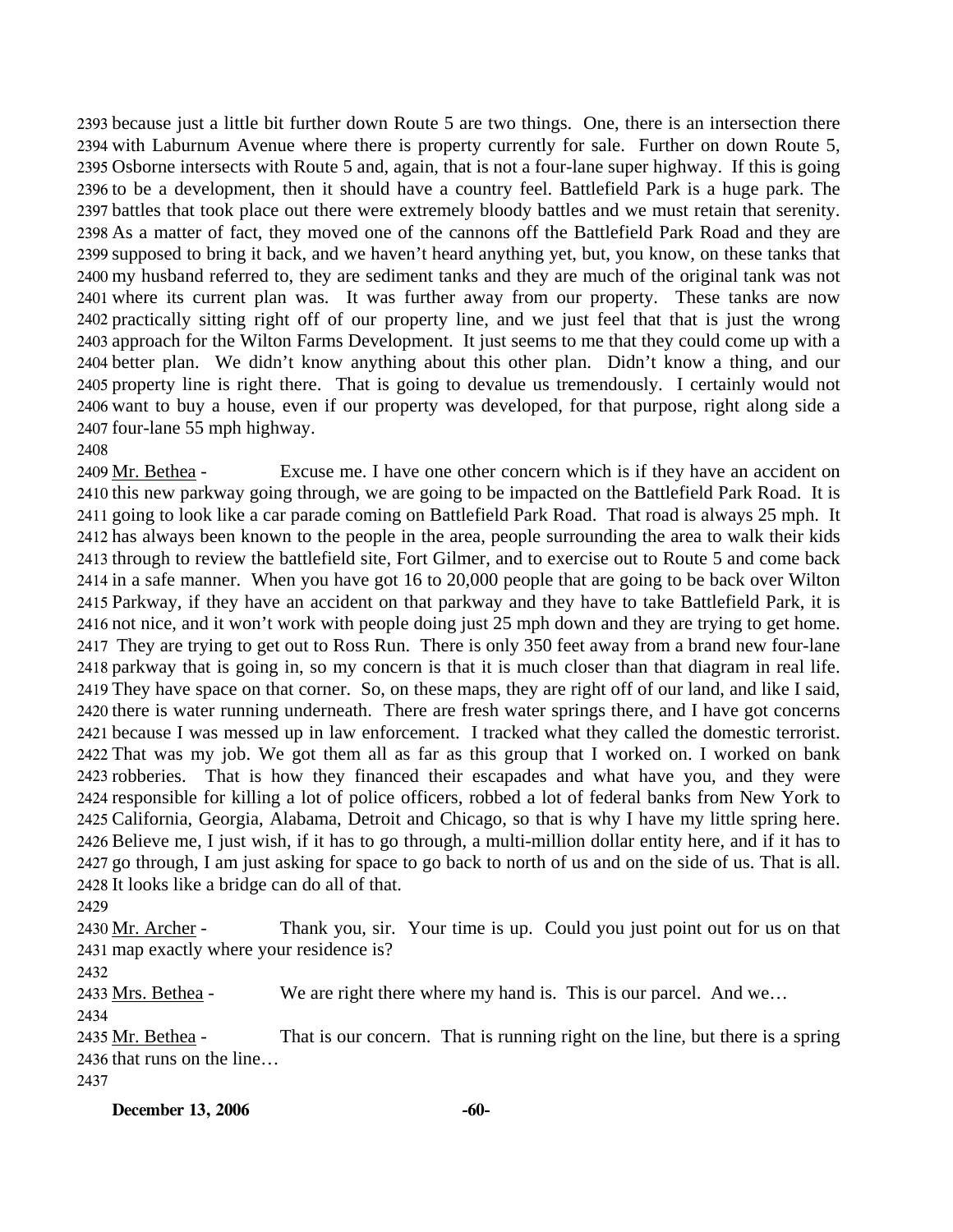2438 Mrs. Bethea - And the tanks are going to be there.

The sediment tanks are going to be there. I don't know why we were 2441 chosen to take the brunt, take the hit here, but any...it is much closer, that road is going to run 2442 much closer to that left corner. The sediment tanks are going to be there, and you've got running 2443 water underneath that bridge when it is constructed. 2440 Mr. Bethea -

2444

2439

And finally, I don't see the necessity for a four-lane highway through a 2446 residential neighborhood. That is a bit much. We have that out on 895, and we could have 2447 connected with 895 from around Laburnum that way. Now to come all the way through 2448 Battlefield Park doesn't even make sense when you have all of those, when you have Laburnum 2449 Avenue. 2445 Mrs. Bethea -

2450

Mrs. Bethea, did you all come to any of the neighborhood meetings we 2452 had on the zoning case? 2451 Mr. Jernigan -

2453

2454 Mr. Bethea - We were never notified, sir.

2455

We had roughly 150 people there, people from all over the area, plus 2457 notification. It was in the newspaper and even articles on it. And I understand what you are 2458 saying on this, but in the proffers of the zoning case for Wilton, this road has to be built. This 2459 road has to be built... 2456 Mr. Jernigan -

2460

I have no problem with the road being built, I am just asking for a little 2462 space on that left-hand corner and for those sediment tanks to be put some place else, because 2463 we've got fresh water running underneath here. 2461 Mr. Bethea -

2464

And that is the reason I had the applicant and Mr. Jennings up here, 2466 because if I could, I would like to give you some more space over there, but with the topography 2467 of it and the wetlands, I am not sure that that is possible. That is the reason that I spoke to Mr. 2468 Tyler earlier, that he is willing to offer to put some berms up there, whatever he can do to try to 2469 eliminate the impact of traffic. The berm, he could put up a six-foot berm or whatever, some 2470 plantings that give you some protection there, and they are willing to do that. But this road has 2471 to go through. It has to be four-lanes and it has to go to Route 5, and we couldn't put all of that 2472 traffic onto Osborne and run it up to where it is... 2465 Mr. Jernigan -

2473

2474 Mrs. Bethea - But coming on to Route 5 even during rush hour, Route 5 right now..

2475

2476 Mr. Jernigan - Is pretty hectic.

2477

And what are you going to do. You are going to put 3,000 units in one 2479 spot, 35 in another, and all of those units are going to have more than one person in them, and 2480 Route 5 is only two lanes. 2478 Mrs. Bethea -

2481

2482 Mr. Jernigan - You are right, ma'am, and part of the future plan is for Route 5 to be four

**December 13, 2006** -61-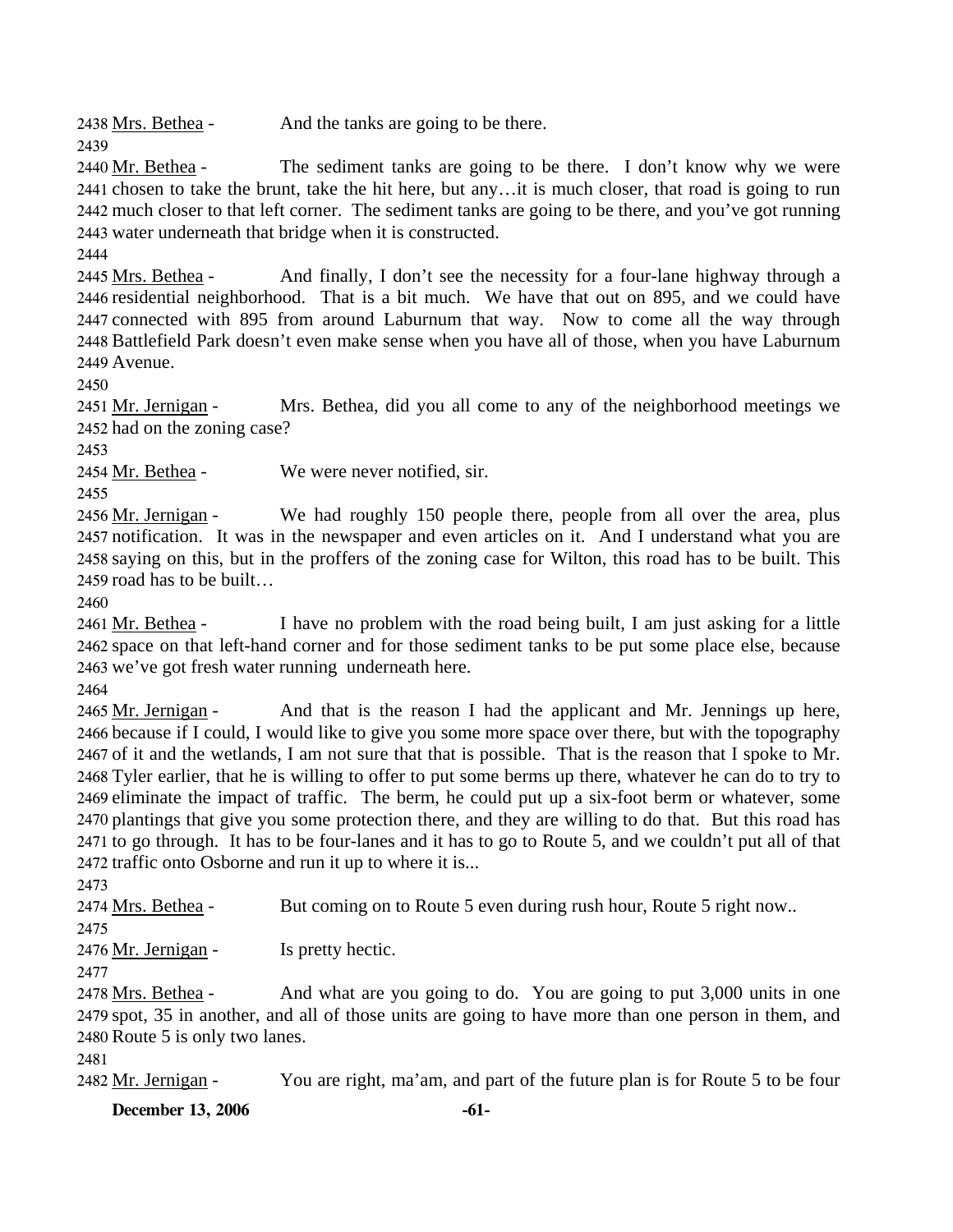lanes, and this is one of the things that is a contributing factor to that, that VDOT and the State legislature had to look at traffic, and they have to get it to the point where everybody can move. One question that I did have when you started, you said there are graves right under here? 2486

2487 Mr. Bethea - Yes. That property on my land has graves.

2488

On your land, but there are no graves on the property they plan on putting 2490 the road through. 2489 Mr. Jernigan -

2491

I suspect there is. We have been out there a long time. Varina was given 2493 to Pocahontas when she married. 2492 Mr. Bethea -

2494

OK, but what I am asking you, in respect to the graves when you first 2496 started, you were talking about on your property, not on the other property? 2495 Mr. Jernigan -

2497

It probably is there. We went all the way down to the creek. We own all 2499 the way down to that creek. We were given land rights to hunt and farm, plus there were many 2500 balls and pieces of cannon back there, because that is where those colored troops attacked. They 2501 came through those trenches on that curve there and they were chopped up. 2498 Mr. Bethea -

2502

All right. I am going to try to do what I can to help you along with some 2504 of the buffering and all, but as far as the road going in, it has to go, and we don't have, and also, 2505 on the easements they have, they have very little flexibility. As they said, it is in feet, not tens of 2506 feet. But, I am willing to meet with the developer and I am going to have them meet with you 2507 and try to mitigate what you can as far as getting some plantings and some berming along there. 2508 I appreciate you all coming out. 2503 Mr. Jernigan -

2509

2510 Mr. Bethea - All right. Thank you very much.

2511

I just want you to make contact with these folks and work with them and 2513 see what you can do on the berming and plantings for them, and get back to me and let me know what you all can do. 2514 2512 Mr. Jernigan -

2515

We certainly will. If something, as plan of development happens, we will 2517 see what we can do in there. The topography, as you said, is a little steep in there, and we will 2518 do as much as we can to help buffer them. I want to speak, just for a second, talking about the 2519 graves and so forth. We are under a permit process now with the Corps of Engineers. It has 2520 been published notice, and that is where they got their notice from this. It wasn't from the 2521 subdivision of the Planning Commission hearing. As part of that Corp of Engineers permit 2522 process, we are under Section 106, I believe, that handles culture resources. This is actually 2523 being studied with the majority part of Wilton on the James development. We have had a 2524 cultural resource study done through this corridor alignment and had it originally done on the 2525 hump alignment as well as through here. They haven't found a whole lot – three mini balls, I 2526 think is what they found – through a metal detector course through the corridor alignment. 2527 There was no indication of graves, but that doesn't mean we won't come across something, but 2516 Mr. Klinger -

**December 13, 2006 -62-**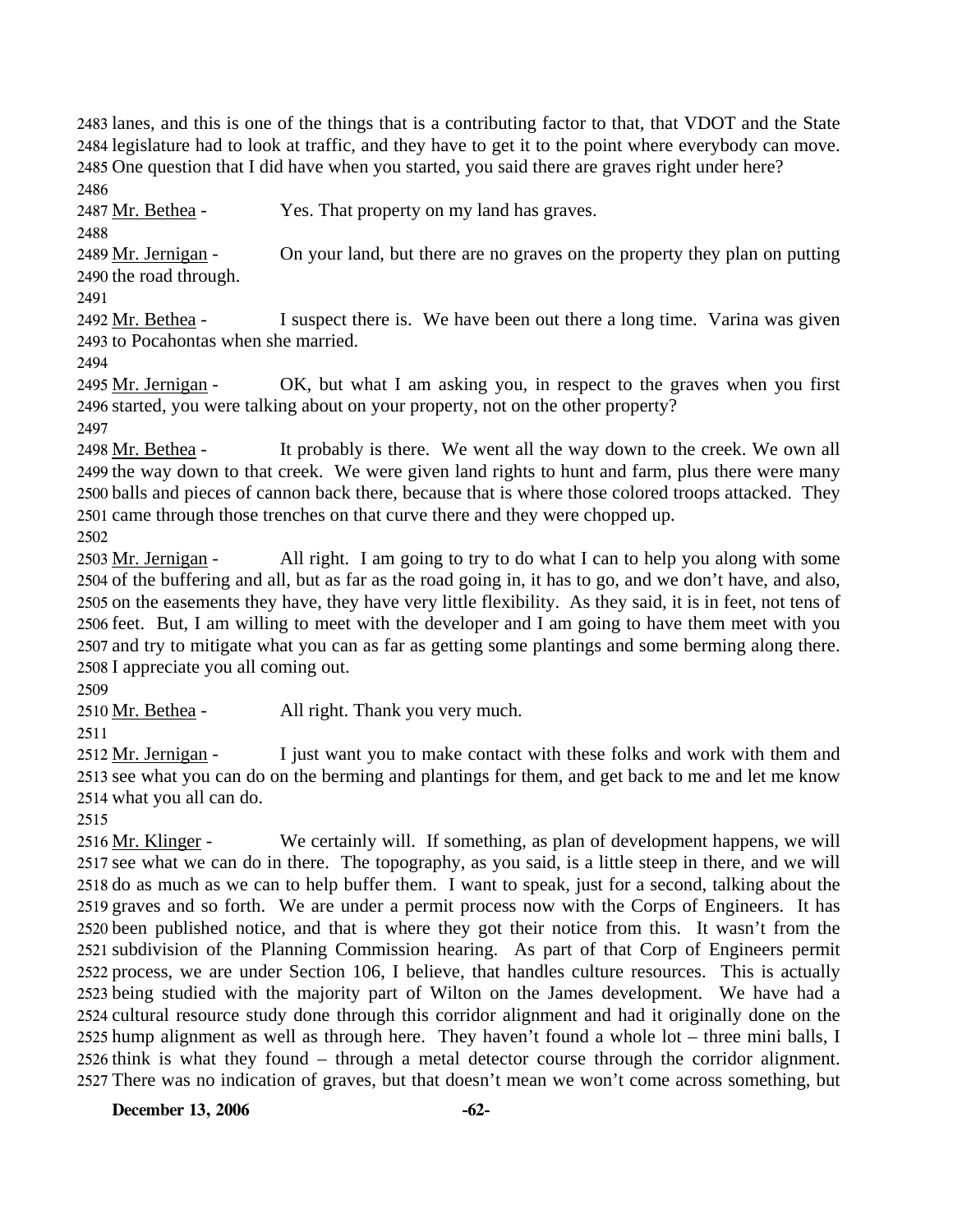you don't know where the grave is unless you can positively identify it and unless you dig up every inch of dirt out there, but in the cases they have now, there is no grave there. There is a house site that touches a portion of this that we will have to deal with, but it is missing it mostly. So the Virginia Department of Historical Resources has the report now and is reviewing it. I told Mr. Bethea that once that report has been reviewed by them and OK'd by them, I would give them the report, so that they can review, and take a look at that, as well.

2534

Also, let's clear up on the sediment tanks. They are normally sediment 2536 ponds. 2535 Mr. Jernigan -

2537

Yes, they are sediment traps and those are shown on the conceptual plan 2539 in here, and here is the creek that runs down through here. You need to put those on the down 2540 stream side where the water flows to, before they enter the stream. Those are just temporary 2541 features. It is our hope that this road will be put on the Major Thoroughfare Plan and we will not 2542 need BMPs. 2538 Mr. Klinger -

2543

2544 Mr. Jernigan - So they are temporary. OK. All right. Thank you.

2545

2546 Mr. Silber - Would it be possible for us to get a copy of the Cultural Resource Report? 2547

Yes. It is being submitted. We are submitting them to the Recreation and 2549 Parks Department, but I can supply one to the Planning Commission as well. 2548 Mr. Klinger -

2550

2551 Mr. Silber - Thank you.

2552

2553 Mr. Archer - Thank you, sir. Mr. Jernigan.

2554

There is just a change on the sheet that shows  $63-03$ . It should be  $63-06$ , 2556 and with that, I will move for approval of Subdivision 63-06, Wilton Parkway (December 2006 2557 Plan), with the standard conditions for subdivisions served by public utilities and the following 2558 additional conditions Nos. 12, 13, 14 and staff's recommendation on the addendum. 2555 Mr. Jernigan -

2559

2560 Mrs. Jones - Second.

2561

Motion by Mr. Jernigan and seconded by Mrs. Jones. All in favor say aye. 2563 All opposed say no. The ayes have it. The motion is approved. 2562 Mr. Archer -

2564

2565 The Planning Commission granted conditional approval for subdivision SUB-63-06, Wilton 2566 Parkway (December 2006 Plan), subject to the standard conditions for subdivisions served by 2567 public utilities, and the following additional conditions:

2568

2569 12 2570 The developer shall construct right turn lanes in accordance with Henrico County standards on Wilton Parkway at the intersection with Osborne Turnpike.

2571 13. 2572 The developer shall construct left turn lanes in accordance with Henrico County standards on Osborne Turnpike at the intersection with Wilton Parkway.

**December 13, 2006 -63-**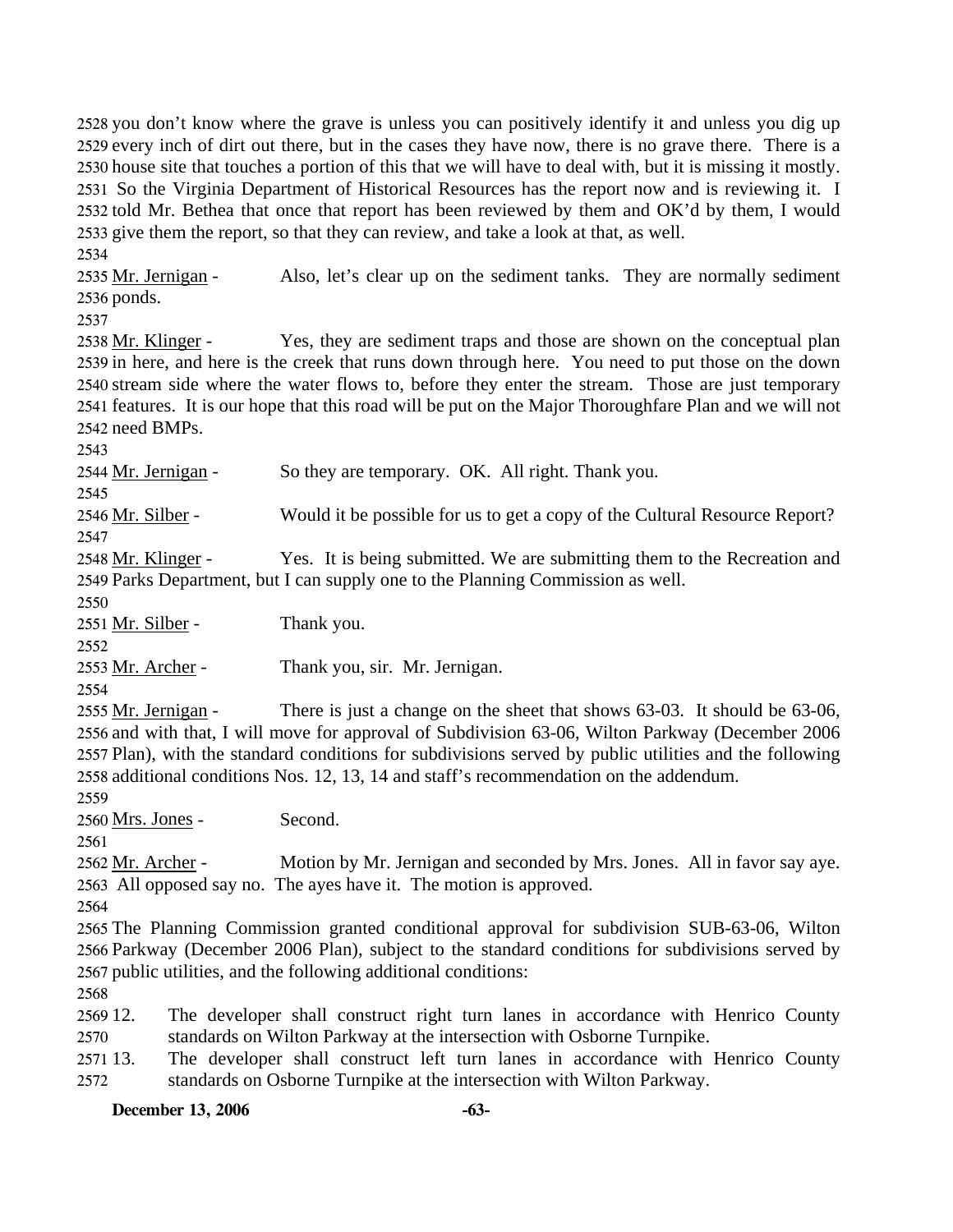2573 14. 2574 14. The developer shall install left and right turn lanes in accordance with VDOT standards on New Market Road (State Route 5) at the intersection with Wilton Parkway.

Next on the agenda, on the last page of your agenda, page 33, is a 2576 discussion item. 2575 Mr. Silber -

2577

2578 **DISCUSSION ITEM**: Request from the Planning Commission to Direct Staff to Prepare a 2579 Study for Consideration by the Commission, Evaluating the Current Zoning Regulations as they 2580 Relate to Farmers' Markets.

2581

This is a resolution that would initiate a study to evaluate the Zoning 2583 Regulations Related to Farmers' Markets. A little bit of background, the current code has a use 2584 called commercial outdoor flea market, as the closest use to a farmers' market. There is a 2585 farmers' market that has been talked about and someone is interested in doing a farmers' market 2586 in the Lakeside area, and there is now a request for a study to look at our zoning regulations to 2587 see if this shouldn't be more closely defined to a real farmers' market, and then look at the 2588 zoning classification for which this should be permitted. A commercial flea market, outdoor flea 2589 market, is first permitted in the B-3 Business District with a Provisional Use Permit. So, we 2590 would be taking a look at this if the Planning Commission initiates this study, we would take a 2591 look at the Zoning Ordinance and see if there isn't some other place that we should be regulating 2592 farmers' markets and bring the report back to you, and after a work session or two, we would set 2593 a public hearing with the Planning Commission. 2582 Mr. Silber -

| 2594                          |                                                                                                   |
|-------------------------------|---------------------------------------------------------------------------------------------------|
| 2595 Mr. Jernigan -           | You would have to sell food.                                                                      |
| 2596                          |                                                                                                   |
| 2597 Mr. Silber -             | I am not sure what you mean by that.                                                              |
| 2598                          |                                                                                                   |
| 2599 Mr. Jernigan -           | Farmers' market.                                                                                  |
| 2600                          |                                                                                                   |
| 2601 Mr. Silber -             | You mean it is different from a flea market?                                                      |
| 2602                          |                                                                                                   |
| 2603 Mr. Jernigan -           | I am not trying to be funny, but I am saying, too, if it is a farmers' market,                    |
|                               | 2604 it is all vegetables and all that, and you can't sell                                        |
| 2605                          |                                                                                                   |
| 2606 Mrs. Jones -             | Not necessarily. It could be floral things.                                                       |
| 2607                          |                                                                                                   |
| 2608 Mr. Branin -             | Agricultural.                                                                                     |
| 2609                          |                                                                                                   |
| 2610 Mr. Jernigan -           | That would be a good word. Agricultural.                                                          |
| 2611                          |                                                                                                   |
| 2612 Mr. Silber -             | I guess the question is, should it be permitted in some other district                            |
|                               | 2613 besides B-3 with a PUP or are they closely related to an outdoor flea market and should they |
| 2614 remain a B-3 with a PUP? |                                                                                                   |
| 2615                          |                                                                                                   |
| $2616$ Mr. Archer –           | Mr Silber so what we are doing here is if we don't define the                                     |

Mr. Silber, so what we are doing here is if we don't define the 2617 terminology in one of the other zoning classifications to fit this, would we create something to 2616 <u>Mr. Archer</u>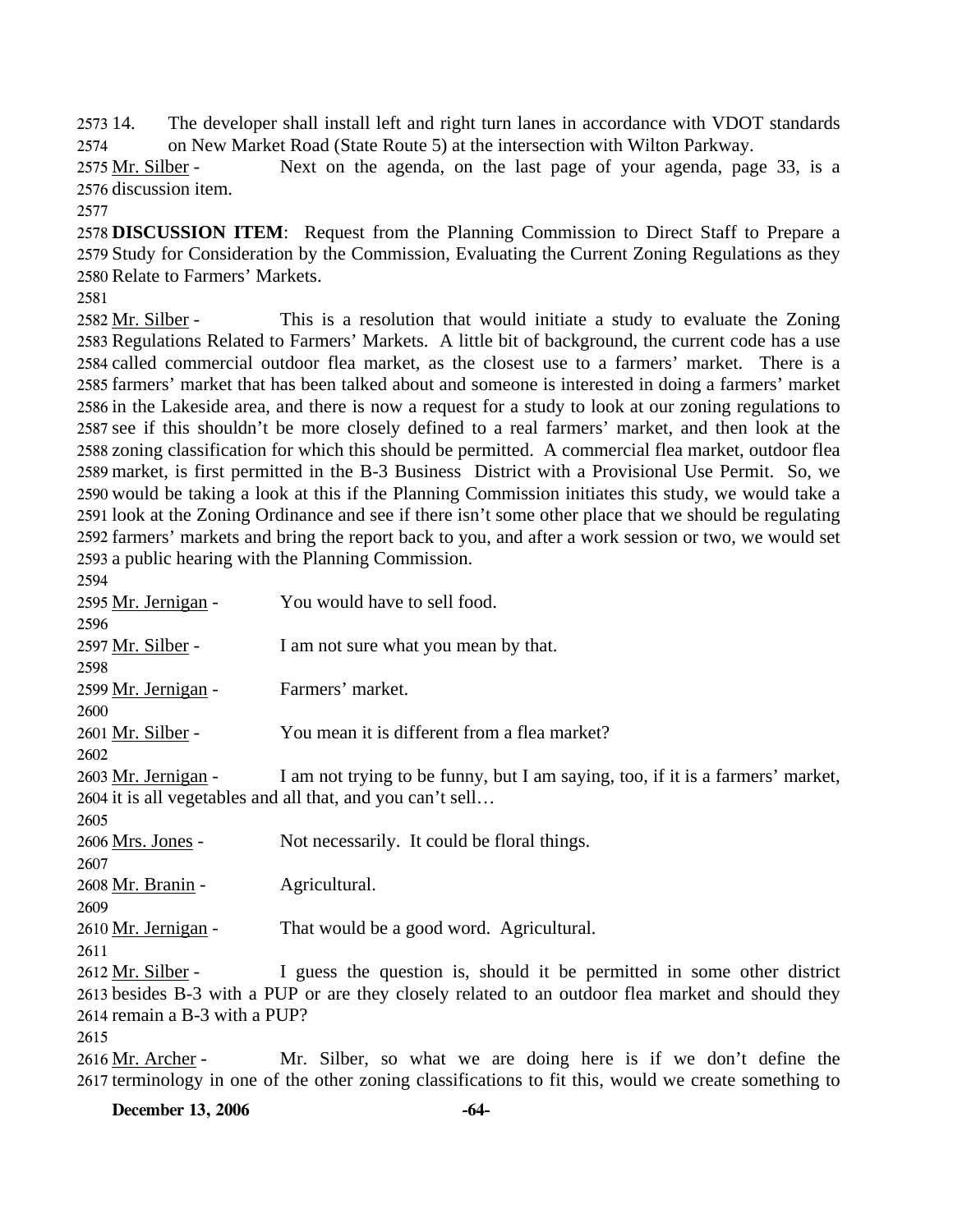2618 do it, or would we add something to another zoning class?

2619

We would define a farmers' market and then determine what classification 2621 that it should go into. 2620 Mr. Silber -

2622

It wouldn't be feasible to establish a broader classification and put 2624 farmers' market in it. 2623 Mr. Archer -

2625

2626 Mr. Silber - Well, that is entirely possible.

2627

Well, if you get a PUP now for a farmers' market, then you are selling 2629 vegetables or whatever, plus it opens up to everything else. 2628 Mr. Jernigan -

2630

2631 Mr. Archer - Well, I guess that is what we will have to define.

2632

That is what it does now. That is the reason we are trying to separate 2634 them. 2633 Mr. Jernigan -

2635

I think the real issue is that some believe that if you want to have a 2637 farmers' market that it shouldn't be as demanding to have B-3 zoning and a use permit. It should 2638 be allowed in a less intense zoning classification. We are currently interpreting farmers' market 2639 to fall into the category of a flea market, and some say no, this is not a flea market. It is not as 2640 intense as a flea market. It should be allowed in something less, perhaps a B-2 District with a 2641 use permit, or maybe a straight B-2. Quite frankly, staff has some concerns about opening this 2642 can of worms too much because the farmers' market can also be a fairly intense use. It is all 2643 outdoors, depending on how it is operated. It can be unsightly. It can have some issues dealing 2644 with being not a very clean place, so you don't want these to be permitted all over the place, but 2645 there is a request to have one of these in the Lakeside area, and the thought is that perhaps B-3 2646 with a use permit is excessive. 2636 Mr. Silber -

2647

Well, we need to go forward with this. Then, I move that we pass the 2649 resolution amendment. 2648 Mr. Archer -

2650

2651 Mr. Branin - Second.

2652

Motion by Archer and seconded by Mr. Branin to move forward with the 2654 Planning Commission's resolution. All in favor of the motion say aye. All opposed say no. The 2655 ayes have it. The motion passes. 2653 Mr. Archer -

2656

2657 **APPROVAL OF MINUTES: November 15, 2006 Minutes** 

2658

The final item is approval of the minutes of the November 15, 2006 2660 Commission meeting. 2659 Mr. Silber -

2661

2662 Mr. Branin - I have two. Page 20, line 719.

**December 13, 2006 -65-**